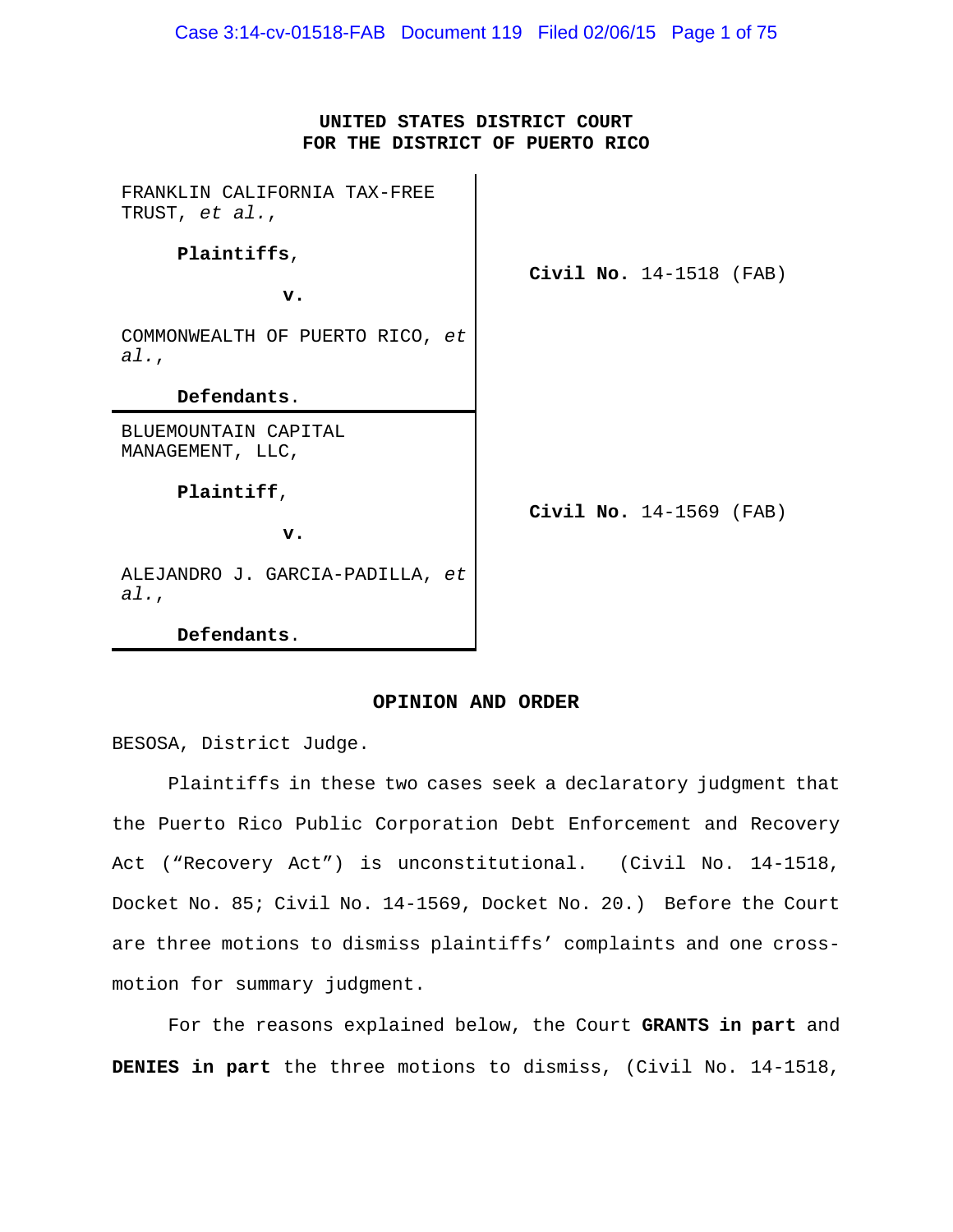Docket Nos. 95 & 97; Civil No. 14-1569, Docket No. 29), and **GRANTS in part** and **DENIES in part** the cross-motion for summary judgment, (Civil No. 14-1518, Docket No. 78). Because the Recovery Act is preempted by the federal Bankruptcy Code, it is void pursuant to the Supremacy Clause of the United States Constitution.

### **I. BACKGROUND**

Plaintiffs collectively hold nearly two billion dollars of bonds issued by the Puerto Rico Electric Power Authority ("PREPA"). As background for the bases of plaintiffs' claims challenging the constitutionality of the Recovery Act, the Court first summarizes relevant provisions of the PREPA Authority Act (which authorized PREPA to issue bonds), the Trust Agreement (pursuant to which PREPA issued bonds to plaintiffs), the Recovery Act itself, and Chapter 9 of the federal Bankruptcy Code.

### **A. The Authority Act of May 1941**

In May 1941, the Commonwealth of Puerto Rico ("the Commonwealth") enacted the Puerto Rico Electric Power Authority Act ("Authority Act"), P.R. Laws Ann. tit. 22 §§ 191-239, creating PREPA and authorizing it to issue bonds, id. §§ 193, 206. Through the Authority Act, the Commonwealth expressly pledged to PREPA bondholders "that it will not limit or alter the rights or powers hereby vested in [PREPA] until all such bonds at any time issued, together with the interest thereon, are fully met and discharged.**"**  Id. § 215. The Authority Act also expressly gives PREPA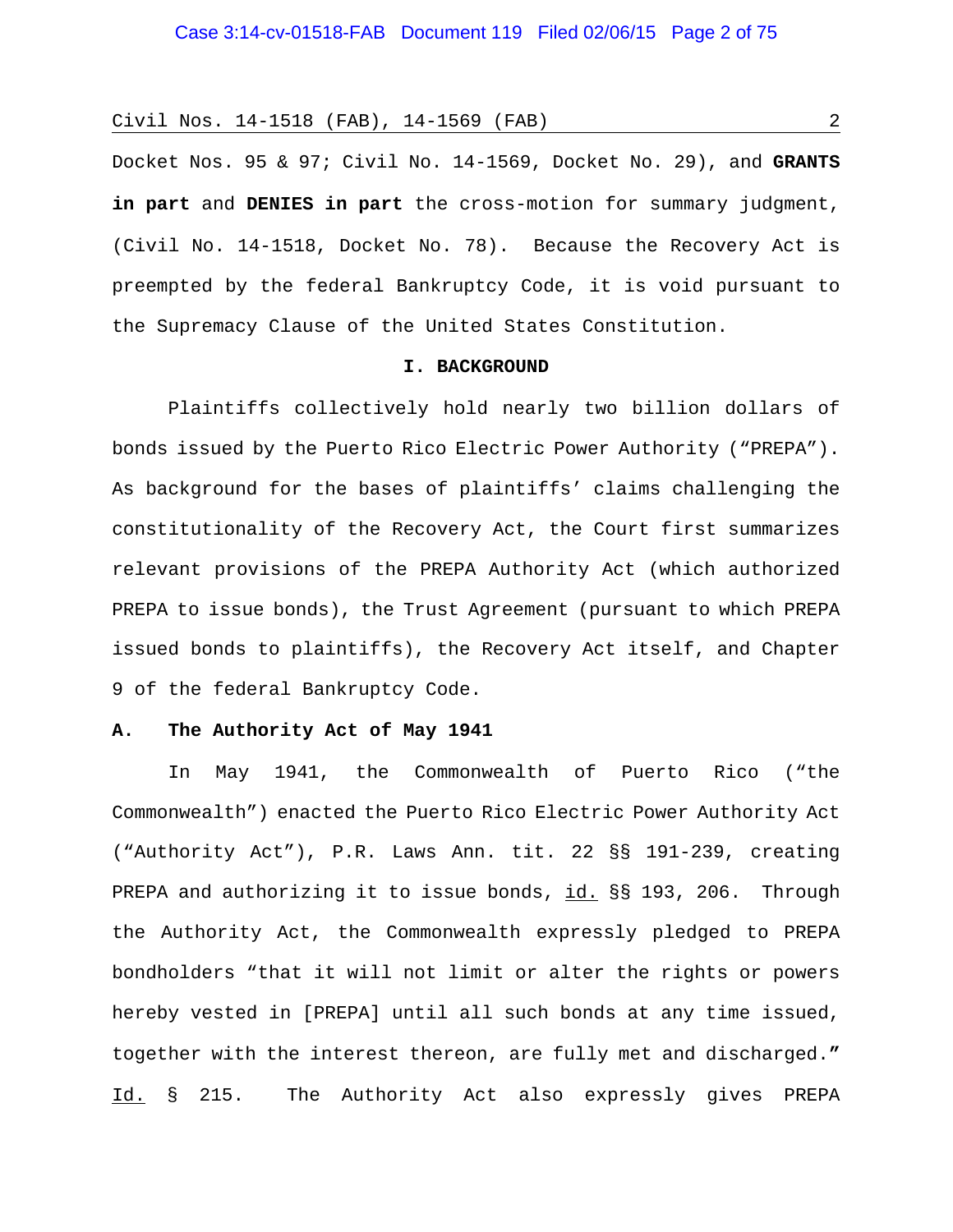bondholders the right to seek the appointment of a receiver if PREPA defaults on any of its bonds. Id. § 207.

### **B. The Trust Agreement of January 1974**

PREPA issued the bonds underlying these two lawsuits pursuant to a trust agreement with U.S. Bank National Association as Successor Trustee, dated January 1, 1974, as amended and supplemented through August 1, 2011 ("Trust Agreement"). The Trust Agreement contractually requires PREPA to pay principal and interest on plaintiffs' bonds promptly. Trust Agreement § 701. Plaintiffs' bonds are secured by a pledge of PREPA's present and future revenues, id., and PREPA is prohibited from creating a lien equal to or senior to plaintiffs' lien on these revenues, id. § 712. Upon the occurrence of an "event of default," as the term is defined in the Trust Agreement, plaintiff bondholders may accelerate payments, seek the appointment of a receiver "as authorized by the Authority Act," and sue at law or equity to enforce the terms of the Trust Agreement. Id. §§ 802-804. An event of default occurs when, among other things, PREPA institutes a proceeding "for the purpose of effecting a composition between [PREPA] and its creditors or for the purpose of adjusting the claims of such creditors pursuant to any federal or Commonwealth statute now or hereafter enacted."  $Id. \S 802(g)$ .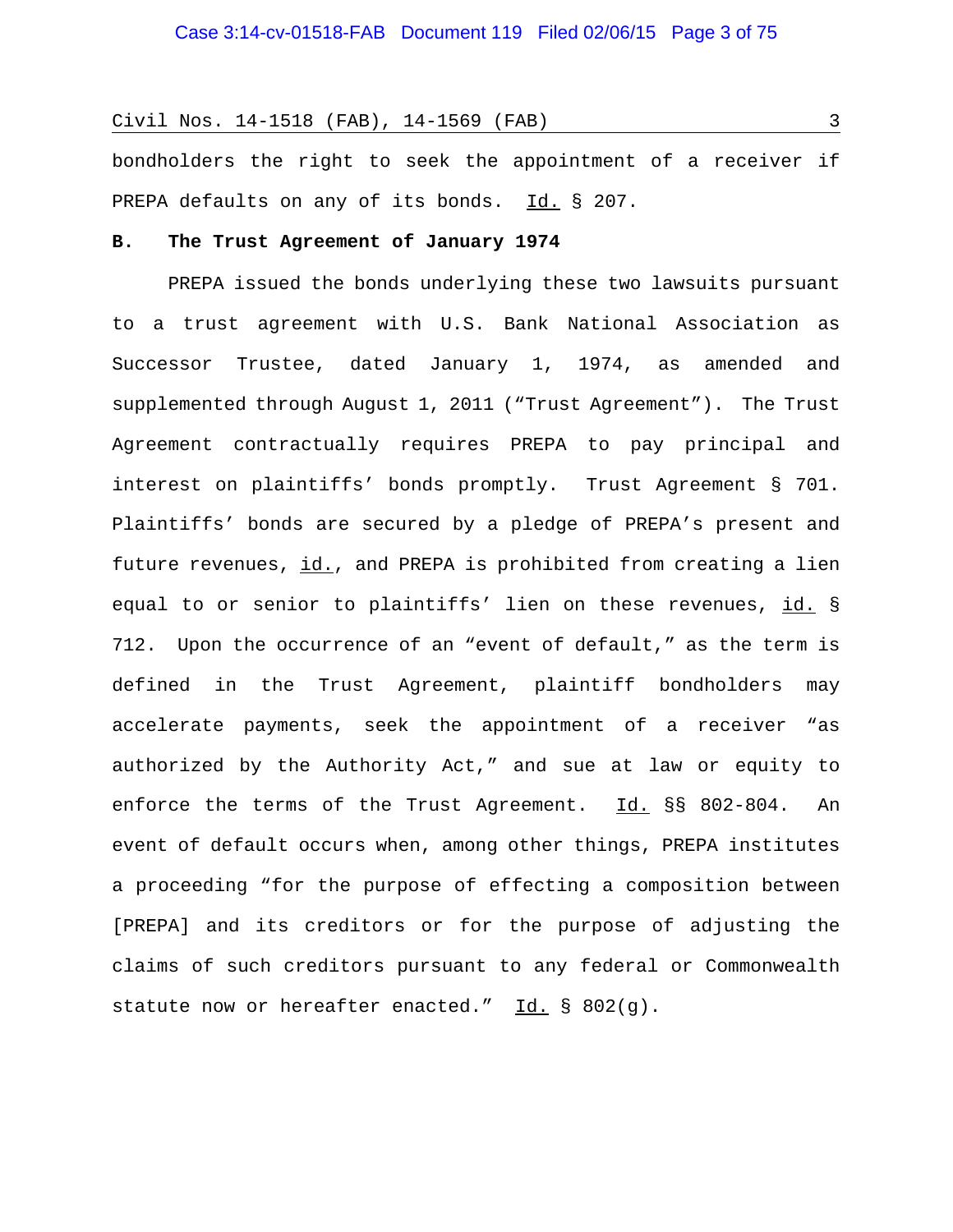### **C. The Recovery Act of June 2014**

On June 25, 2014, the Commonwealth Senate and House of Representatives approved the Recovery Act, and on June 28, 2014, the Governor signed the Recovery Act into law. The Recovery Act's Statement of Motives indicates that Puerto Rico's public corporations, especially PREPA, "face significant operational, fiscal, and financial challenges" and are "burdened with a heavy debt load as compared to the resources available to cover the corresponding debt service." Recovery Act, Stmt. of Motives, § A. To address this "state of fiscal emergency," the Recovery Act establishes two procedures for Commonwealth public corporations to restructure their debt. Id., Stmt. of Motives, §§ A, E. It also creates the Public Sector Debt Enforcement and Recovery Act Courtroom (hereinafter, "special court") to preside over proceedings and cases brought pursuant to these two procedures. Id. § 109(a).

The first restructuring procedure is set forth in Chapter 2 of the Recovery Act and permits an eligible public corporation to seek debt relief from its creditors with authorization from the Government Development Bank for Puerto Rico ("GDB"). Recovery Act § 201(b). The public corporation invoking this approach proposes amendments, modifications, waivers, or exchanges to or of a class of specified debt instruments. Id. § 202(a). If creditors representing at least fifty percent of the debt in a given class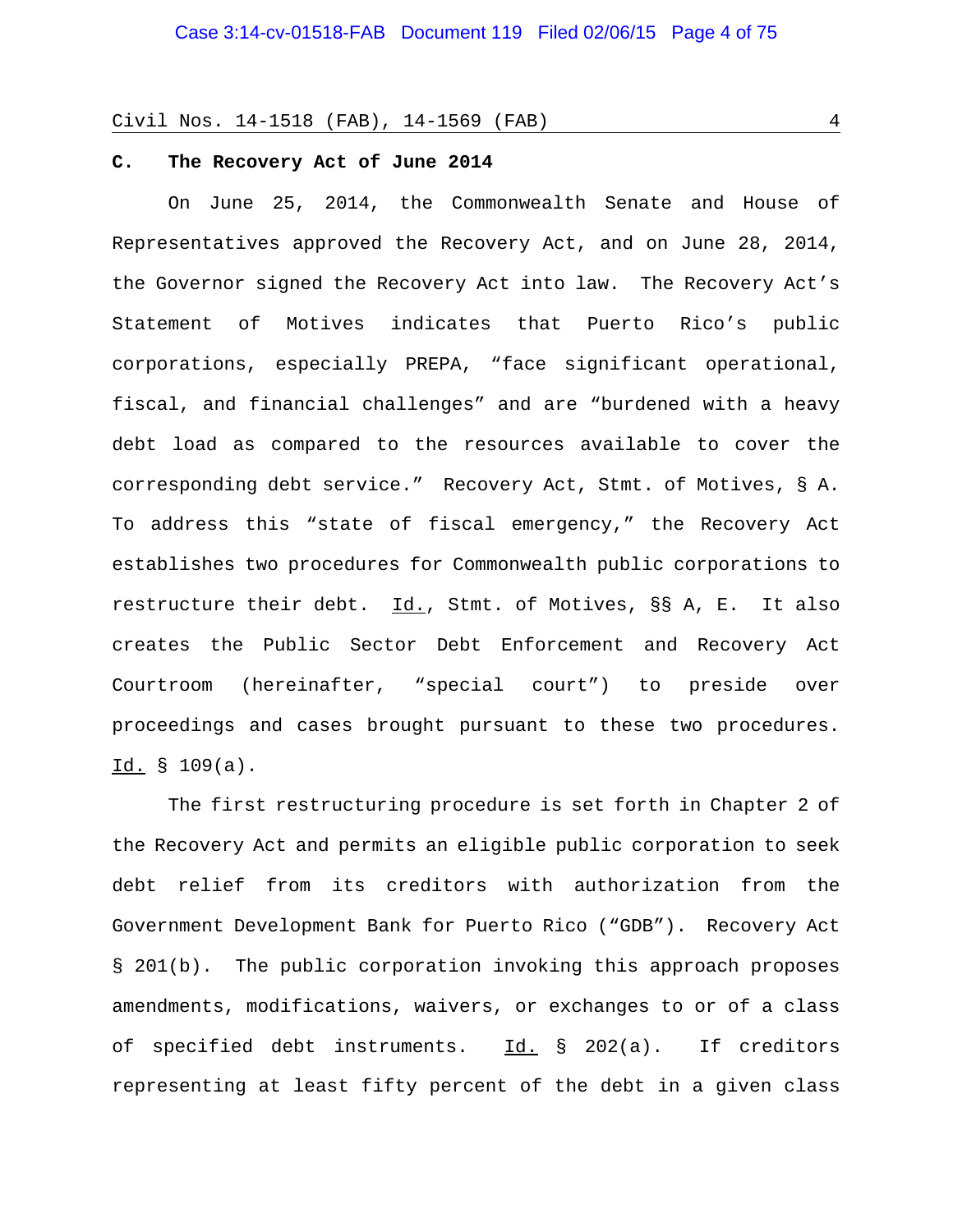vote on whether to accept the changes, and at least seventy-five percent of participating voters approve, then the special court may issue an order approving the transaction and binding the entire class. Id. §§ 115(b), 202(d), 204.

Chapter 3 of the Recovery Act sets forth the second restructuring approach. Under this approach, an eligible public corporation, again with GDB approval, submits to the special court a petition that lists the amounts and types of claims that will be affected by a restructuring plan. Recovery Act § 301(d). The public corporation then files a proposed restructuring plan or a proposed transfer of the corporation's assets. Id. § 310. The special court may confirm the plan if the plan meets certain requirements, id. § 315, including a requirement that "at least one class of affected debt has voted to accept the plan by a majority of all votes cast in such class and two-thirds of the aggregate amount of affected debt in such class that is voted," id.  $\S$  315(e). The special court's confirmation order binds all of the public corporation's creditors to the restructuring plan.  $Id. \S 115(c)$ .

Chapter 2 of the Recovery Act provides for a suspension period and Chapter 3, an automatic stay, during which time creditors may not assert claims or exercise contractual remedies against the public corporation debtor that invokes the Recovery Act. See Recovery Act §§ 205, 304.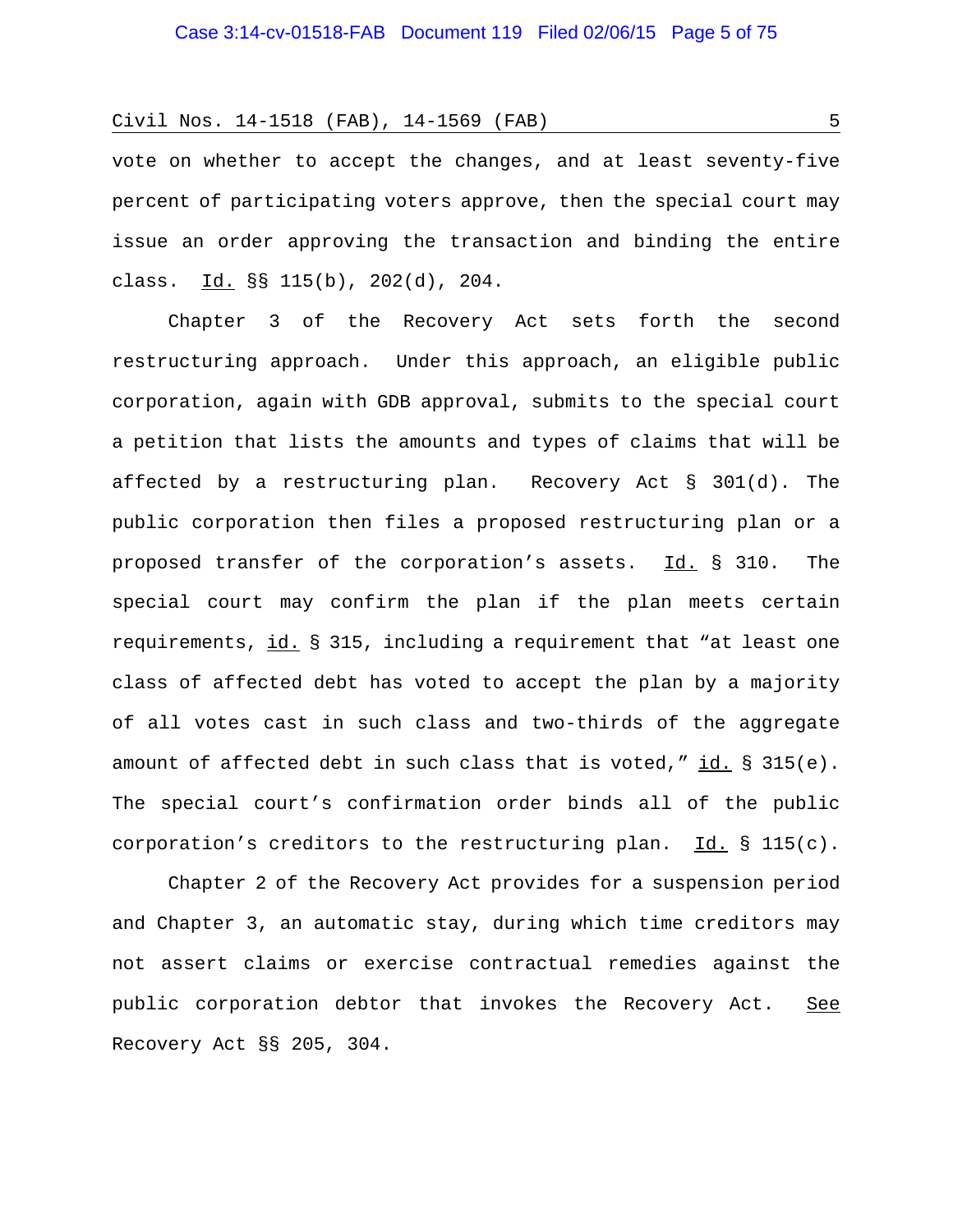## **D. Chapter 9 of the Federal Bankruptcy Code**

The Recovery Act is modeled on Title 11 of the United States Code ("the federal Bankruptcy Code"), and particularly on Chapter 9 of that title. Recovery Act, Stmt. of Motives, § E. Chapter 9 governs the adjustment of debts of a municipality, 11 U.S.C. §§ 901 *et seq*., and "municipality" includes a public agency or instrumentality of a state, id. § 101(40). A municipality seeking to adjust its debts pursuant to Chapter 9 must receive specific authorization from its state.  $\underline{Id.}$  § 109(c)(2). Puerto Rico municipalities are expressly prohibited from seeking debt adjustment pursuant to Chapter 9. Id. § 101(52).

#### **II. THE PRESENT LITIGATION**

## **A. Franklin and Oppenheimer Rochester Plaintiffs' Second Amended Complaint (Civil No. 14-1518)**

 $Franklin$  plaintiffs<sup>1</sup> are Delaware corporations or trusts that collectively hold approximately \$692,855,000 of PREPA bonds. (Civil No. 14-1518, Docket No. 85 at ¶ 3.) Oppenheimer Rochester

 $1$  The Court refers to the following parties collectively as "Franklin plaintiffs": Franklin California Tax-Free Trust (for the Franklin California Intermediate-Term Tax Free Income Fund), Franklin Tax-Free Trust (for the series Franklin Federal Intermediate-Term Tax-Free Income Fund, Franklin Double Tax-Free Income Fund, Franklin Colorado Tax-Free Income Fund, Franklin Georgia Tax-Free Income Fund, Franklin Pennsylvania Tax-Free Income Fund, Franklin High Yield Tax-Free Income Fund, Franklin Missouri Tax-Free Income Fund, Franklin Oregon Tax-Free Income Fund, Franklin Virginia Tax-Free Income Fund, Franklin Florida Tax-Free Income Fund, Franklin Louisiana Tax-Free Income Fund, Franklin Maryland Tax-Free Income Fund, Franklin North Carolina Tax-Free Income Fund, and Franklin New Jersey Tax-Free Income Fund), Franklin Municipal Securities Trust (for the series Franklin California High Yield Municipal Bond Fund and Franklin Tennessee Municipal Bond Fund), Franklin California Tax-Free Income Fund, Franklin New York Tax-Free Income Fund, and Franklin Federal Tax-Free Income Fund.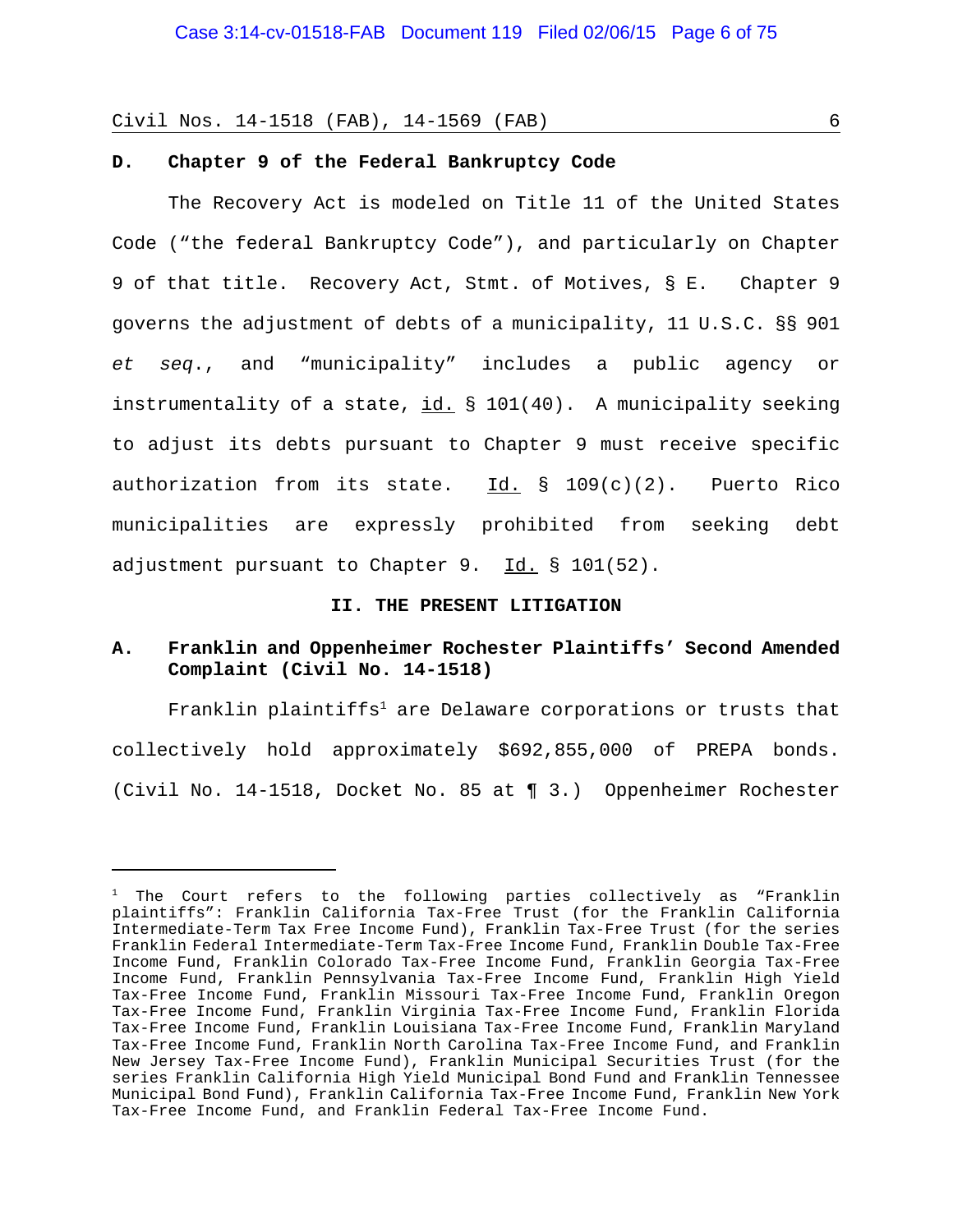plaintiffs $^2$  are Delaware statutory trusts that hold approximately \$866,165,000 of PREPA bonds. Id. at ¶ 4. On August 11, 2014, the Franklin and Oppenheimer Rochester plaintiffs filed a second amended complaint against the Commonwealth of Puerto Rico, Alejandro Garcia-Padilla (in his official capacity as Governor of Puerto Rico), Melba Acosta (in her official capacity as a GDB agent), and PREPA. (Civil No. 14-1518, Docket No. 85.) The Franklin and Oppenheimer Rochester plaintiffs seek declaratory relief on the following claims: (1) Preemption: that the Recovery Act in its entirety is preempted by section 903 of the federal Bankruptcy Code and violates the Bankruptcy Clause of the United States Constitution; (2) Contract Clause: that sections 108, 115, 202, 312, 315, and 325 of the Recovery Act violate the Contract Clause of the United States Constitution by impairing the contractual obligations imposed by the Authority Act and the Trust Agreement; (3) Takings Clause: that the Recovery Act violates the Takings Clause of the United States Constitution by taking without

 $2$  The Court refers to the following parties collectively as "Oppenheimer Rochester plaintiffs": Oppenheimer Rochester Fund Municipals, Oppenheimer Municipal Fund (on behalf of its series Oppenheimer Rochester Limited Term Municipal Fund), Oppenheimer Multi-State Municipal Trust (on behalf of its series Oppenheimer Rochester New Jersey Municipal Fund, Oppenheimer Rochester Pennsylvania Municipal Fund and Oppenheimer Rochester High Yield Municipal Fund), Oppenheimer Rochester Ohio Municipal Fund, Oppenheimer Rochester Arizona Municipal Fund, Oppenheimer Rochester Virginia Municipal Fund, Oppenheimer Rochester Maryland Municipal Fund, Oppenheimer Rochester Limited Term California Municipal Fund, Oppenheimer Rochester California Municipal Fund, Rochester Portfolio Series (on behalf of its series Oppenheimer Rochester Limited Term New York Municipal Fund), Oppenheimer Rochester AMT-Free Municipal Fund, Oppenheimer Rochester AMT-Free New York Municipal Fund, Oppenheimer Rochester Michigan Municipal Fund, Oppenheimer Rochester Massachusetts Municipal Fund, Oppenheimer Rochester North Carolina Municipal Fund, and Oppenheimer Rochester Minnesota Municipal Fund.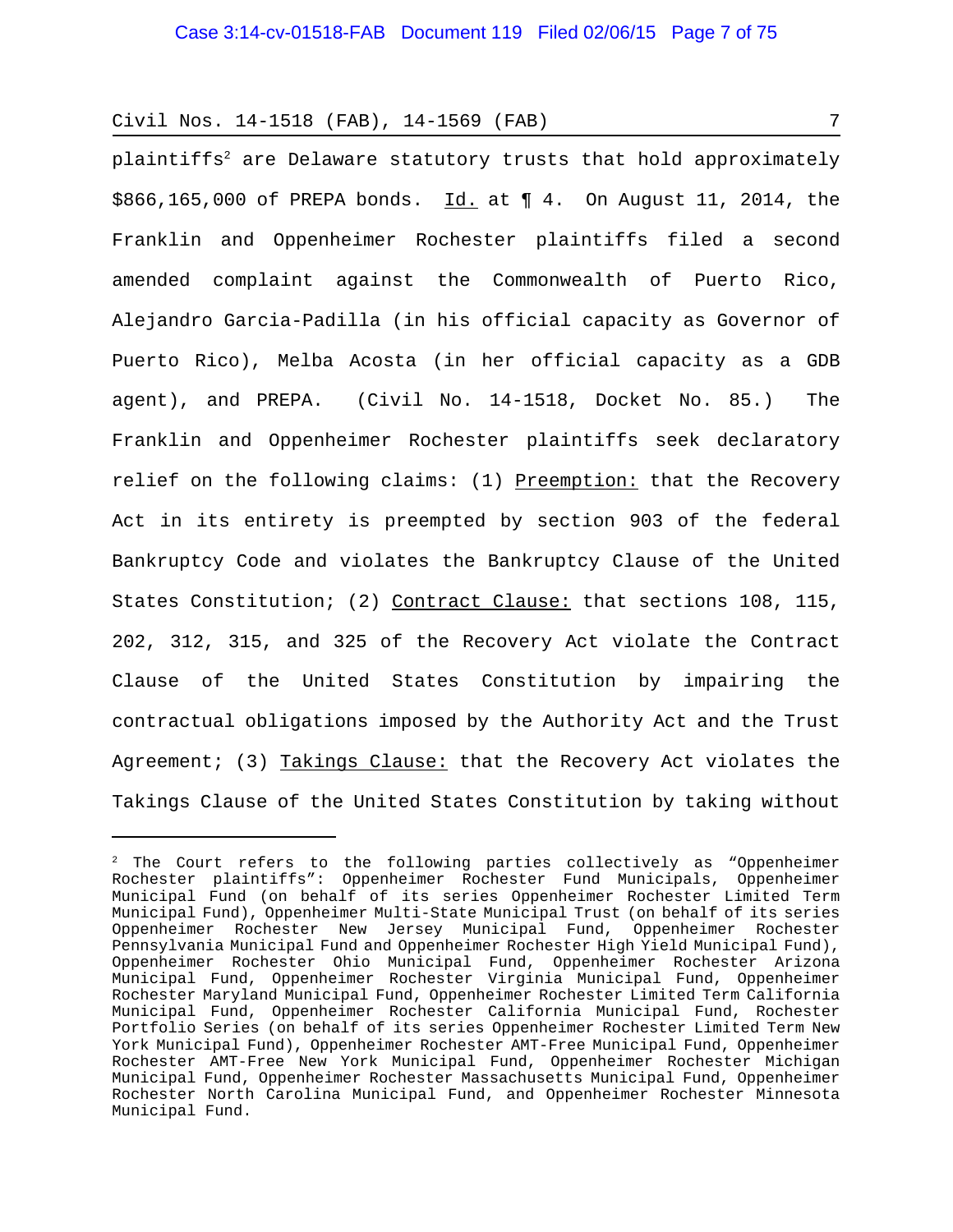just compensation plaintiffs' contractual right to seek the appointment of a receiver, see Recovery Act § 108(b), and plaintiffs' lien on PREPA revenues, see id.  $\S$ § 129(d), 322(c); and (4) Stay of Federal Court Proceedings: that section 304 of the Recovery Act unconstitutionally authorizes a stay of federal court proceedings when a public corporation files for debt relief pursuant to the Recovery Act. (Civil No. 14-1518, Docket No. 85 at  $\P\P$  58-71.)

# **B. Franklin and Oppenheimer Rochester Plaintiffs' Cross-Motion for Summary Judgment**

On August 11, 2014, the Franklin and Oppenheimer Rochester plaintiffs filed a cross-motion for summary judgment on their preemption and stay of federal court proceedings claims (while opposing original motions to dismiss). (Civil No. 14-1518, Docket No. 78.)

## **C. Plaintiff BlueMountain's Amended Complaint (Civil No. 14-1569)**

BlueMountain Capital Management, LLC (for itself and for and on behalf of investment funds for which it acts as investment manager) ("BlueMountain") is a Delaware company that holds PREPA bonds and that manages funds that hold more than \$400,000,000 of PREPA bonds. (Civil No. 14-1569, Docket No. 20 at ¶ 6.) On August 12, 2014, BlueMountain filed an amended complaint against Alejandro Garcia-Padilla (in his official capacity as Governor of Puerto Rico), Cesar R. Miranda Rodriguez (in his official capacity as the Attorney General of Puerto Rico), and John Doe (in his official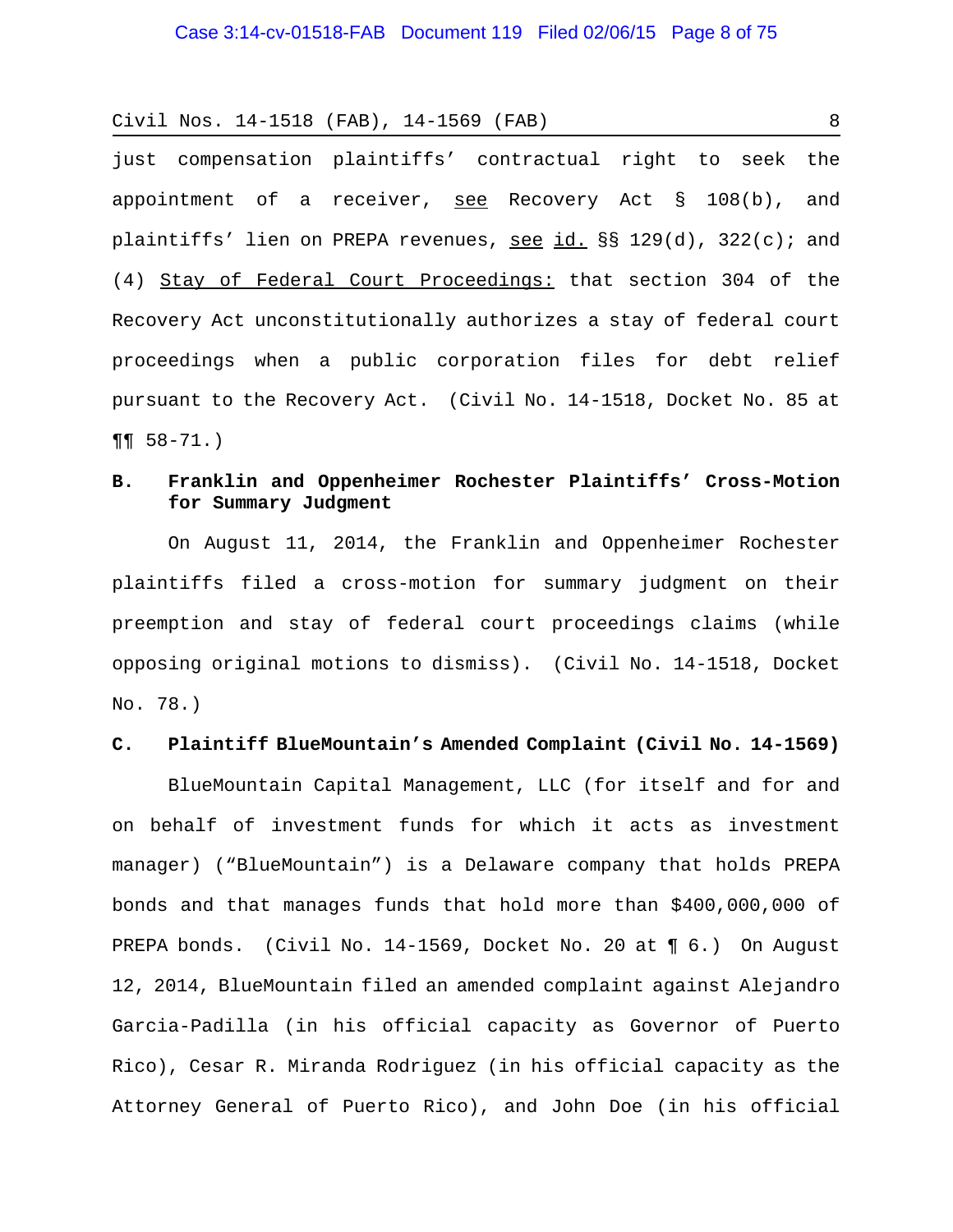capacity as a GDB agent). (Civil No. 14-1569, Docket No. 20.) Plaintiff BlueMountain seeks declaratory relief on the following claims: (1) Preemption: that the Recovery Act in its entirety is preempted by the federal Bankruptcy Code and violates the Bankruptcy Clause of the United States Constitution; (2) Contract Clauses: that the Recovery Act impairs the contractual obligations imposed by the Authority Act and the Trust Agreement and therefore violates the contract clauses of the United States and Puerto Rico constitutions; and (3) Stay of Federal Court Proceedings: that sections 205 and 304 of the Recovery Act unconstitutionally authorize a stay of federal court proceedings when a public corporation files for debt relief pursuant to the Recovery Act. (Civil No. 14-1569, Docket No. 20 at ¶ 83.)

#### **D. Consolidation Order**

On August 20, 2014, the Court consolidated Civil Case Nos. 14- 1518 and 14-1569. In so doing, the Court aligned the briefing schedules for both cases but did not merge the suits into a single cause of action or change the rights of the parties. (Civil No. 14-1518, Docket No. 92; Civil No. 14-1569, Docket No. 26.)

The two cases contain overlapping claims but are distinct in three salient ways. First, the Franklin and Oppenheimer Rochester plaintiffs bring suit against Commonwealth defendants and PREPA (in Civil No. 14-1518), whereas BlueMountain names only Commonwealth defendants (in Civil No. 14-1569). Second, only the Franklin and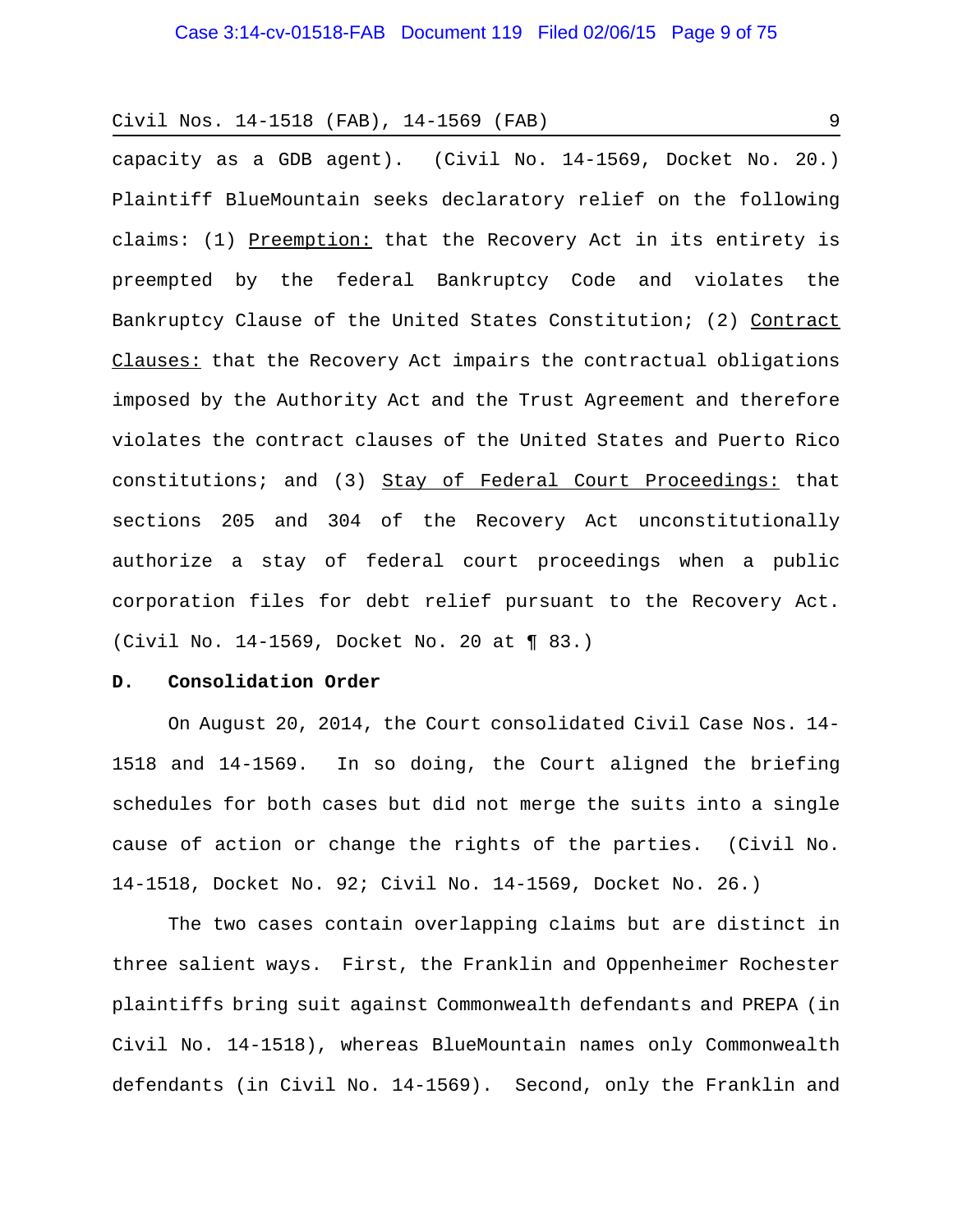Oppenheimer Rochester plaintiffs raise a Takings Clause claim. Third, only BlueMountain brings a Puerto Rico Constitution Contract Clause claim.

## **E. Commonwealth and PREPA Motions to Dismiss**

On September  $12$ ,  $2014$ , the Commonwealth  $\rm{defendants}^3$  moved to dismiss the Franklin and Oppenheimer Rochester plaintiffs' second amended complaint and BlueMountain's amended complaint, and opposed the Franklin and Oppenheimer Rochester plaintiffs' cross-motion for summary judgment. (Civil No. 14-1518, Docket No. 95, mem. at Docket No. 95-1; Civil No. 14-1569, Docket No. 29, mem. at Docket No. 29-1.) $^4$  The Commonwealth defendants argue that plaintiffs' claims are unripe and fail on the merits as a matter of law.

PREPA joined the Commonwealth defendants' motion to dismiss the Franklin and Oppenheimer Rochester plaintiffs' second amended complaint and opposition to the cross-motion for summary judgment. (Civil No. 14-1518, Docket No. 97 at p. 1.) PREPA also filed its own motion to dismiss, arguing that the Franklin and Oppenheimer

<sup>&</sup>lt;sup>3</sup> The following parties are collectively referred to as the "Commonwealth defendants": the Commonwealth of Puerto Rico, Alejandro Garcia-Padilla (in his official capacity as Governor of Puerto Rico), Cesar R. Miranda Rodriguez (in his official capacity as Attorney General of Puerto Rico), Melba Acosta (in her official capacity as a GDB agent), and John Doe (in his official capacity as a GDB agent).

<sup>&</sup>lt;sup>4</sup> These two memoranda are identical. Compare Civil No. 14-1518, Docket No. 95-1, with Civil No. 14-1569, Docket No. 29-1. That is, the Commonwealth defendants raised identical arguments in moving to dismiss the Franklin and Oppenheimer Rochester plaintiffs' second amended complaint and BlueMountain's amended complaint.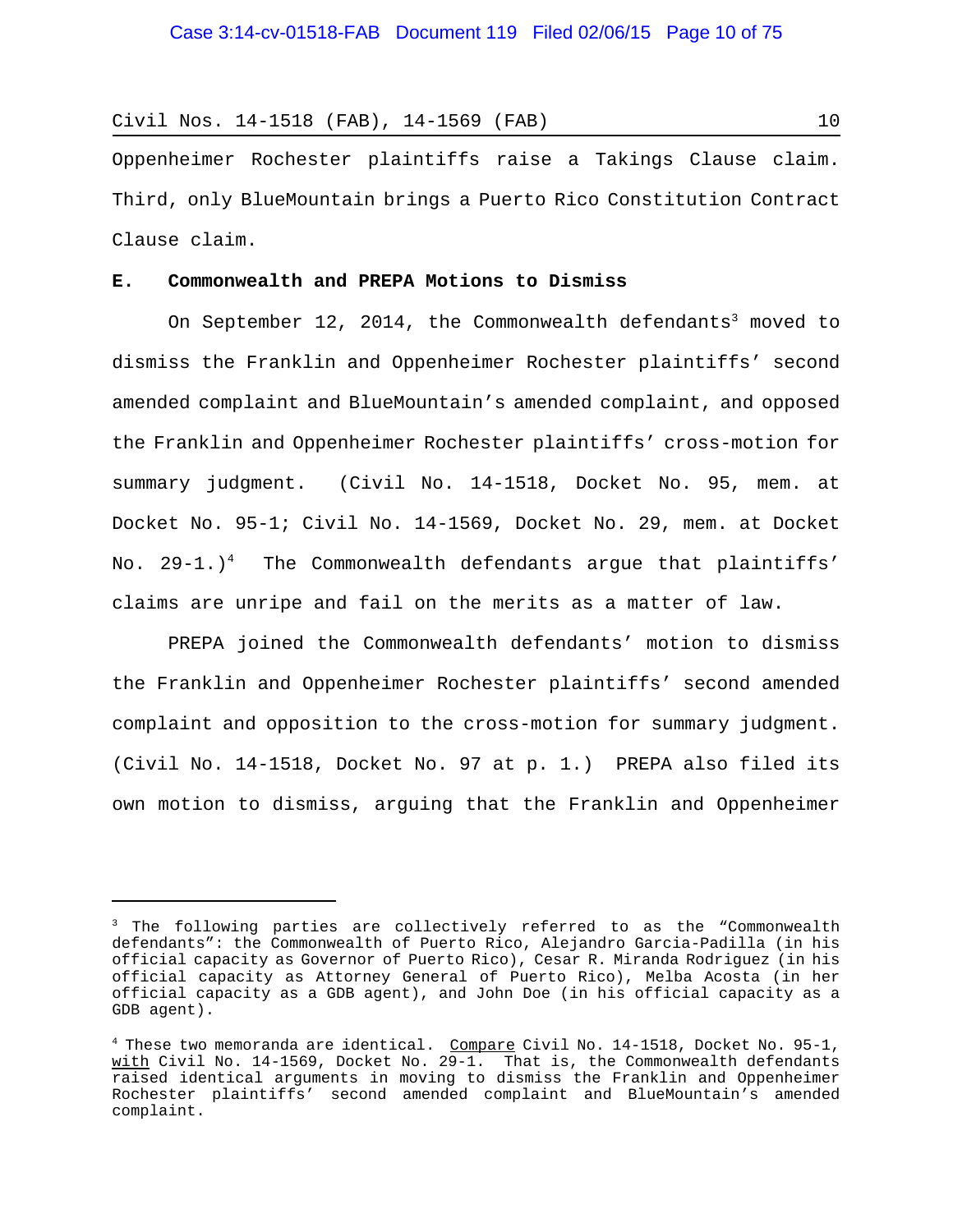Rochester plaintiffs lack standing and that their claims are unripe. (Civil No. 14-1518, Docket No. 97.)

The Franklin and Oppenheimer Rochester plaintiffs opposed the Commonwealth defendants' motion and PREPA's motion, (Civil No. 14- 1518, Docket No. 102), and BlueMountain opposed the Commonwealth defendants' motion, (Civil No. 14-1569, Docket No. 41). The Commonwealth defendants replied, (Civil No. 14-1518, Docket No. 108; Civil No. 14-1569, Docket No. 44),5 as did PREPA (Civil No. 14-1518, Docket No. 109).

### **III. SUBJECT MATTER JURISDICTION**

Defendants challenge the Court's subject matter jurisdiction and seek dismissal pursuant to Federal Rule of Civil Procedure  $12(b)(1)$  ("Rule  $12(b)(1)$ "). Defendants argue that plaintiffs' claims are unripe because PREPA has not sought to restructure its debt pursuant to the Recovery Act. Therefore, defendants argue, plaintiffs have no basis to claim that the Recovery Act injured plaintiffs in their capacity as PREPA bondholders. (Civil No. 14- 1518, Docket No. 95-1 at pp. 8-13; Civil No. 14-1569, Docket No. 29-1 at pp. 8-13.) In addition to this ripeness argument, defendant PREPA argues separately that the Franklin and Oppenheimer Rochester plaintiffs lack standing. (Civil No. 14-1569, Docket No. 97 at pp. 5-14.)

<sup>&</sup>lt;sup>5</sup> These two memoranda are identical. Compare Civil No. 14-1518, Docket No. 108, with Civil No. 14-1569, Docket No. 44.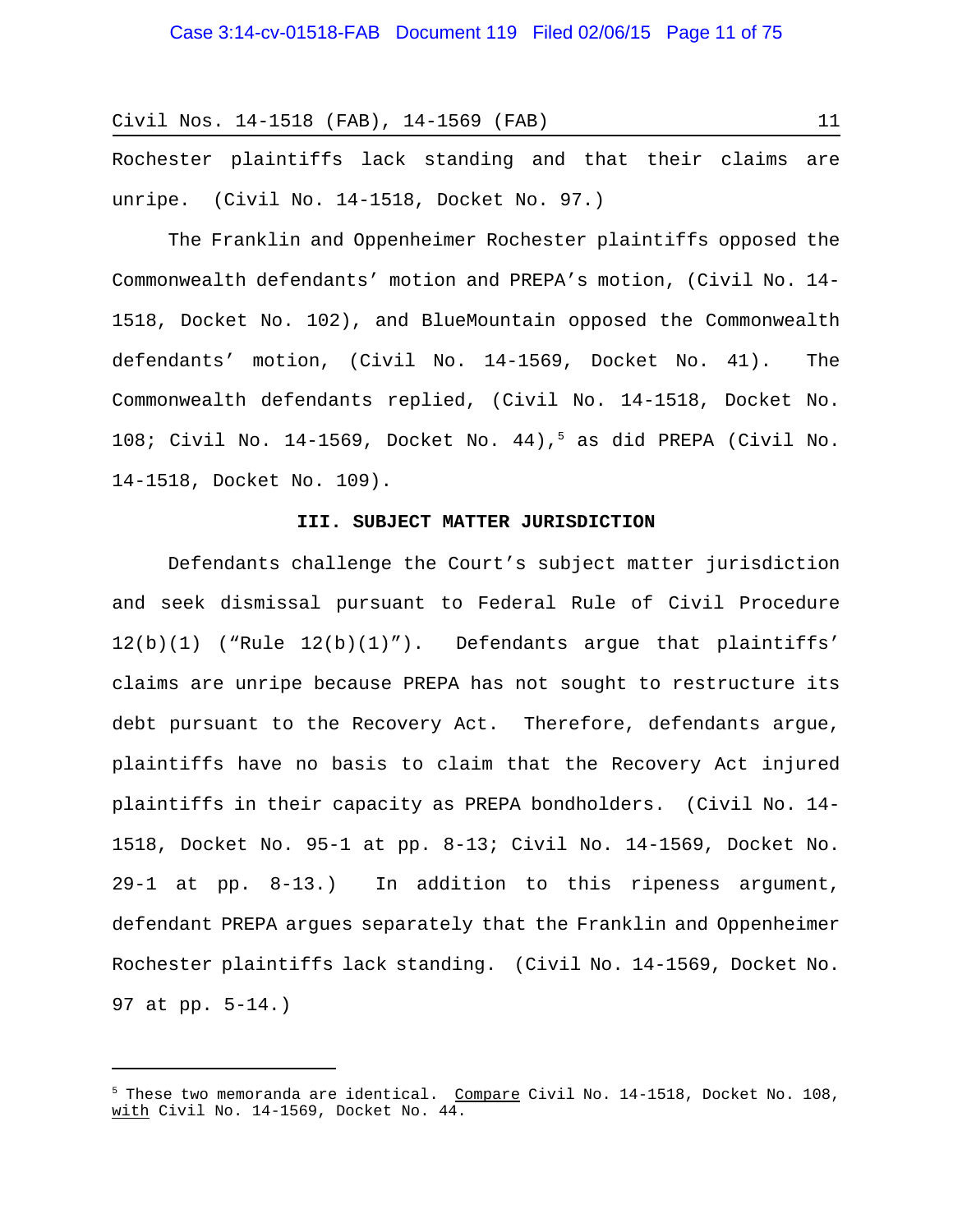### **A. Rule 12(b)(1) Motion to Dismiss Standard**

Pursuant to Rule  $12(b)(1)$ , a defendant may seek dismissal of claims by asserting that the Court lacks subject matter jurisdiction. Fed. R. Civ. P. 12(b)(1). The plaintiffs bear "the burden of clearly alleging definite facts to demonstrate that jurisdiction is proper." Nulankeyutmonen Nkihtaqmikon v. Impson, 503 F.3d 18, 25 (1st Cir. 2007). The Court accepts as true the well-pled factual allegations in the plaintiffs' complaints and makes all reasonable inferences in the plaintiffs' favor. Downing/Salt Pond Partners, L.P. v. Rhode Island & Providence Plantations, 643 F.3d 16, 17 (1st Cir. 2011). On a Rule 12(b)(1) motion, the Court may consider materials outside the pleadings to determine jurisdiction. Gonzalez v. United States, 284 F.3d 281, 288 (1st Cir. 2002).

### **B. Ripeness**

The ripeness doctrine "has roots in both the Article III case or controversy requirement and in prudential considerations." Mangual v. Rotger-Sabat, 317 F.3d 45, 59 (1st Cir. 2003). "The 'basic rationale' of the ripeness inquiry is 'to prevent the courts, through avoidance of premature adjudication, from entangling themselves in abstract disagreements.'" Roman Catholic Bishop of Springfield v. City of Springfield, 724 F.3d 78, 89 (1st Cir. 2013) (quoting Abbott Labs. v. Gardner, 387 U.S. 136, 148 (1967)). The ripeness test has two prongs: "'the fitness of the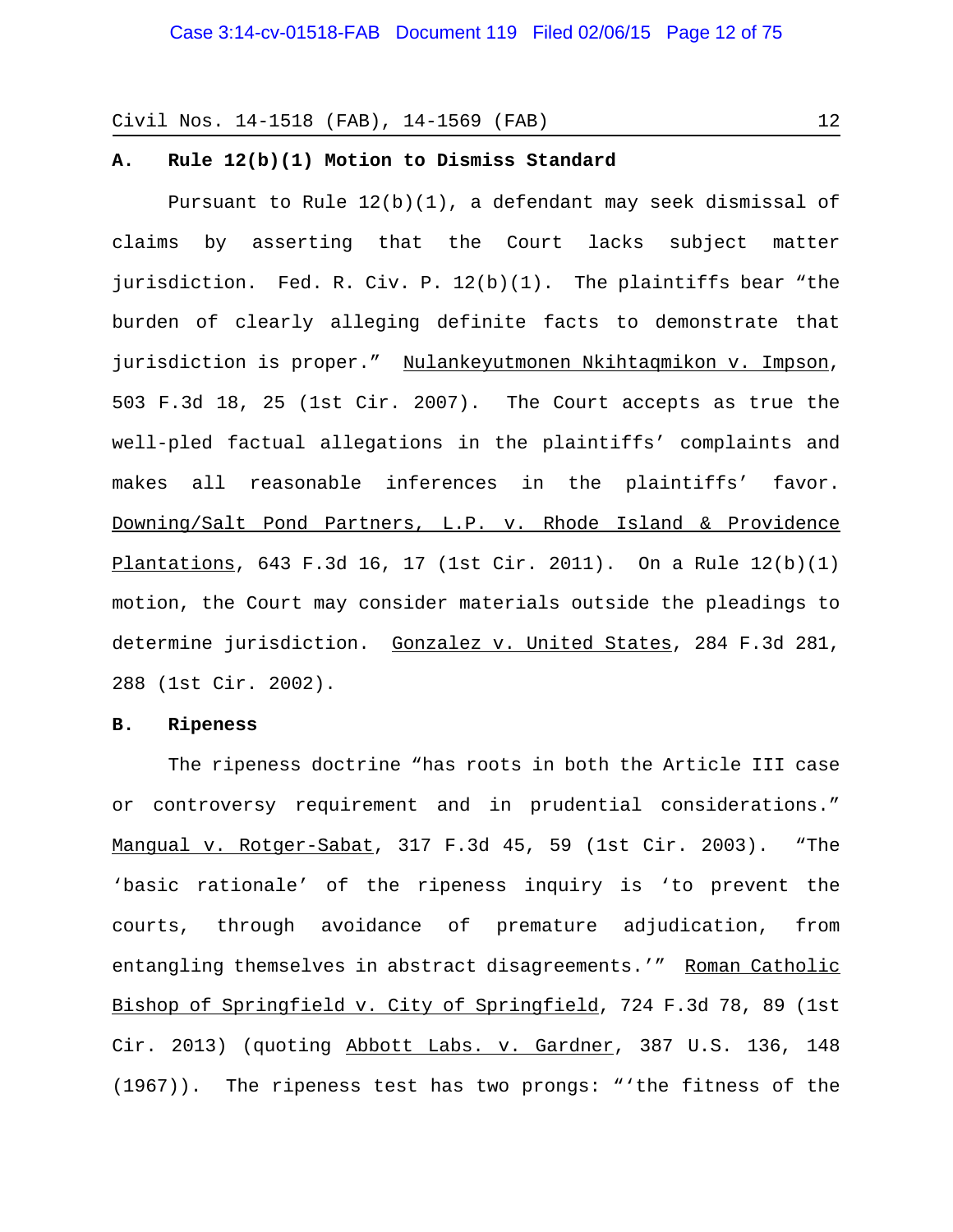issues for judicial decision' and 'the hardship to the parties of withholding court consideration.'" Pac. Gas & Elec. Co. v. State Energy Res. Conservation & Dev. Comm'n, 461 U.S. 190, 201 (1983) (quoting Abbott Labs., 387 U.S. at 149). Both the fitness and hardship prongs of this test "must be satisfied, although a strong showing on one may compensate for a weak one on the other." McInnis-Misenor v. Maine Med. Ctr., 319 F.3d 63, 70 (1st Cir. 2003).

The First Circuit Court of Appeals has repeatedly cautioned that ripeness inquiries are "highly fact-dependent, such that the 'various integers that enter into the ripeness equation play out quite differently from case to case.'" Verizon New England, Inc. v. Int'l Bhd. of Elec. Workers, Local No. 2322, 651 F.3d 176, 188 (1st Cir. 2011) (quoting Doe v. Bush, 323 F.3d 133, 138 (1st Cir. 2003) (quoting Ernst & Young v. Depositors Econ. Prot. Corp., 45 F.3d 530, 535 (1st Cir. 1995))).

# **1. Plaintiffs' Preemption and Contract Clauses Claims Are Ripe**

As discussed below, the Court concludes that plaintiffs' preemption and contract clauses claims are fit for review, and that withholding judgment on these claims will impose hardship.

## *a) Fitness*

"The fitness prong of the ripeness test has both constitutional and prudential components." Roman Catholic Bishop of Springfield, 724 F.3d at 89. The constitutional component is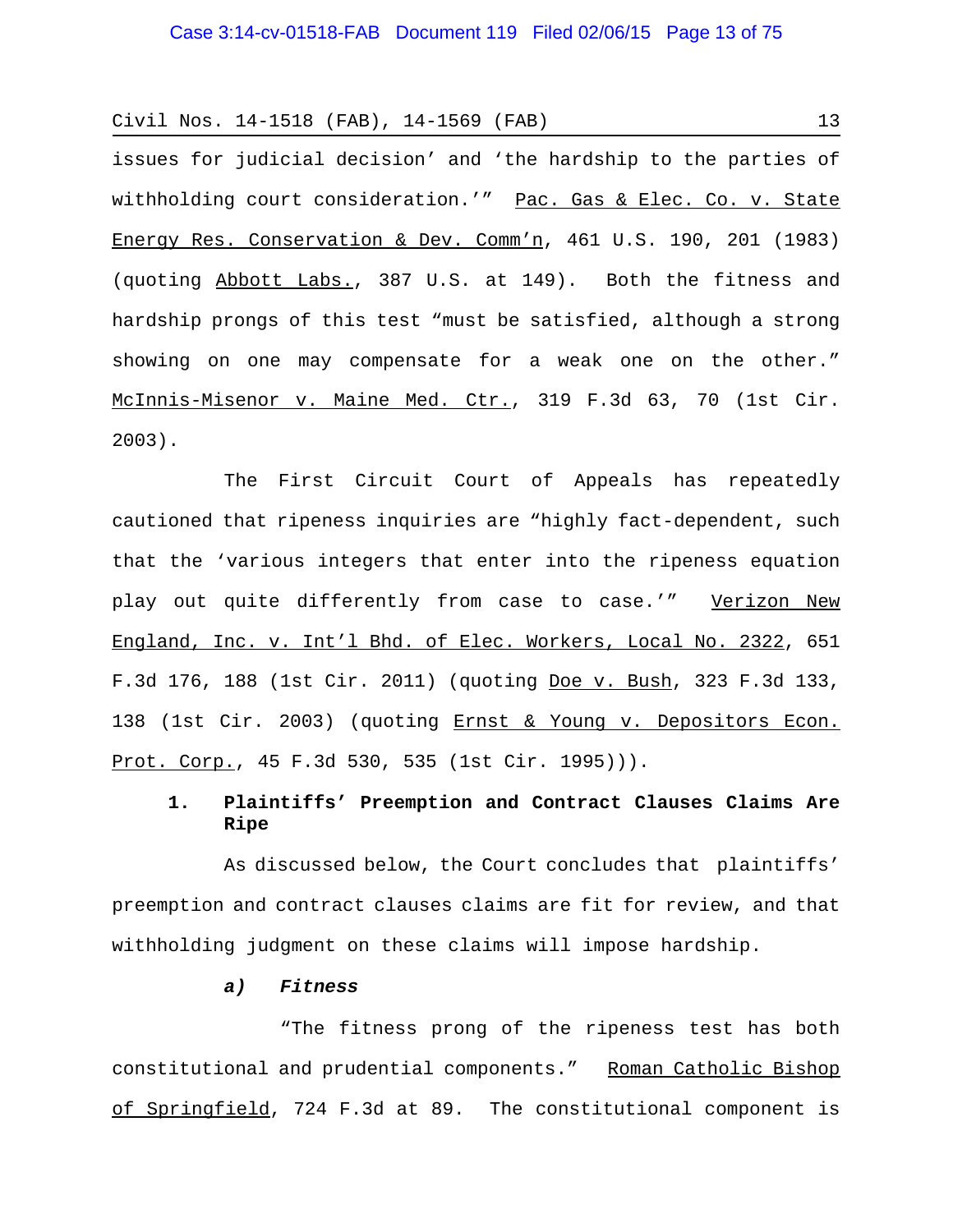"grounded in the prohibition against advisory opinions" and "concerns whether there is a sufficiently live case or controversy, at the time of the proceedings, to create jurisdiction in the federal courts." Id. (internal quotation marks and citations omitted). A sound way to determine constitutional fitness is to "evaluate the nature of the relief requested; [t]he controversy must be such that it admits of 'specific relief through a decree of conclusive character, as distinguished from an opinion advising what the law would be upon a hypothetical state of facts.'" Rhode Island v. Narragansett Indian Tribe, 19 F.3d 685, 693 (1st Cir. 1994) (quoting Aetna Life Ins. Co. of Hartford, Conn. v. Haworth, 300 U.S. 227, 241 (1937)).

Texas v. United States, 523 U.S. 296 (1998), provides a prime example of an unfit case where the plaintiff seeks an opinion advising what the law would be in a hypothetical scenario. In that case, the Texas Education Code permitted the imposition of ten possible sanctions if a school district failed the state's accreditation criteria. Texas, 523 U.S. at 298. The State of Texas sought a declaratory judgment that the Voting Rights Act "under no circumstances" would apply to the imposition of two of these sanctions.  $Id.$  at 301. The sanctions, however, were never imposed. Id. at 298. Thus, the circumstances under which the sanctions could be imposed were entirely hypothetical and speculative. As to the fitness inquiry, the United States Supreme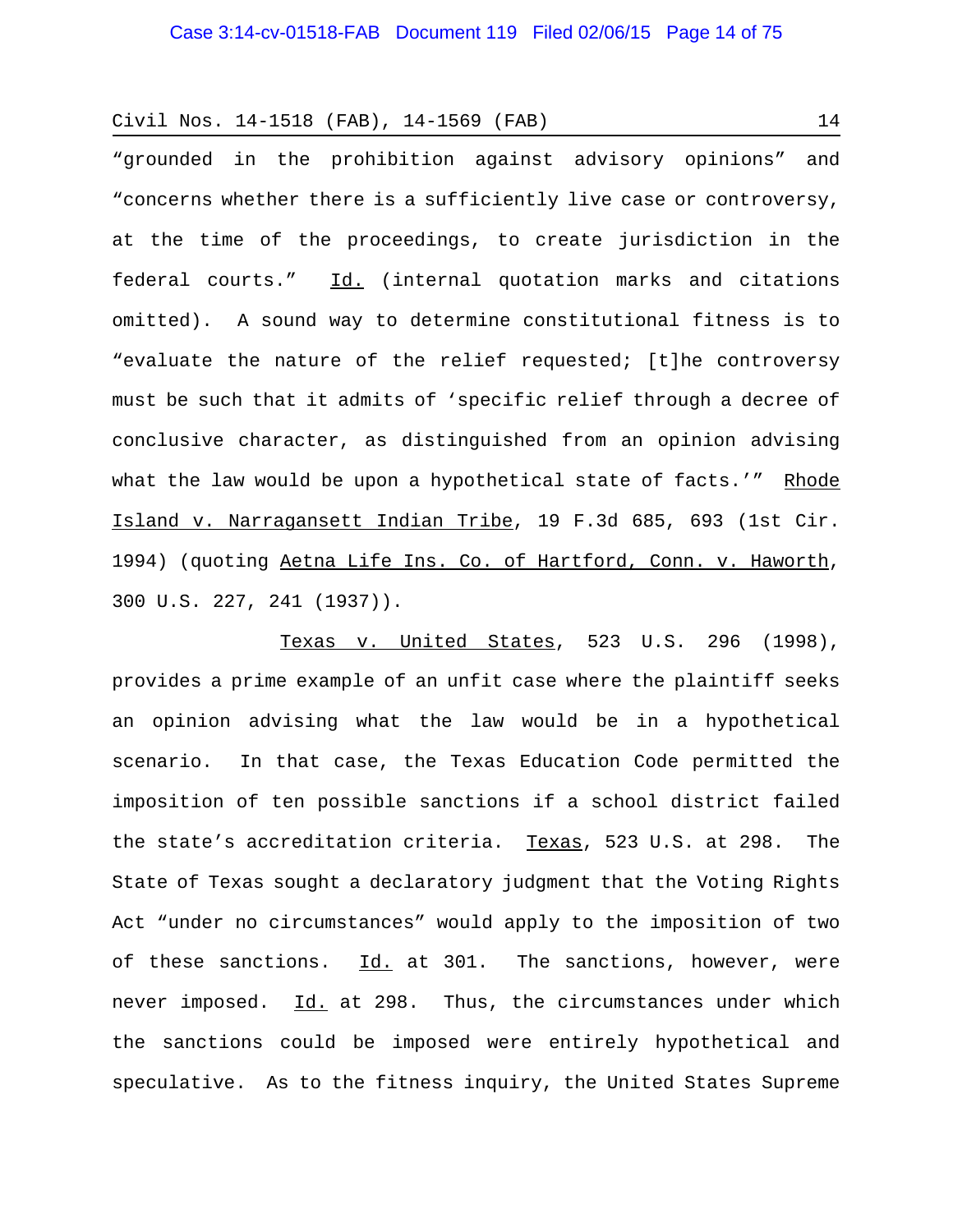Court concluded that it would not employ its "powers of imagination" and that the operation of the sanction provisions would be "better grasped when viewed in light of a particular application." Id. at 301; see Int'l Longshoremen's & Warehousemen's Union, Local 37 v. Boyd, 347 U.S. 222, 224 (1954) ("Determination of the scope . . . of legislation in advance of its immediate adverse effect in the context of a concrete case involves too remote and abstract an inquiry for the proper exercise of the judicial function.").

Here, plaintiffs' preemption and contract clauses claims rely on the *enactment* of the Recovery Act, not on its *application*. Plaintiffs do not seek a declaration that the Recovery Act *would be preempted* if enforced in a hypothetical way. Nor do plaintiffs seek a declaration that the Recovery Act *would impair contractual obligations* if applied in a hypothetical scenario. Rather, the relief plaintiffs seek - a declaration that the Recovery Act is unconstitutional because federal law preempts it and because the Contracts Clause prohibits it - is conclusive in character, not dependant on hypothetical facts, and completely unlike the advisory opinion sought in Texas.

The prudential component of the fitness prong considers "the extent to which resolution of the challenge depends upon facts that may not yet be sufficiently developed." Ernst & Young, 45 F.3d at 535. Accordingly, cases "intrinsically legal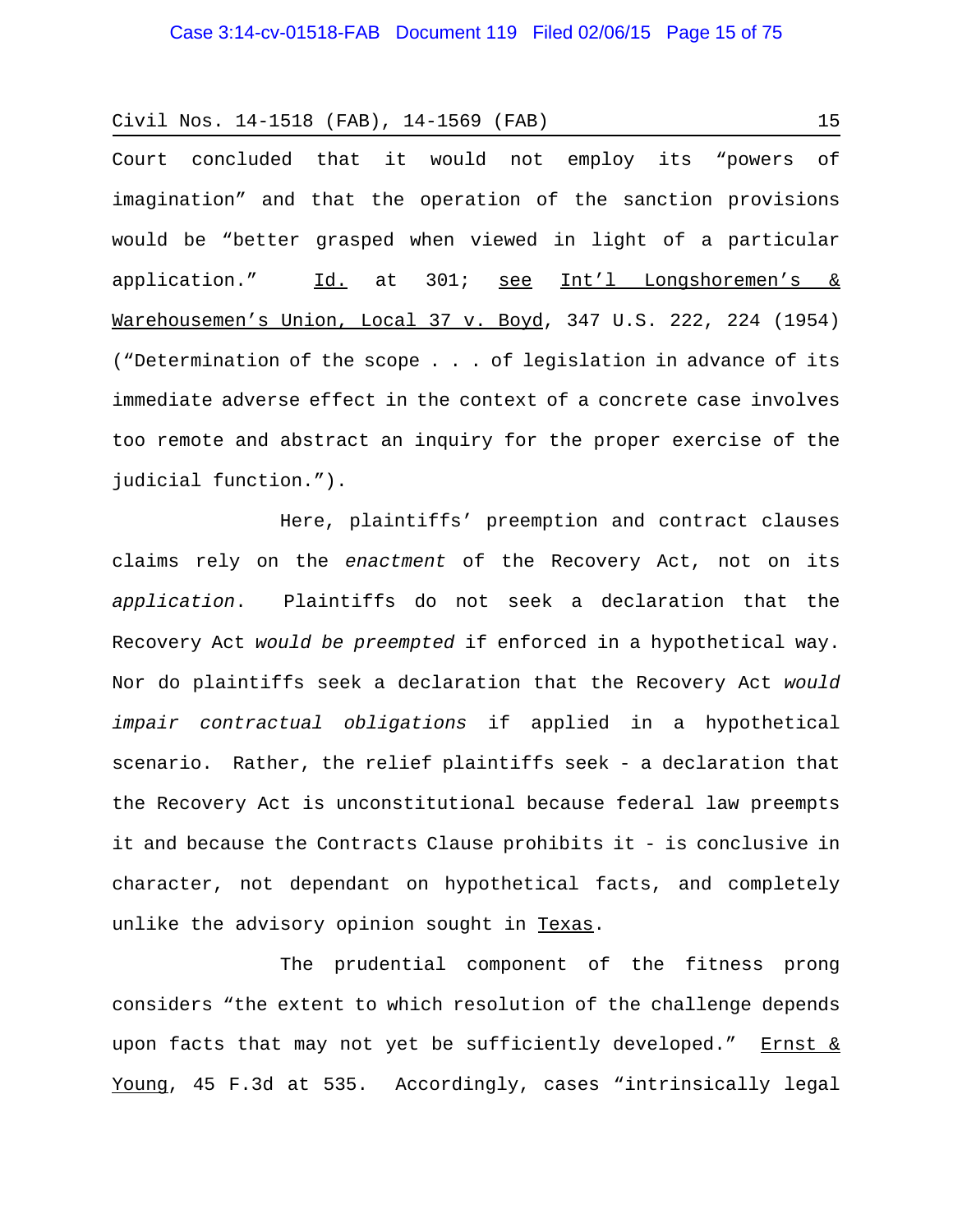nature" are likely to be found fit. Riva v. Massachusetts, 61 F.3d 1003, 1010 (1st Cir. 1995); see Thomas v. Union Carbide Agr. Products Co., 473 U.S. 568, 581 (1985) (claim that a law violated Article III of the Constitution was fit for review because it was "purely legal, and [would] not be clarified by further factual development"). Courts are also likely to find cases fit when "all of the acts that are alleged to create liability have already occurred." Verizon New England, 651 F.3d at 189 (quotation marks and citation omitted); see Roman Catholic Bishop of Springfield, 724 F.3d at 91-93 (dismissing claims that rely on a potential future application of an ordinance as unfit for review, but holding that the claims that "rest solely on the existence of the Ordinance" are fit for review because "no further factual development is necessary"); Pustell v. Lynn Pub. Sch., 18 F.3d 50, 52 (1st Cir. 1994) (finding constitutional challenge fit where "[n]o further factual development [was] necessary for [the court] to resolve the question at issue").

The issues presented in plaintiffs' preemption claims are purely legal: the Court need not consider any fact to determine whether the Recovery Act, on its face, is preempted by federal law. Plaintiffs' contract clauses claims involve two limited factual inquiries: (1) whether the enactment of the Recovery Act substantially impaired the contractual relationships created in the Authority Act and the Trust Agreement, and (2)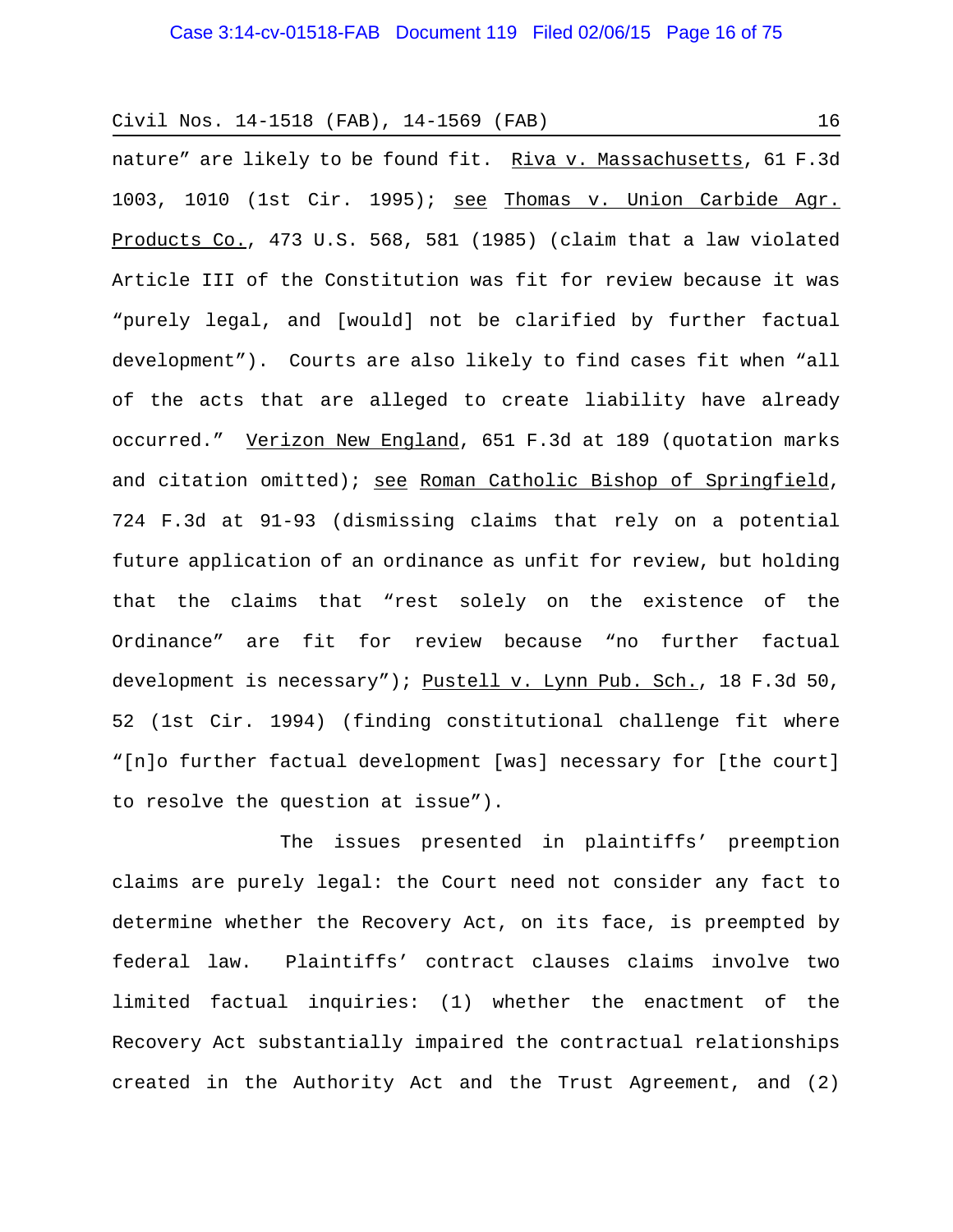whether the enactment of the Recovery Act was "reasonable and necessary to serve an important public purpose." See infra Part V. Both of these inquiries involve solely acts that occurred and facts that existed at or before the Recovery Act's enactment in June 2014. Thus, plaintiffs' contract clauses claims do not require further factual development.

The Court therefore finds that plaintiffs' preemption and contract clauses claims are fit for review.

### *b) Hardship*

The hardship prong of the ripeness test evaluates whether "the impact" of the challenged law upon the plaintiffs is "sufficiently direct and immediate as to render the issue appropriate for judicial review." Abbott Labs., 387 U.S. at 152. This inquiry should also "focus on the judgment's usefulness" and consider "whether granting relief would serve a useful purpose, or, put another way, whether the sought-after declaration would be of practical assistance in setting the underlying controversy to rest." Rhode Island, 19 F.3d at 693; accord Verizon New England, 651 F.3d at 188.

Plaintiffs allege that the enactment of the Recovery Act totally eliminated several remedial and security rights promised to them in the Authority Act and in the Trust Agreement. First, in the Authority Act, the Commonwealth expressly pledged that it would not alter PREPA's rights until all bonds are fully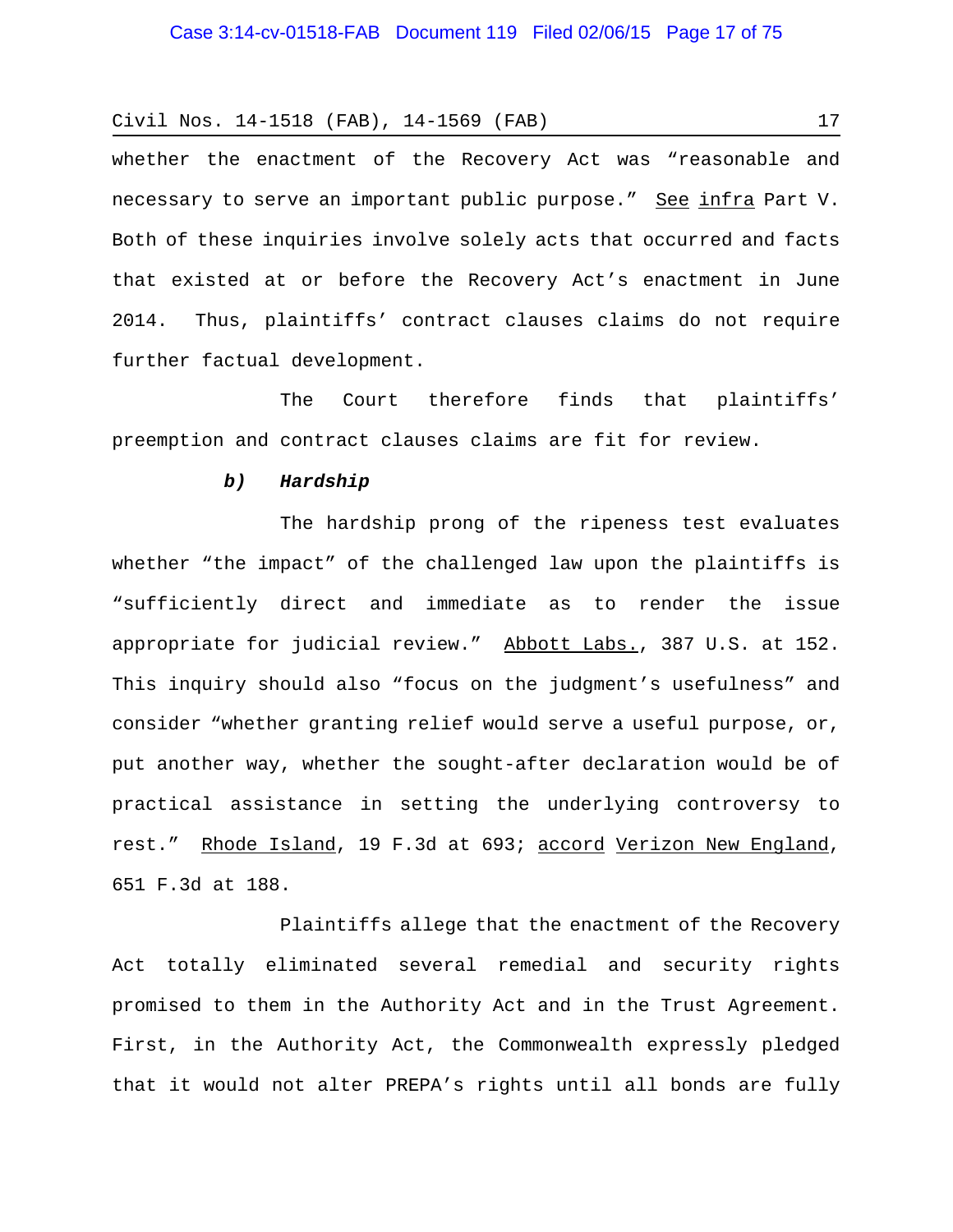satisfied and discharged. P.R. Laws Ann. tit. 22 § 215.<sup>6</sup> Plaintiffs allege that the Recovery Act eliminates this guarantee by giving PREPA the right to participate in a new legal regime to restructure its debts. Second, section 17 of the Authority Act grants bondholders the right to seek appointment of a receiver if PREPA defaults. P.R. Laws Ann. tit. 22 § 207. This right is incorporated into section 804 of the Trust Agreement, which guarantees that bondholders have the right to seek "the appointment of a receiver as authorized by the Authority Act" if PREPA defaults. Trust Agreement § 804. Plaintiffs allege that the Recovery Act expressly eliminates the right to seek the appointment of a receiver. See Recovery Act  $\S$  108(b).<sup>7</sup> Third, the Trust Agreement includes a guarantee that PREPA will not create a lien equal to or senior to the lien on PREPA's revenues that secures plaintiffs' bonds. Trust Agreement § 712. Plaintiffs allege that the Recovery Act eliminates this guarantee by permitting PREPA to obtain credit secured by a lien that is senior to plaintiffs' lien.

6 The Authority Act provides as follows: The Commonwealth Government does hereby pledge to, and agree with, any person, firm or corporation, or any federal, Commonwealth or state agency, subscribing to or acquiring bonds of [PREPA] to finance in whole or in part any undertaking or any part thereof, that it will not limit or alter the rights or powers hereby vested in [PREPA] until all such bonds at any time issued, together with the interest thereon, are fully met and discharged. P.R. Laws Ann. tit. 22 § 215.

<sup>7 &</sup>quot;This Act supersedes and annuls any insolvency or custodial provision included in the enabling or other act of any public corporation, including Section 17 of [the Authority Act]." Recovery Act § 108(b).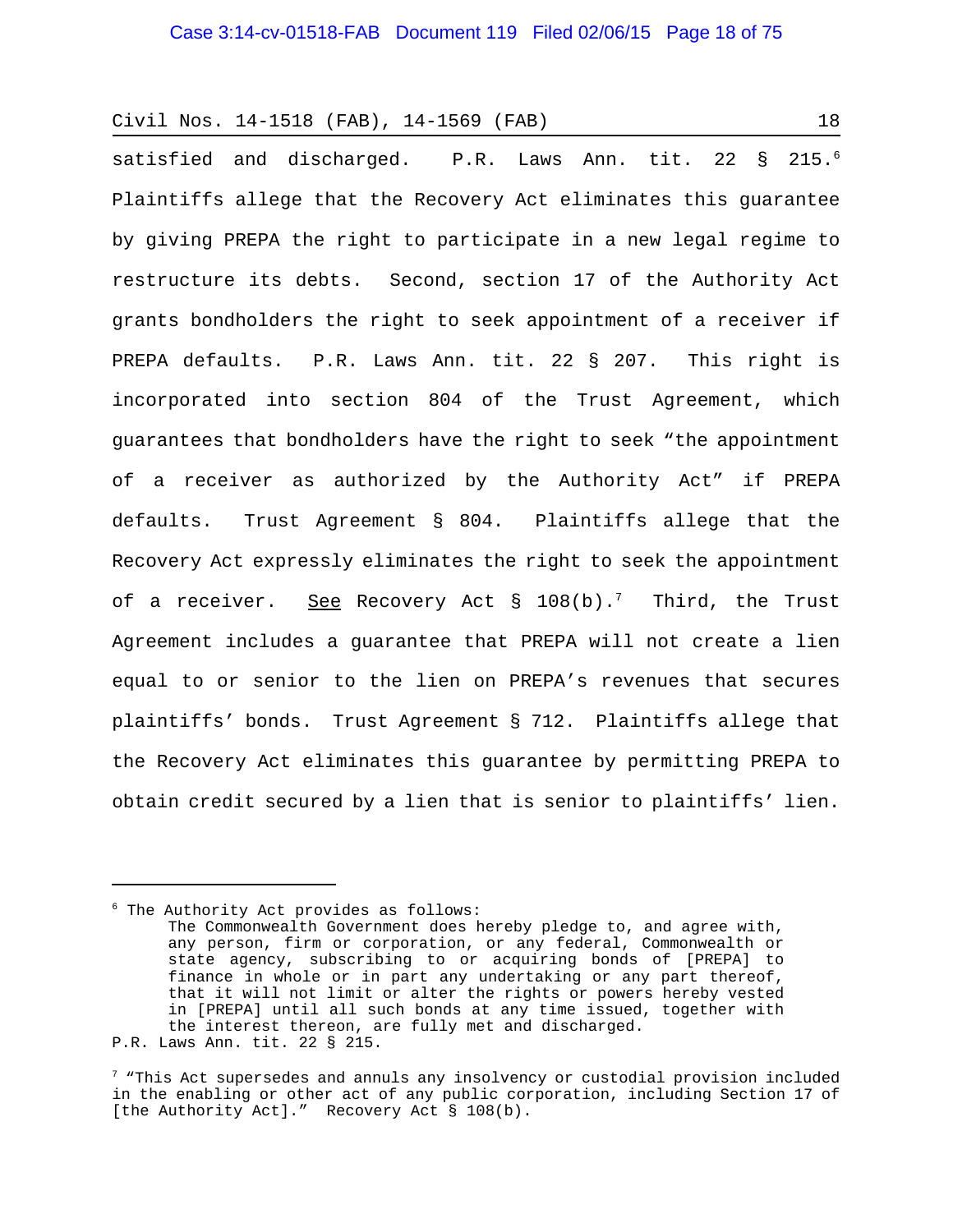See Recovery Act §§ 129(d), 206(a), 322(c).<sup>8</sup> Fourth, in the event of default, the Trust Agreement gives PREPA bondholders the right to accelerate payments. Trust Agreement § 803. Plaintiffs allege that the Recovery Act destroys their right to this remedy both during the suspension and stay provisions, Recovery Act §§ 205, 304, and after the special court approves a plan pursuant to

 $8$  Section 322(c) of the Recovery Act permits the special court to authorize public corporations that seek debt relief pursuant to Chapter 3 to obtain credit "secured by a senior or equal lien on the petitioner's property that is subject to a lien only if - (1) the petitioner is unable to obtain such credit otherwise; and (2) either (A) the proceeds are needed to perform public functions and satisfy the requirements of section 128 of this Act; or (B) there is adequate protection of the interest of the holder of the lien on the property of the petitioner on which such senior or equal lien is proposed to be granted." Recovery Act § 322(c). This right extends to corporations seeking debt relief pursuant to Chapter 2 of the Recovery Act. See id. § 206(a) ("After the commencement of the suspension period, an eligible obligor may obtain credit in the same manner and on the same terms as a petitioner pursuant to section 322 of this Act.") Section 129(d) of the Recovery Act disposes of the "adequate protection" requirement in section  $322(c)(2)(B)$  when "police power" justifies it. Id. § 129(d).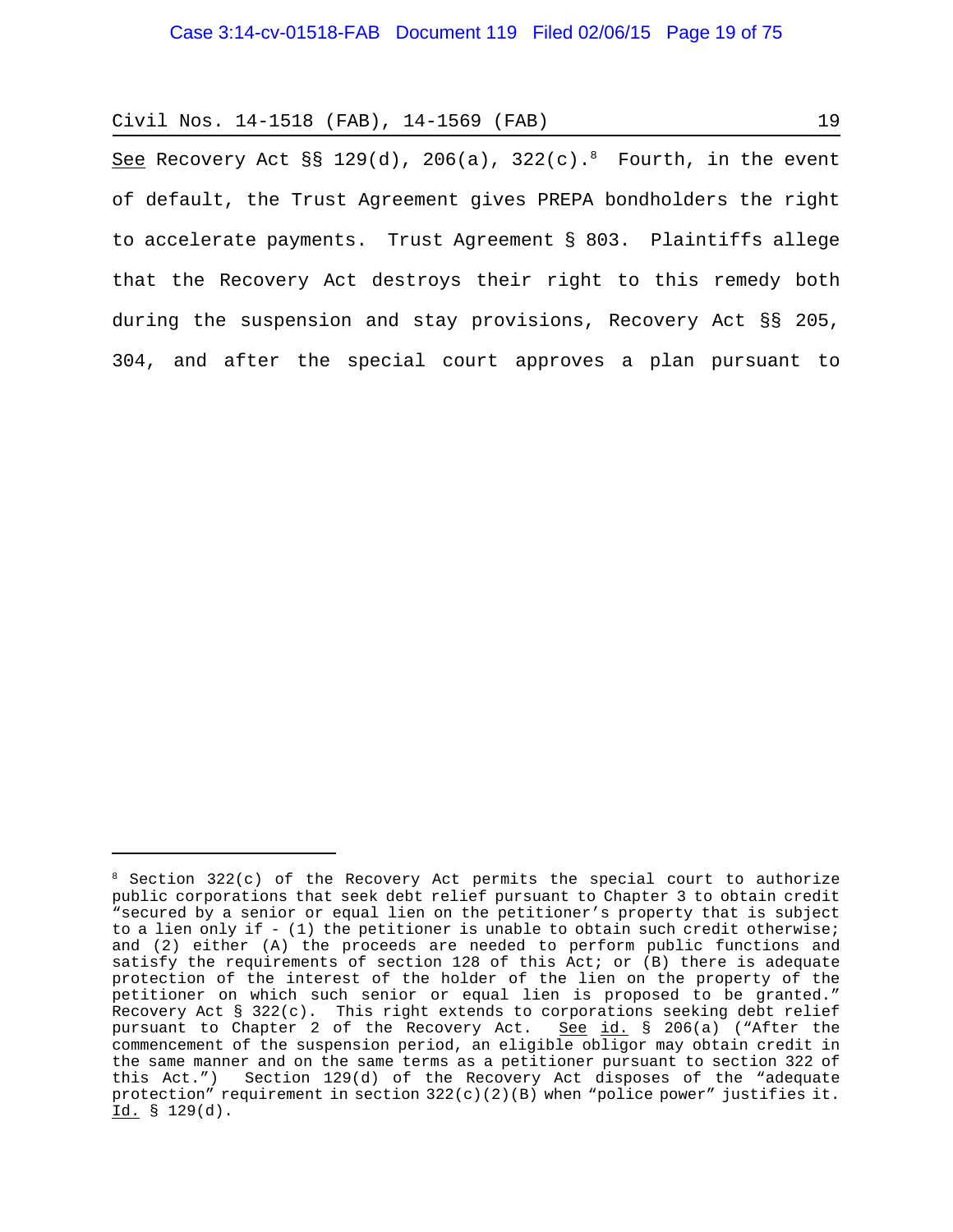Chapter 2 or 3, <u>id.</u> §§ 115(b)(2), 115(c)(3).<sup>9</sup> Fifth, the Trust Agreement contains an *ipso facto* clause that provides that PREPA is deemed in default if PREPA institutes a proceeding "for the purpose of effecting a composition between [PREPA] and its creditors or for the purpose of adjusting the claims of such creditors." Trust Agreement § 802(g). Plaintiffs allege that the Recovery Act explicitly renders this *ipso facto* clause unenforceable in a

<sup>9</sup> Section 205 prohibits bondholders from exercising remedies during Chapter 2's suspension period. Recovery Act § 205 ("Notwithstanding any contractual provision or applicable law to the contrary, during the suspension period, no entity asserting claims or other rights, . . . in respect of affected debt instruments . . . may exercise or continue to exercise any remedy under a contract or applicable law . . . that is conditioned upon the financial condition of, or the commencement of a restructuring, insolvency, bankruptcy, or other proceedings (or a similar or analogous process) by, the eligible obligor concerned, including a default or an event of default thereunder."). Section 304 stays "any act to collect, assess, or recover on a claim against the petitioner" during Chapter 3's automatic stay period. Id. § 304.

Section 115 prohibits bondholders from exercising remedies after the special court approves a plan pursuant to Chapter 2 or 3.  $Id.$  § 115(b)(2) ("Upon entry of an approval order . . . under chapter 2 of this Act . . . no entity asserting claims or other rights, including a beneficial interest, in respect of affected debt instruments of such eligible obligor . . . shall bring any action or proceeding of any kind or character for the enforcement of such claim or remedies in respect of such affected debt instruments, except with the permission of the [special court] and then only to recover and enforce the rights permitted under the amendments, modifications, waivers, or exchanges, and the approval order."); id. § 115(c)(3) ("[U]pon entry of a confirmation order, . . . all creditors affected by the plan . . . shall be enjoined from, directly or indirectly, taking any action inconsistent with the purpose of this Act, including bringing any action or proceeding of any kind or character for the enforcement of such claim or remedies in respect of affected debt, except as each has been affected pursuant to the plan under chapter 3.").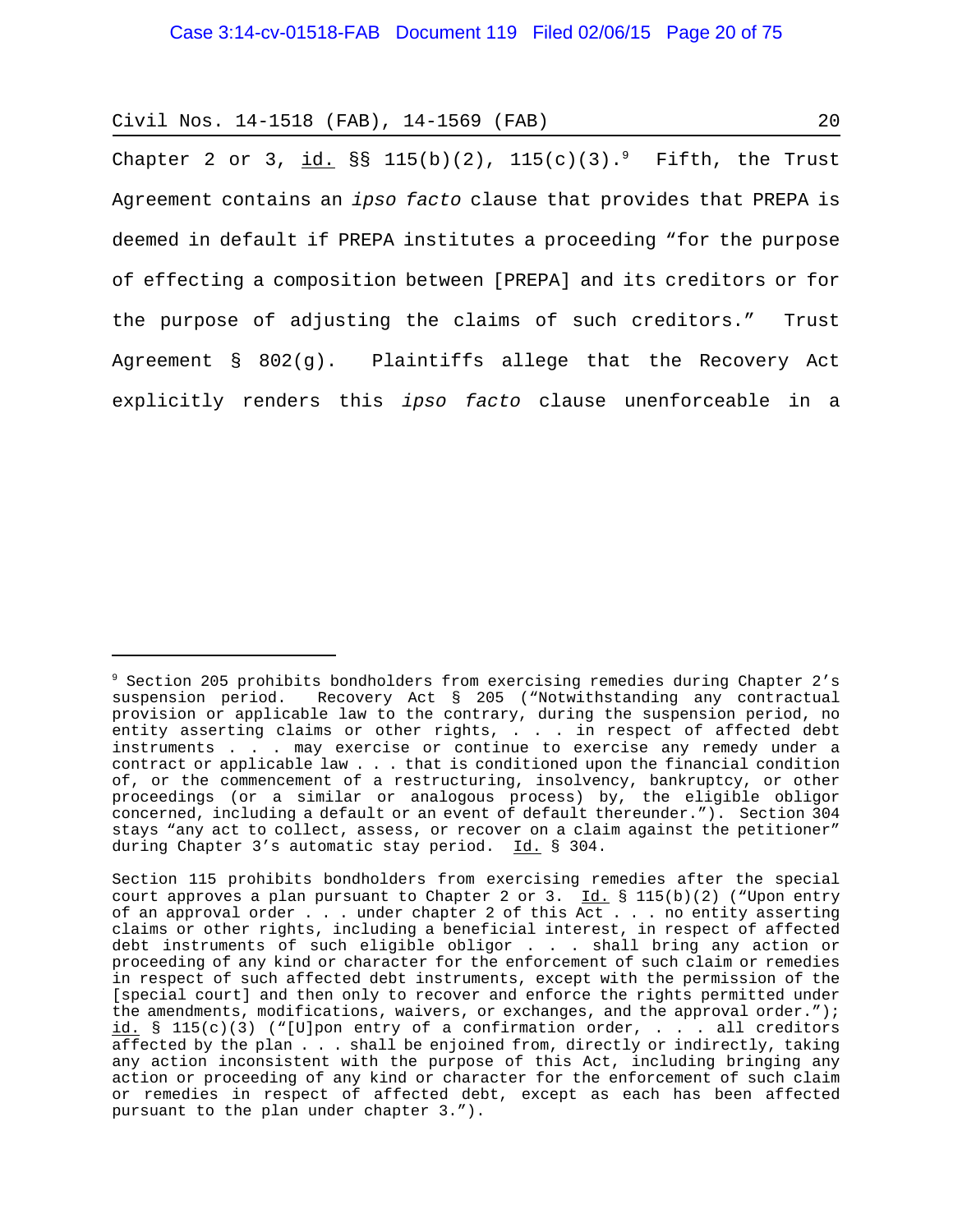section titled "Unenforceable Ipso Facto Clauses." See Recovery Act § 325(a); see also id. § 205(c).<sup>10</sup>

The Commonwealth's nullification of this series of statutory and contractual security rights and remedial provisions, through its enactment of the Recovery Act, is a "direct and immediate" injury to the plaintiff bondholders. See Abbott Labs., 387 U.S. at 152. Plaintiffs should not be forced to live with such substantially impaired contractual rights - rights that they bargained for when they purchased the nearly two billion dollars worth of PREPA bonds that they hold collectively.

This hardship is certainly more immediate and concrete than the "threat to federalism" hardship that the plaintiff alleged in Texas, which the Supreme Court viewed as an "abstraction" that was "inadequate to support suit unless the [plaintiff's] primary conduct is affected." 523 U.S. at 302. Here, not having the guarantee of remedial provisions that they

<sup>&</sup>lt;sup>10</sup> Section 325 of the Recovery Act provides as follows in its first subsection: Notwithstanding any contractual provision or applicable law to the contrary, a contract of a petitioner may not be terminated or modified, and any right or obligation under such contract may not be terminated or modified, at any time after the filing of a petition under chapter 3 of this Act solely because of a provision in such contract conditioned on - (1) the insolvency or financial condition of the petitioner at any time before the closing of the case; (2) the filing of a petition pursuant to section 301 of this Act and all other relief requested under this Act; or (3) a default under a separate contract that is due to, triggered by, or as a result of the occurrence of the events or matters in subsections (a)(1) [the petitioner's insolvency] or (a)(2) [the filing of a Chapter 3 petition] of this section.

Recovery Act § 325(a). Section 205(c) of the Recovery Act has nearly identical language and renders *ipso facto* clauses unenforceable during the suspension period of a Chapter 2 proceeding. Id. § 205(c).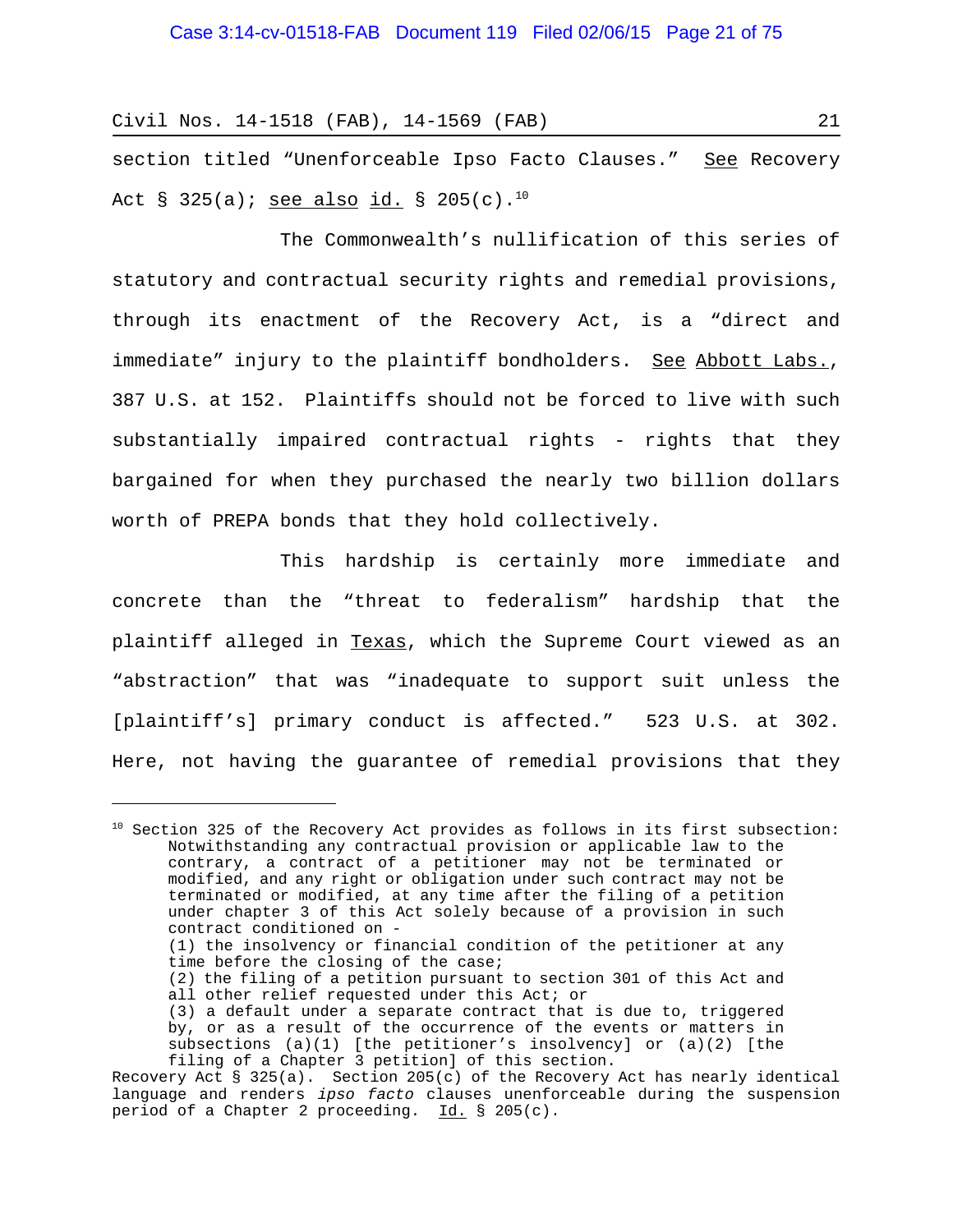were promised affects plaintiffs' day-to-day business as PREPA bondholders, particularly when negotiating with PREPA over remedies and potential restructuring. Indeed, the threat of PREPA's invocation of the Recovery Act hangs over plaintiffs and diminishes their bargaining power as bondholders. See Metro. Wash. Airports Auth. v. Citizens for Abatement of Aircraft Noise, Inc., 501 U.S. 252, 265 n.13 (1991) (concluding that constitutional challenge to "veto power" of administrative board was ripe "even if the veto power has not been exercised to respondents' detriment" because the "threat of the veto hangs over the [decisionmakers subject to the veto] like the sword over Damocles, creating a 'here-and-now subservience'" to the administrative board).

In addition, plaintiffs' sought-after declaration that the Recovery Act is unconstitutional would "be of practical assistance in setting the underlying controversy to rest" because it would completely restore plaintiffs' contractual rights. See Rhode Island, 19 F.3d at 693. In this sense, the hardship here is unlike the hardship in  $Ernst & Young$ , 45 F.3d 530. In that case,</u> the plaintiff alleged that a Rhode Island law limiting nonsettling tortfeasors' right of contribution against joint tortfeasors caused two hardships: increased pressure to settle a negligence suit and an inability to evaluate its exposure therein. 45 F.3d at 532-33, 539. The First Circuit Court of Appeals, in holding the claim unripe, reasoned that resolving the challenge to the Rhode Island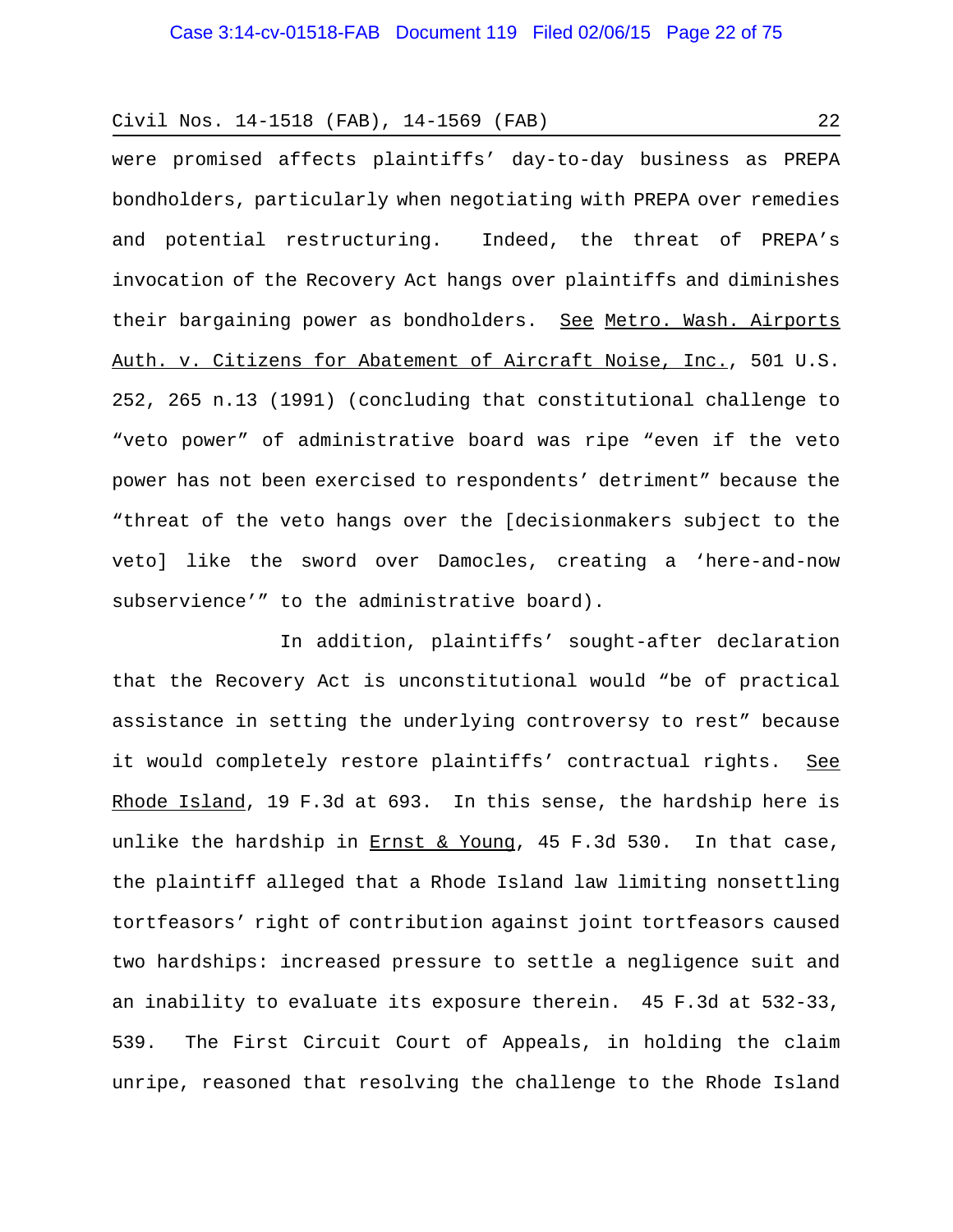law would be of "limited utility" to the plaintiff because (1) the plaintiff would still be faced with the negligence suit, and (2) the right to contribution was only one of many factors involved in the plaintiff's settlement calculations. Id. at 540 (explaining that "the usefulness that may satisfy the hardship prong . . . is not met by a party showing that it has the opportunity to move from a position of utter confusion to one of mere befuddlement"). Here, the declaration that plaintiffs seek on their preemption and contract clauses claims - that the Recovery Act in its entirety is unconstitutional - would be of great utility to plaintiffs because it would completely restore their rights guaranteed in the Authority Act and the Trust Agreement.

In sum, delaying adjudication on the merits of plaintiffs' constitutional claims until PREPA invokes the Recovery Act - the event that the Commonwealth defendants concede would render plaintiffs' challenges ripe, (Civil No. 14-1518, Docket No. 95-1 at pp. 1, 12-13) - would continue to inflict hardship on plaintiffs with no identifiable corresponding gain. Thus, having satisfied the fitness and hardship prongs of the ripeness test, the Court concludes that plaintiffs' preemption and contract clauses claims are ripe for review.

# **2. Plaintiffs' Stay of Federal Court Proceedings Claims Are Not Ripe**

Plaintiffs seek a declaratory judgment that the Recovery Act violates the United States Constitution to the extent that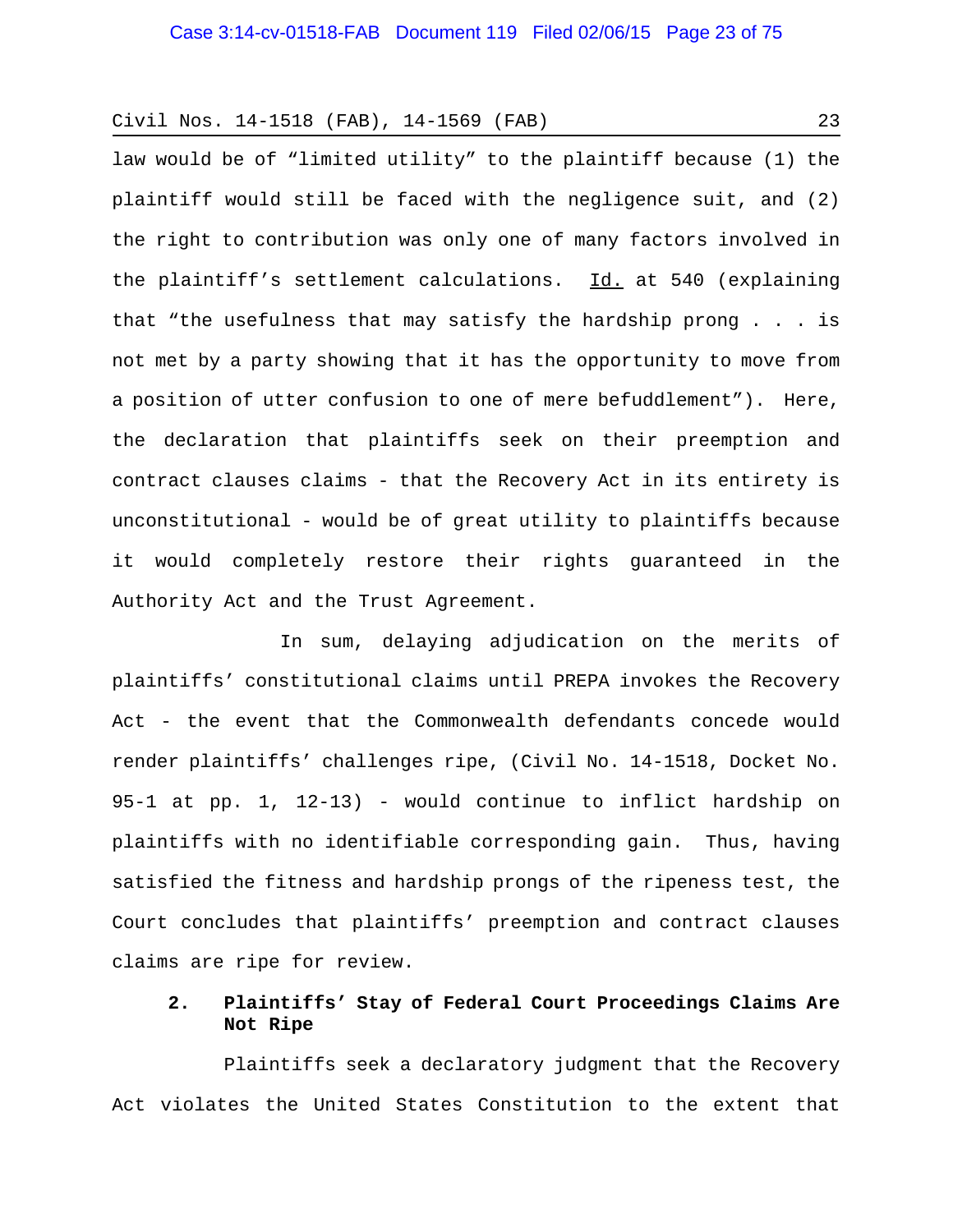section 304 of the Act authorizes a stay of federal court proceedings when a public corporation files for debt relief. (Civil No. 14-1518, Docket No. 85 at ¶¶ 55, 69; Civil No. 14-1569, Docket No. 20 at ¶¶ 76, 83(d).) Plaintiff BlueMountain additionally claims that section 205 of the Recovery Act unconstitutionally authorizes a suspension of federal court proceedings. (Civil No. 14-1569, Docket No. 20 at  $\P\P$  76, 83(d).) Plaintiffs do not identify a specific provision of the Constitution that these provisions violate, but rather rely on the United States Supreme Court holding in Donovan v. City of Dallas, 377 U.S. 408, 413 (1964), that "state courts are completely without power to restrain federal-court proceedings in in personam actions."

First, as to the claims' fitness, the Court evaluates whether plaintiffs are requesting "specific relief through a decree of conclusive character" as opposed to "an opinion advising what the law would be upon a hypothetical state of facts." Rhode Island, 19 F.3d at 693 (quoting Aetna Life Ins. Co., 300 U.S. at 241). The following language in plaintiffs' complaint reveals that they seek the latter:

> To the extent any provision of the [Recovery Act] enjoins, stays, suspends or precludes [plaintiffs] from exercising their rights in federal court, including their right to challenge the constitutionality of the Recovery Act itself in federal court, those provisions also violate the Constitution.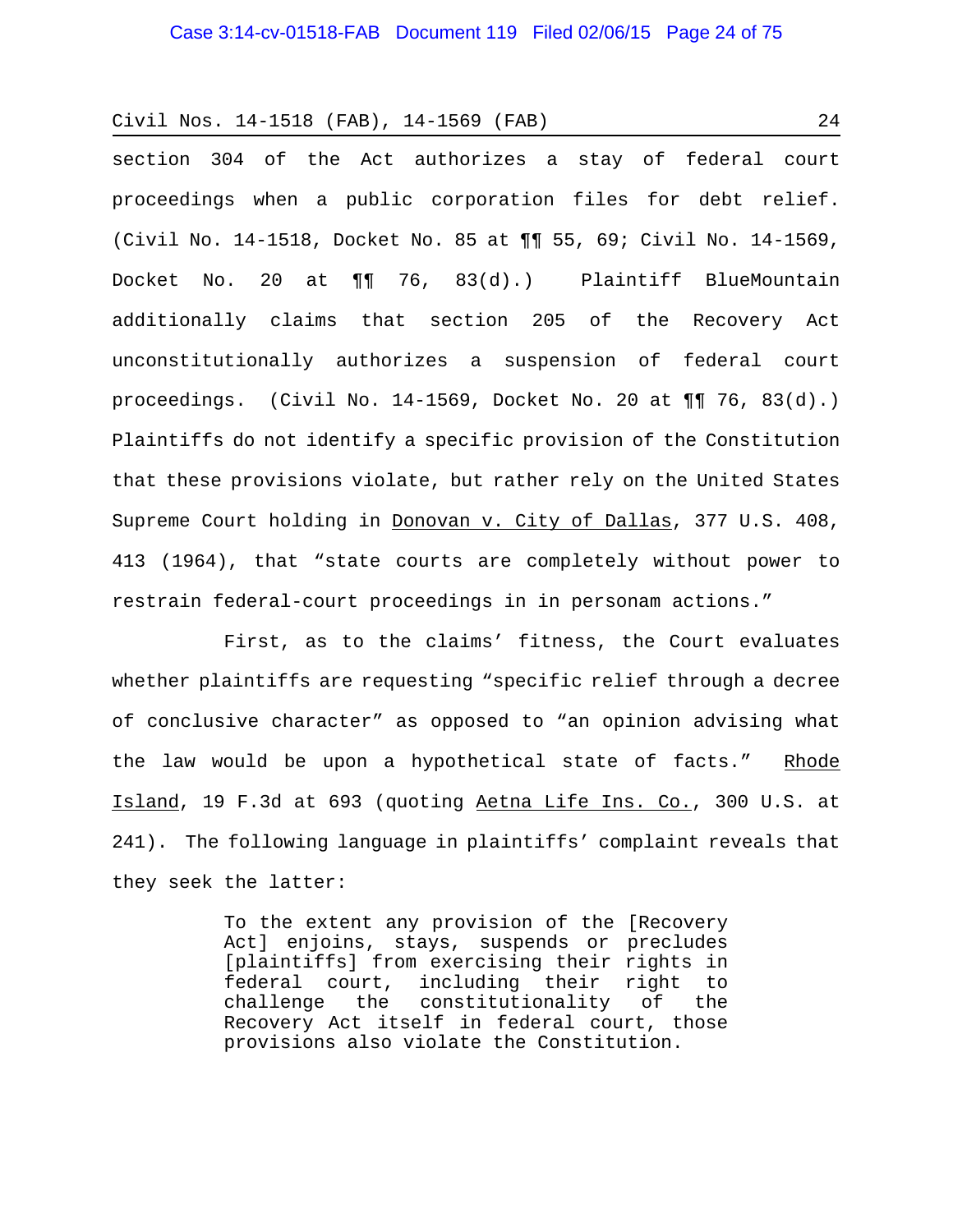(Civil No. 14-1518, Docket No. 85 at ¶ 57; Civil No. 14-1569, Docket No. 20 at ¶ 77.) Plaintiffs essentially seek an opinion that *certain applications* of the suspension and stay provisions of the Recovery Act would be unconstitutional. The Court finds that this request is akin to the relief sought in Texas, and that the operation of sections 304 and 205 of the Recovery Act would be "better grasped when viewed in light of a particular application." Texas, 523 U.S. at 301.

Second, as to the prudential component of the fitness prong, the "remoteness and abstraction" of plaintiffs' preenforcement injury is "increased by that fact that [the suspension and stay provisions have] yet to be interpreted by the [Puerto Rico] courts." See Texas, 523 U.S. at 301. Thus, "'[p]ostponing consideration of the questions presented, until a more concrete controversy arises, also has the advantage of permitting the state courts further opportunity to construe' the provisions," and indeed to construe them in a constitutional way. See id. (quoting Renne v. Geary, 501 U.S. 312, 323 (1991)).

Finally, concerning the hardship prong, the Court examines whether withholding judgment on the stay of federal court proceedings claims would create a "direct and immediate dilemma for the parties." See Stern v. U.S. Dist. Court for Dist. of Mass., 214 F.3d 4, 10 (1st Cir. 2000). Because PREPA has not filed for debt relief pursuant to the Recovery Act, the suspension period and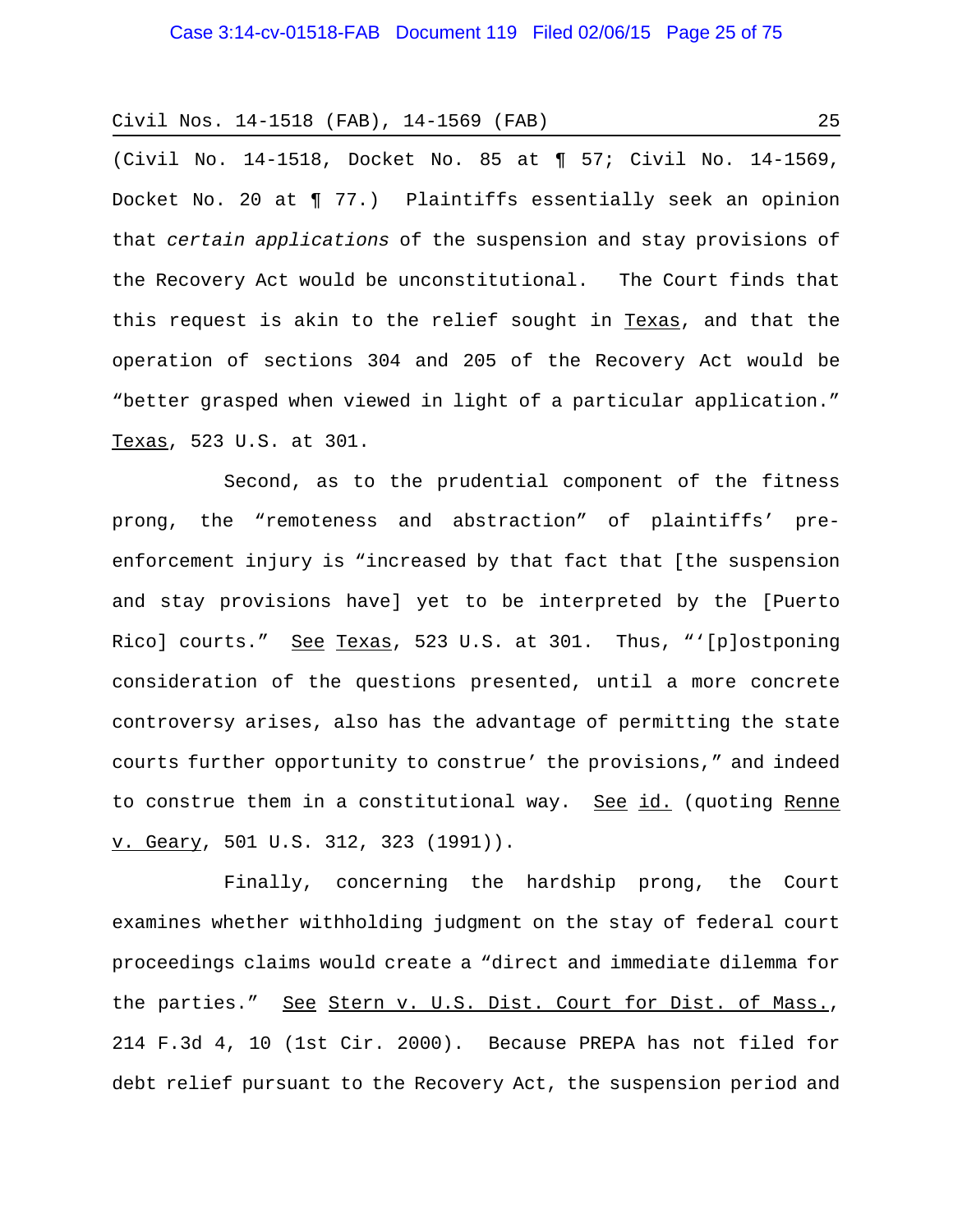automatic stay in sections 205 and 304 of the Recovery Act have not been triggered. Thus, plaintiffs do not allege that any actual application of the suspension or stay provisions has injured them. The Court therefore turns to whether the enactment of these provisions causes a direct injury. Enactment of the suspension and stay provisions appears to impair plaintiffs' contractual right to sue to enforce the terms of the Trust Agreement, see Trust Agreement § 804, which does impose hardship on plaintiffs. But this showing of hardship is weak - much weaker than the hardship created by the nullification of the series of rights that supported jurisdiction of plaintiffs' preemption and contract clauses claim.

Thus, plaintiffs' stay of federal court proceedings claims fail the fitness prong and has a weak showing on the hardship prong of the ripeness test. The Court therefore concludes that these claims are unripe and **GRANTS** the Commonwealth defendants' motions to dismiss, (Civil No. 14-1518, Docket No. 95; Civil No. 14-1569, Docket No. 29), as to the stay of federal court proceedings claims.

### **C. Standing**

The doctrines of ripeness and standing overlap in many ways. McInnis-Misenor, 319 F.3d at 71. Standing, like ripeness, has roots in Article III's case or controversy requirement. See U.S. Const. Art. III, § 2. To establish constitutional standing, a plaintiff must satisfy three elements: "a concrete and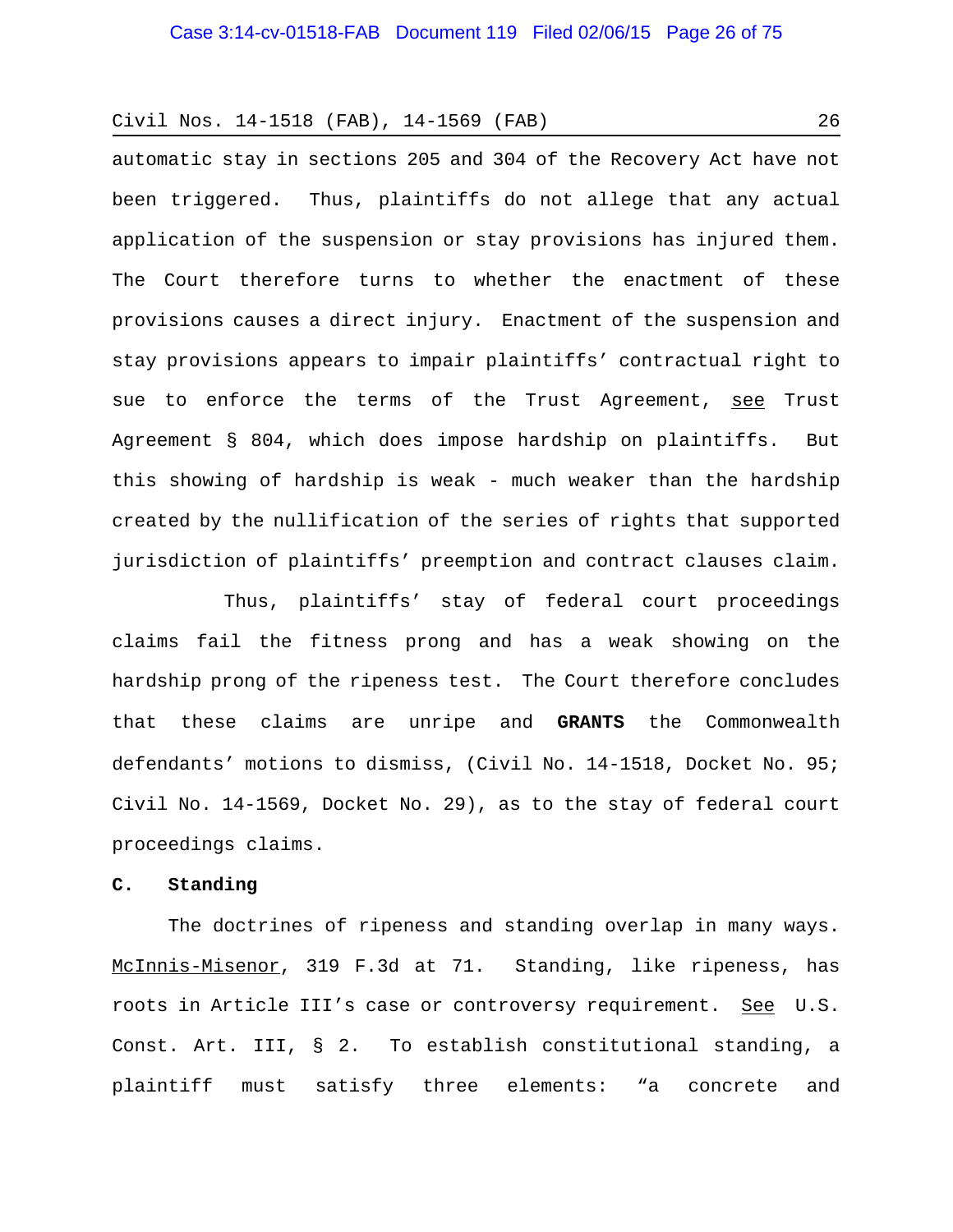particularized injury in fact, a causal connection that permits tracing the claimed injury to the defendant's actions, and a likelihood that prevailing in the action will afford some redress for the injury." Weaver's Cove Energy, LLC v. R.I. Coastal Res. Mgmt. Council, 589 F.3d 458, 467 (1st Cir. 2009) (internal quotation marks and citations omitted).

Plaintiffs meet these three elements as to their preemption and contract clauses claims against the Commonwealth defendants. First, as discussed above, the Recovery Act's nullification of several statutory and contractual security rights is a direct injury to the plaintiff bondholders. $11$  Second, this injury was caused by the Commonwealth's enactment of the Recovery Act. Third, plaintiffs' desired declaratory judgment that the Recovery Act is unconstitutional will afford plaintiffs redress for the injury because it will nullify the Recovery Act, restoring plaintiffs' statutory and contractual rights.

As to the Franklin and Oppenheimer Rochester plaintiffs' claims against PREPA, however, the second element of the standing test is not met: the elimination of plaintiffs' security rights is traceable only to the Commonwealth's enactment of the Recovery Act and not to any action by PREPA. If PREPA's filing for debt relief pursuant to the Recovery Act were imminent, this could be a sufficient injury traceable to PREPA. See Katz v. Pershing, LLC,

<sup>&</sup>lt;sup>11</sup> See supra Part III.B.1.b.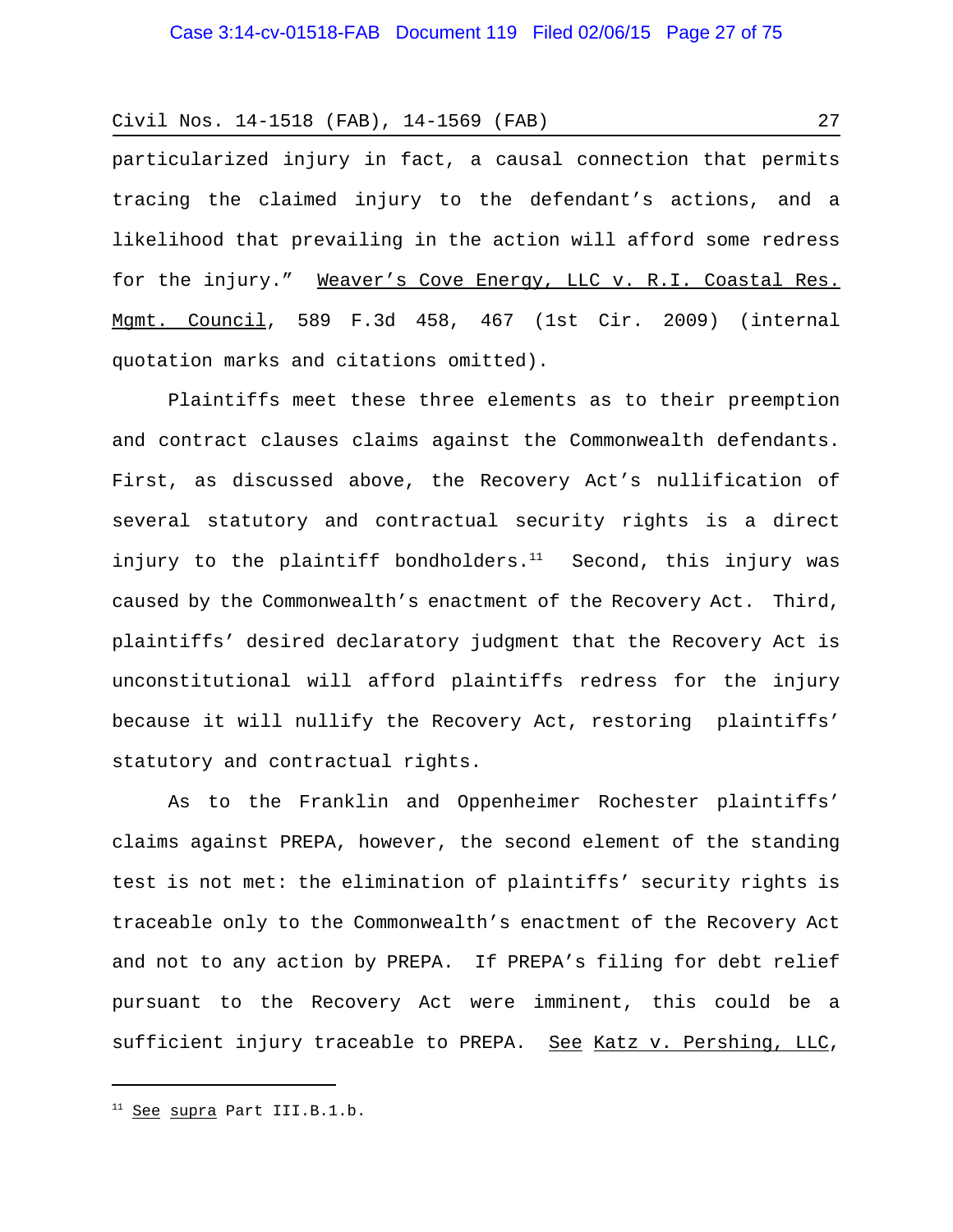672 F.3d 64, 71 (1st Cir. 2012) (explaining that an "imminent injury" can satisfy the standing injury-in-fact requirement if the harm is "sufficiently threatening," but that "it is not enough that the harm might occur at some future time"). To support their allegation that PREPA will file for relief pursuant to the Recovery Act imminently, plaintiffs point to (1) the Recovery Act's Statement of Motives, which identifies PREPA as the "most dramatic example" of a Commonwealth public corporation that faces significant financial challenges, and (2) market watchers' predications from July 2014 that it is highly likely that PREPA will seek relief pursuant to the Recovery Act in the near future. (Civil No. 14-1518, Docket No. 85 at ¶¶ 18-19.) Without more, these two factual allegations merely support speculation that PREPA will file for relief at some future time; they do not support the conclusion that the filing is imminent.

Accordingly, because the Franklin and Oppenheimer Rochester plaintiffs have not sufficiently alleged any injury traceable to an action by PREPA, they lack standing to assert their claims against PREPA. The Court therefore **GRANTS** PREPA's motion to dismiss, (Civil No. 14-1518, Docket No. 97), as to all claims to the extent that they are asserted against PREPA, and **DISMISSES** PREPA from Civil Case No. 14-1518.

The Court proceeds to the merits of plaintiffs' preemption and contract clauses claims. The Court will then address the ripeness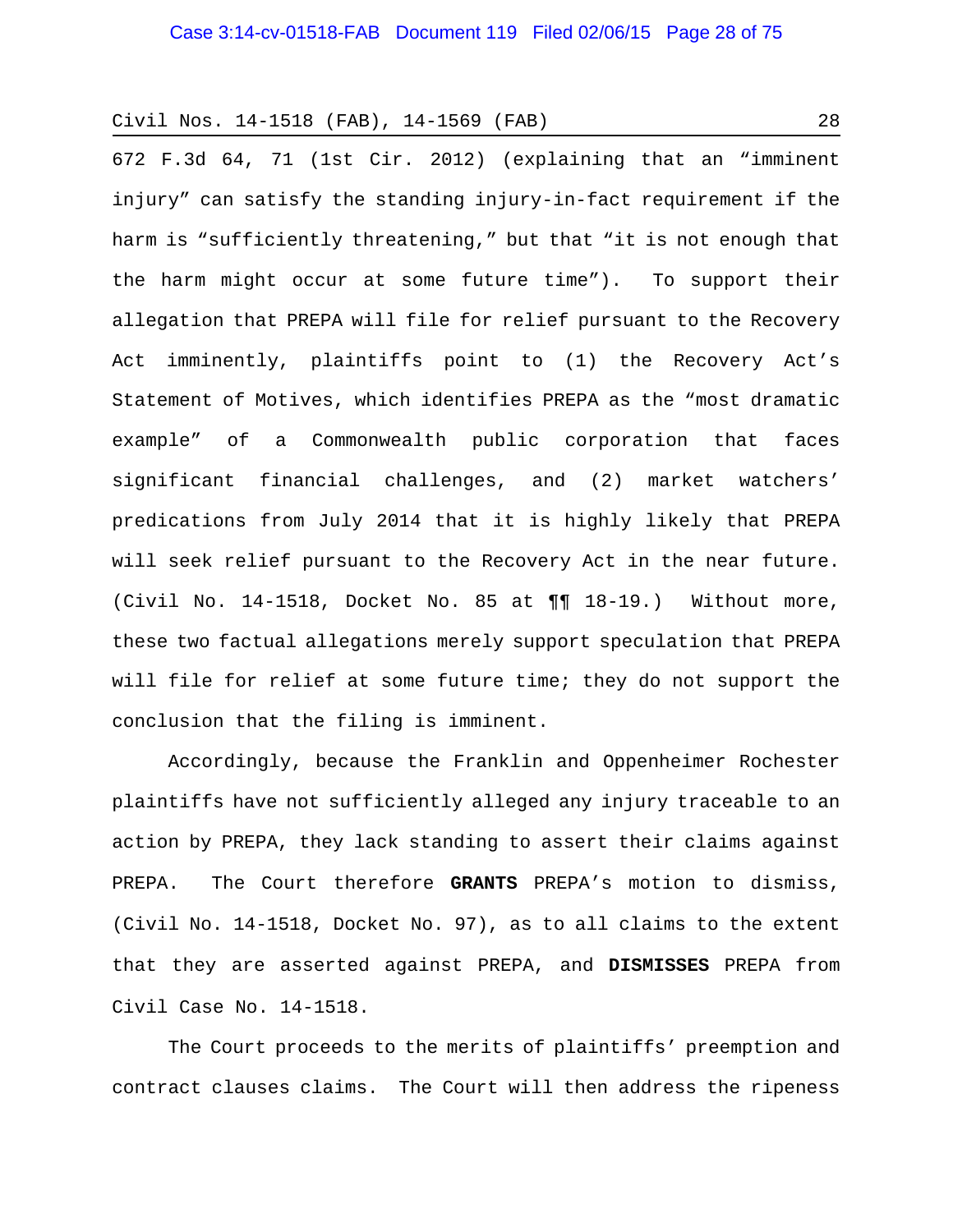and merits of the Franklin and Oppenheimer Rochester plaintiffs' Takings Clause claim.

### **IV. PREEMPTION**

Plaintiffs seek a declaratory judgment that the Recovery Act in its entirety is preempted by the federal Bankruptcy Code and violates the Bankruptcy Clause of the United States Constitution. (Civil No. 14-1518, Docket No. 85 at ¶ 59; Civil No. 14-1569, Docket No. 20 at ¶ 83(a).) The Commonwealth defendants move to dismiss, (Civil No. 14-1518, Docket No. 95; Civil No. 14-1569, Docket No. 29), and the Franklin and Oppenheimer Rochester plaintiffs cross-move for summary judgment, (Civil No. 14-1518, Docket No. 78). The Court first addresses the appropriate standard of review and then discusses the merits of plaintiffs' preemption claims.

# **A. Rule 12(b)(6) Motion to Dismiss and Rule 56(a) Motion for Summary Judgment Standards**

The Commonwealth defendants' motions to dismiss are governed by Federal Rule of Civil Procedure 12(b)(6) ("Rule 12(b)(6)"). See Fed. R. Civ. P.  $12(b)(6)$ . Pursuant to Rule  $12(b)(6)$ , the Court construes the well-pleaded facts in the plaintiffs' complaints in the light most favorable to the plaintiffs and will dismiss the complaints if they fail to state a plausible legal claim upon which relief can be granted. Ocasio-Hernandez v. Fortuño-Burset, 640 F.3d 1, 7, 12-13 (1st Cir. 2011).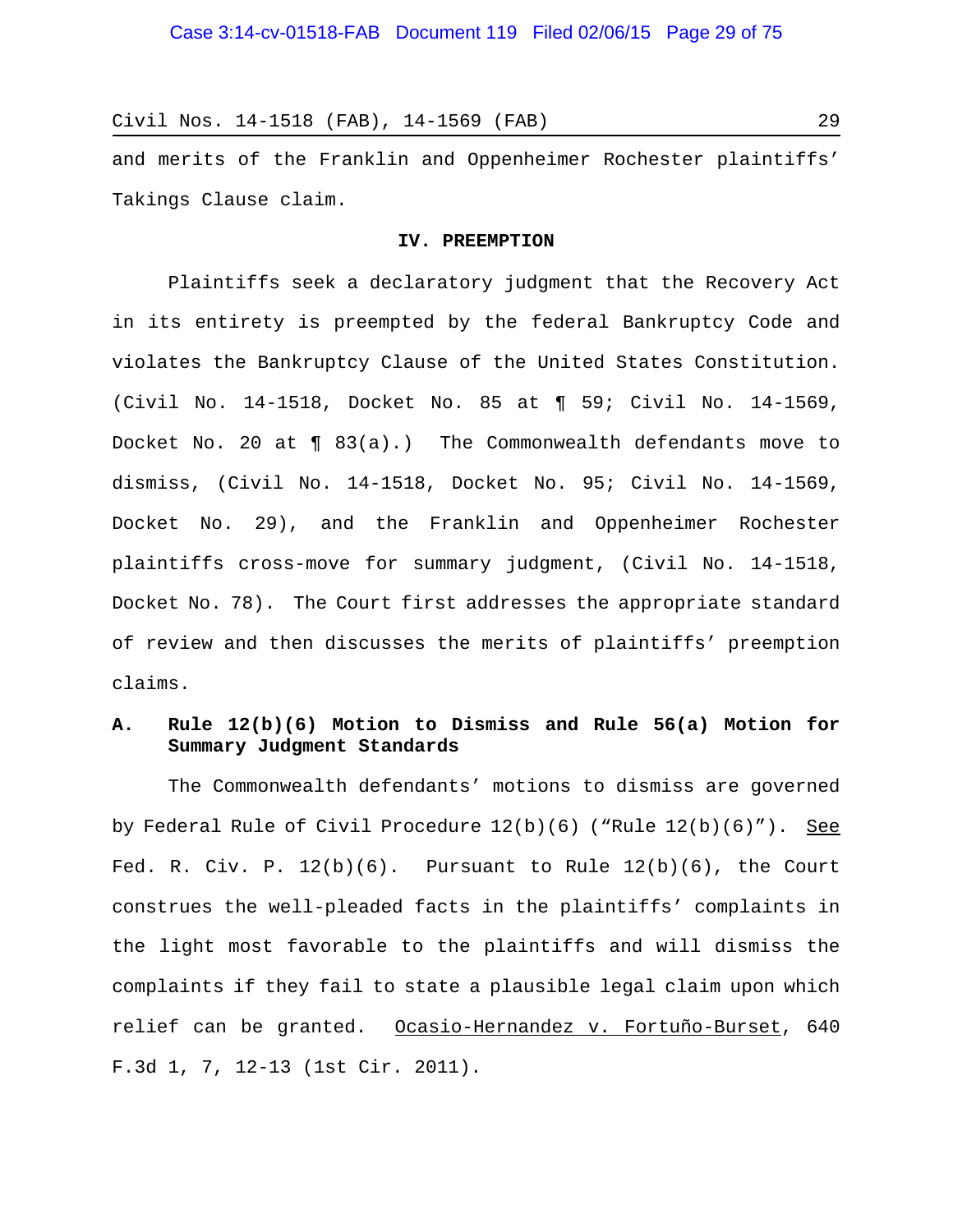The Franklin and Oppenheimer Rochester plaintiffs' motion for summary judgment is governed by Federal Rule of Civil Procedure 56. See Fed. R. Civ. P. 56. The Court will grant summary judgment if plaintiffs show "that there is no genuine dispute as to any material fact" and that they are "entitled to judgment as a matter of law." Id.

The parties agree that the preemption claim is purely legal and involves no disputed issues of material fact. (Civil No. 14- 1518, Docket Nos. 79 at p. 7 & 95-2 at pp. 1-2.) The Court therefore resolves the preemption issues presented in the parties' motions as ones of law.

### **B. Preemption Principles**

The Supremacy Clause of the United States Constitution mandates that federal law "shall be the supreme Law of the Land; and the Judges in every State shall be bound thereby, any Thing in the Constitution or Laws of any State to the Contrary notwithstanding." U.S. Const. art. VI, cl. 2. Pursuant to this mandate, "Congress has the power to preempt state law," Crosby v. Nat'l Foreign Trade Council, 530 U.S. 363, 372 (2000), and a "state law that contravenes a federal law is null and void," Tobin v. Fed. Exp. Corp., No. 14-1567, 2014 WL 7388805, at \*4 (1st Cir. Dec. 30, 2014). "For preemption purposes, the laws of Puerto Rico are the functional equivalent of state laws." Antilles Cement Corp. v. Fortuño, 670 F.3d 310, 323 (1st Cir. 2012).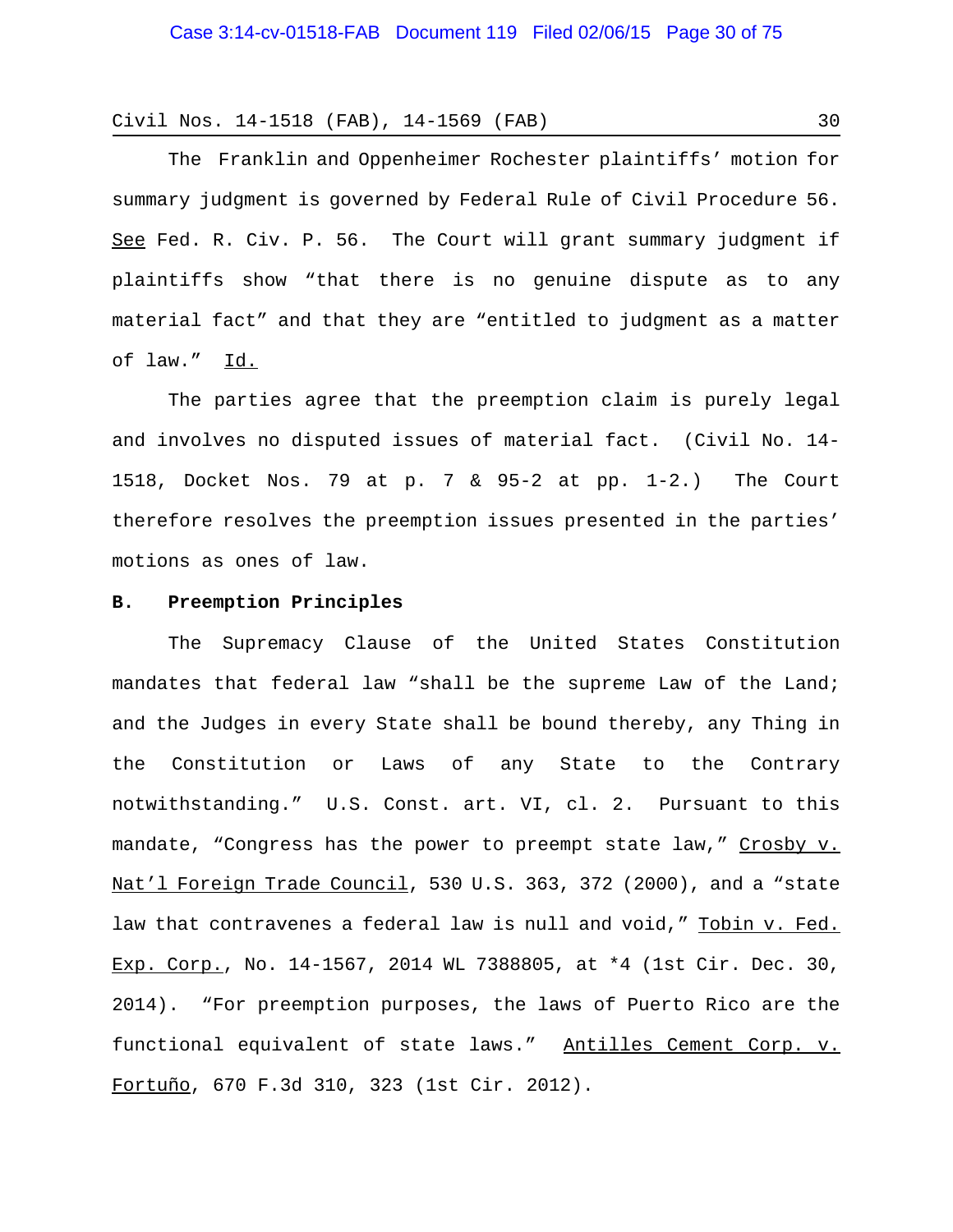A federal statute can preempt a state law in three ways: express preemption, conflict preemption, and field preemption. Arizona v. United States, 132 S. Ct. 2492, 2500-01 (2012). Here, plaintiffs raise arguments pursuant to all three.

# **C. Express Preemption by Section 903(1) of the Federal Bankruptcy Code**

"Express preemption occurs when congressional intent to preempt state law is made explicit in the language of a federal statute."  $Tobin$ , 2014 WL 7388805, at  $*4$ . Here, Chapter 9 of the federal Bankruptcy Code contains an express preemption clause in section 903(1). Section 903, in its entirely, provides as follows:

> This chapter does not limit or impair the power of a State to control, by legislation or otherwise, a municipality of or in such State in the exercise of the political or governmental powers of such municipality, including expenditures for such exercise, but–

- (1) *a State law prescribing a method of composition of indebtedness of such municipality may not bind any creditor that does not consent to such composition*; and
- (2) a judgment entered under such a law may not bind a creditor that does not consent to such composition.

11 U.S.C. § 903 (emphasis added). Thus, by enacting section 903(1), Congress expressly preempted state laws that prescribe a method of composition of municipal indebtedness that binds nonconsenting creditors.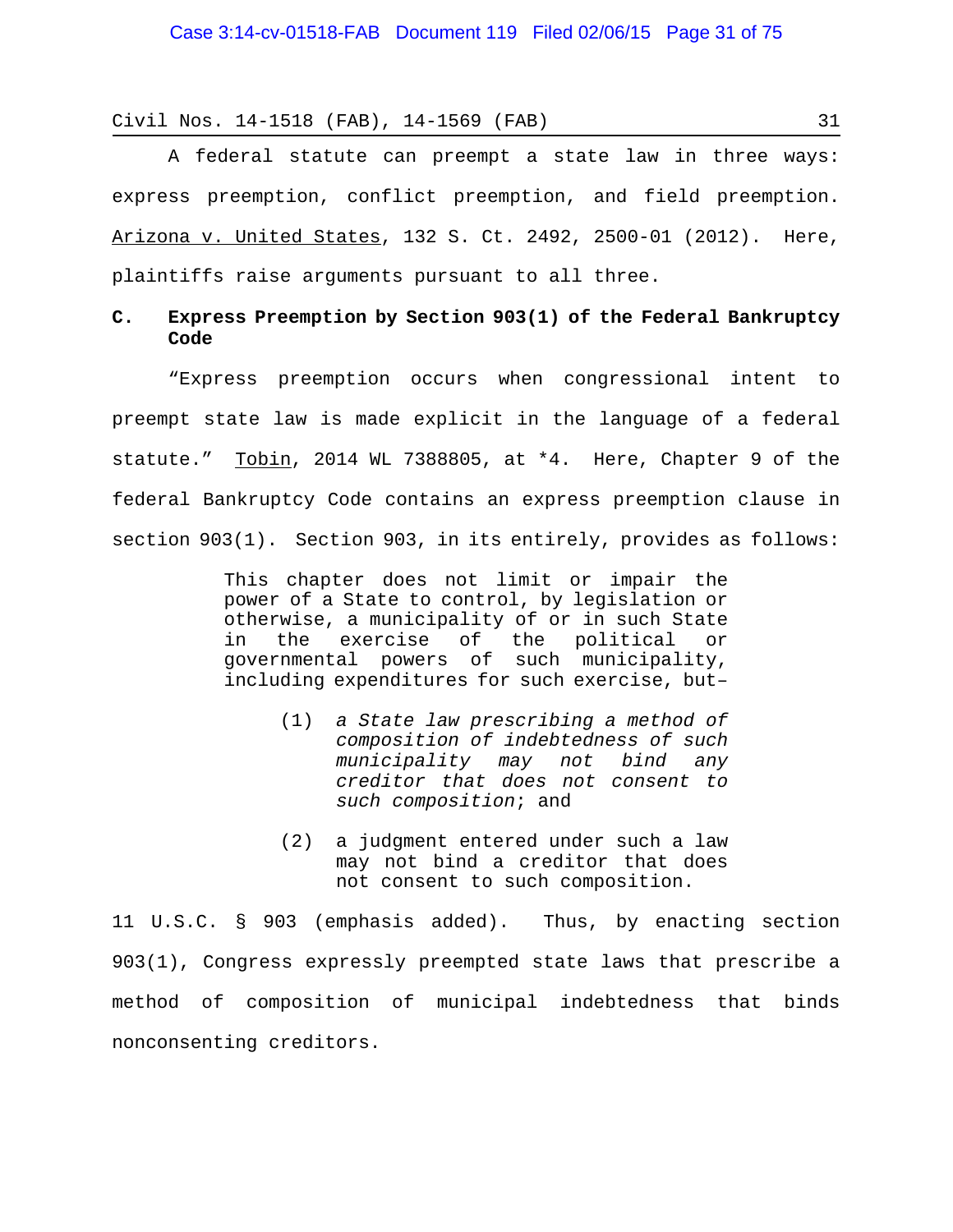The existence of this express preemption clause "does not immediately end the inquiry," however, because the Court must still ascertain "the substance and scope of Congress' displacement of state law." See Altria Grp., Inc. v. Good, 555 U.S. 70, 76 (2008). "Congressional intent is the principal resource to be used in defining the scope and extent of an express preemption clause," and courts look to the clause's "text and context" as well as its "purpose and history" in this endeavor. Brown v. United Airlines, Inc., 720 F.3d 60, 63 (1st Cir. 2013).

Accordingly, to determine whether section 903(1) preempts the Recovery Act, the Court first examines the clause's text and then considers its history, purpose, and context.

### **1. Section 903(1) Textual Analysis**

#### *(a) "A State law"*

By its terms, section 903(1) applies to "State" laws. 11 U.S.C. § 903(1). Thus, an initial inquiry is whether Congress intended for section 903(1) to apply to Puerto Rico laws. The federal Bankruptcy Code provides in section 101(52) that "[t]he term 'State' includes the District of Columbia and Puerto Rico, except for the purpose of defining who may be a debtor under chapter 9 of this title."  $\underline{Id.}$  § 101(52). Therefore, Puerto Rico is a "State" within the meaning of section 903(1) unless section 903(1) fits into the narrow exception of "defining who may be a debtor under chapter 9." See id. Section 903(1) prohibits state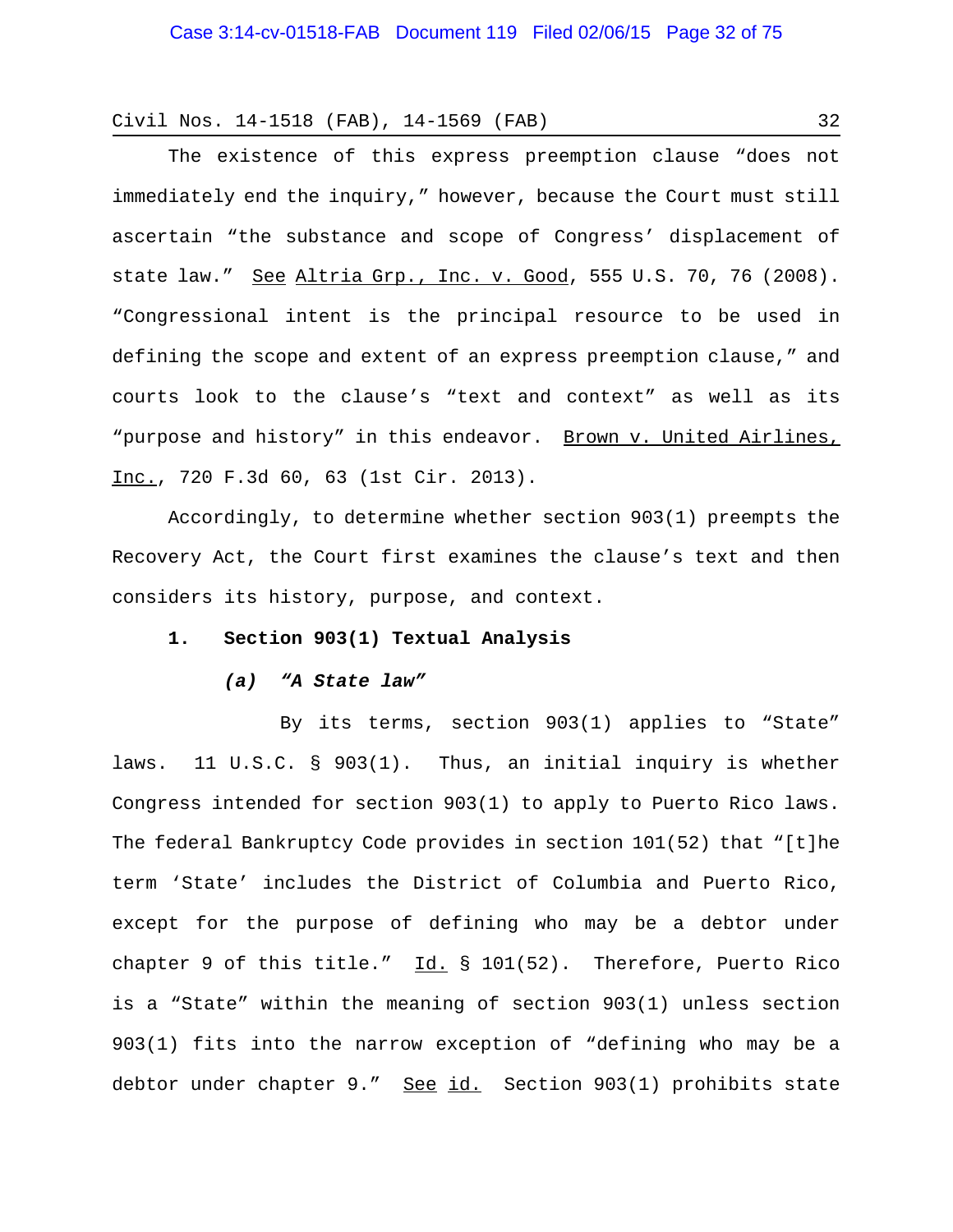composition laws that bind nonconsenting creditors; it says nothing of who may be a Chapter 9 debtor.  $\underline{Id.}$  § 903(1).<sup>12</sup> Thus, it is clear from the text that Puerto Rico is a "State" within the meaning of section 903(1).

To refute this very plain conclusion, the Commonwealth defendants argue that "the [Bankruptcy] Code specifically excludes Puerto Rico (as well as the District of Columbia) from the definition of 'State' for purposes of Chapter 9." See Civil No. 14-1518, Docket No. 95-1 at p. 16. If Congress intended to exclude Puerto Rico from the definition of "State" for purposes of all Chapter 9 provisions, then section 101(52) would likely read as follows: "The term 'State' includes the District of Columbia and Puerto Rico, except under chapter 9 of this title." But Congress included ten more words in section 101(52) that the Commonwealth defendants attempt to, but cannot, ignore: "The term 'State' includes the District of Columbia and Puerto Rico, except *for the purpose of defining who may be a debtor* under chapter 9 of

 $12$  Section 109 of the federal Bankruptcy Code, titled "Who may be a debtor," contains a subsection defining who may be a Chapter 9 debtor. 11 U.S.C. § 109(c) ("An entity may be a debtor under chapter 9 of this title if and only if such entity-- (1) is a municipality; (2) is specifically authorized, in its capacity as a municipality or by name, to be a debtor under such chapter by State law, or by a governmental officer or organization empowered by State law to authorize such entity to be a debtor under such chapter; (3) is insolvent; (4) desires to effect a plan to adjust such debts; and (5) (A) has obtained the agreement of creditors holding at least a majority in amount of the claims of each class that such entity intends to impair under a plan in a case under such chapter; (B) has negotiated in good faith with creditors and has failed to obtain the agreement of creditors holding at least a majority in amount of the claims of each class that such entity intends to impair under a plan in a case under such chapter; (C) is unable to negotiate with creditors because such negotiation is impracticable; or (D) reasonably believes that a creditor may attempt to obtain a transfer that is avoidable under section 547 of this title.").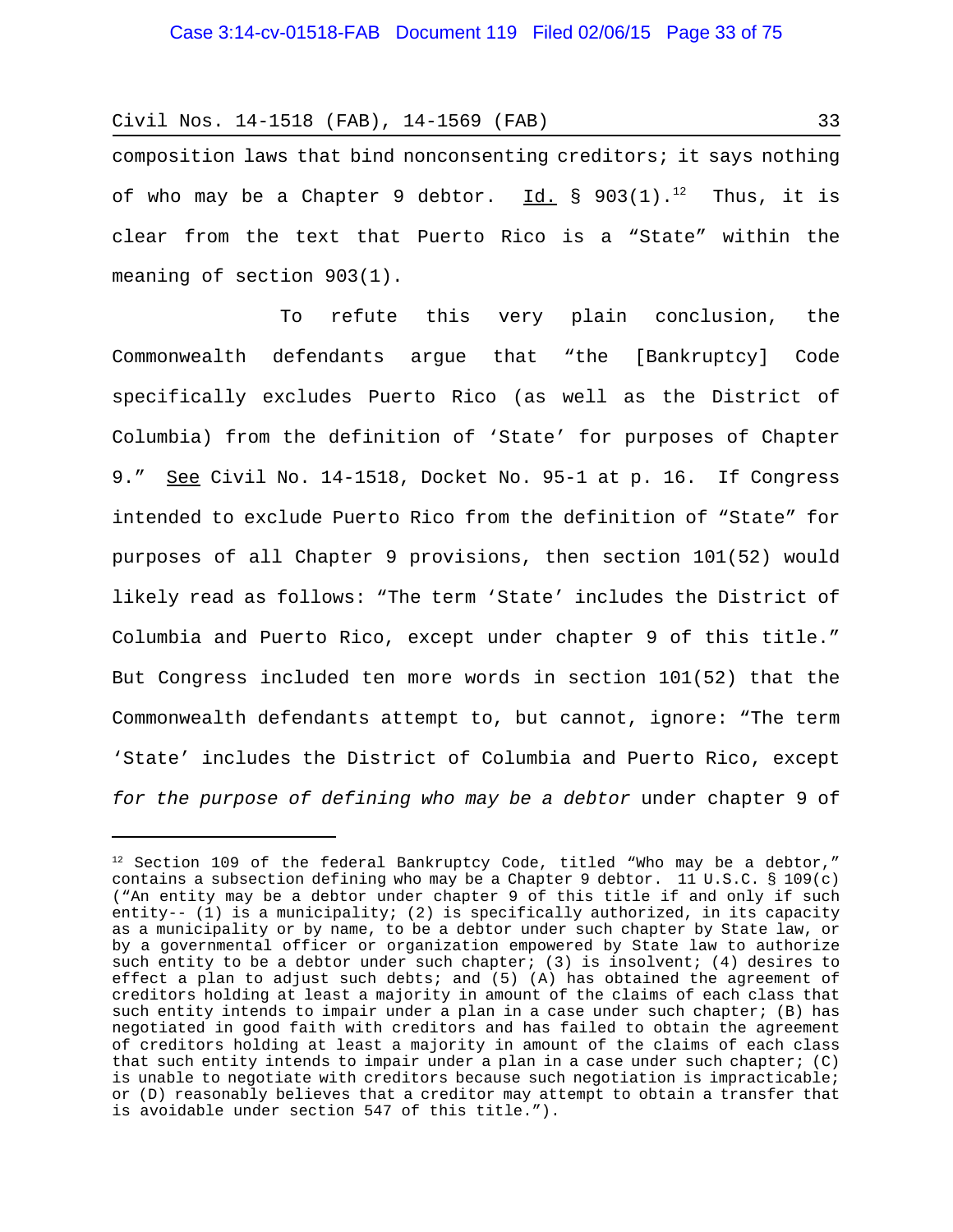this title." See 11 U.S.C. § 101(52) (emphasis added). In other words, Congress expressly defined "State" as including Puerto Rico and then enumerated a single, specific exception where the term "State" does not include Puerto Rico. To infer that Congress intended an additional or broader exception - *i.e.*, that Congress intended to exclude Puerto Rico from the definition of "State" for purposes of section 903(1) or for all of Chapter 9 - would violate the canon of *expressio unius est exclusio alterius*. See TRW Inc. v. Andrews, 534 U.S. 19, 28 (2001) (explaining that where Congress explicitly enumerates a single exception, additional exceptions are not to be implied absent evidence of contrary legislative intent). The Commonwealth defendants' textual argument on this point thus holds no water.

# *(b) "Prescribing a method of composition of indebtedness"*

Section 903(1) applies to state laws that "prescrib[e] a method of composition of indebtedness." 11 U.S.C. § 903(1). A "composition" is an "agreement between a debtor and two or more creditors for the adjustment or discharge of an obligation for some lesser amount." Black's Law Dictionary 346 (10th ed. 2014).

Chapter 2 of the Recovery Act permits an eligible public corporation to "seek debt relief from its creditors," Recovery Act § 201(b), through "any combination of amendments, modifications, waivers, or exchanges," which may include "interest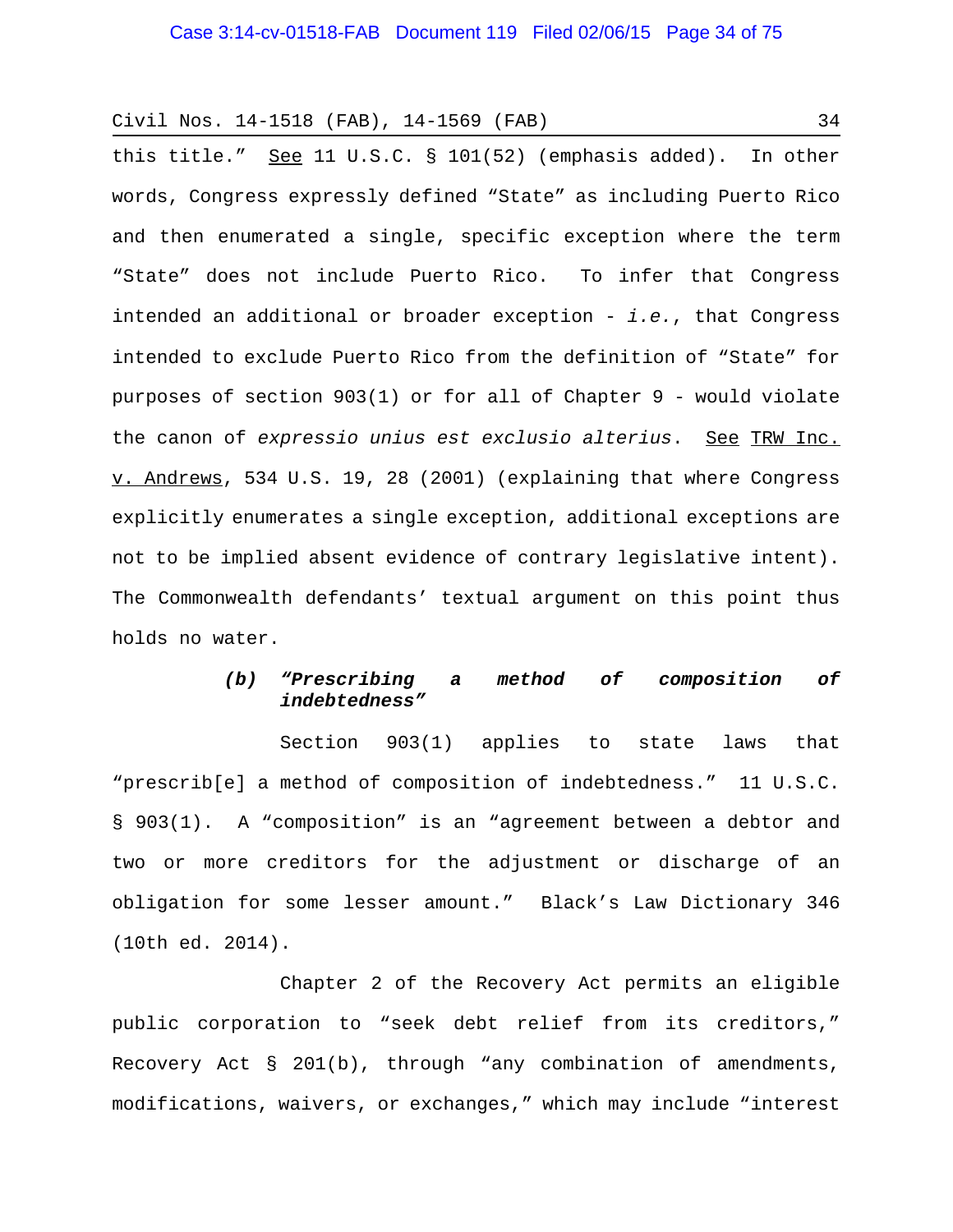## Case 3:14-cv-01518-FAB Document 119 Filed 02/06/15 Page 35 of 75

Civil Nos. 14-1518 (FAB), 14-1569 (FAB) 35

rate adjustments, maturity extensions, debt relief, or other revisions to affected debt instruments,"  $id.$  Stmt. of Motives, § E; see id. § 202(a). Chapter 3 of the Recovery Act permits an eligible public corporation "to defer debt repayment and to decrease interest and principal" owed to creditors. Id. Stmt. of Motives, § E; see id. §§ 301, 307-308, 310, 315.

Thus, both Chapters 2 and 3 of the Recovery Act create procedures for indebted public corporations to adjust or discharge their obligations to creditors. Therefore, the Recovery Act prescribes a method of composition of indebtedness, which is exactly what section 903(1) prohibits.

## *(c) "Of such municipality"*

Section 903(1) applies to state laws addressing the indebtedness of a state "municipality." 11 U.S.C. § 903(1). A "municipality" is a "political subdivision or public agency or instrumentality of a State**."** Id. § 101(40).

The Recovery Act applies to debts of "any public sector obligor." Recovery Act § 104. A "public sector obligor" is defined as a "Commonwealth Entity," subject to three exclusions.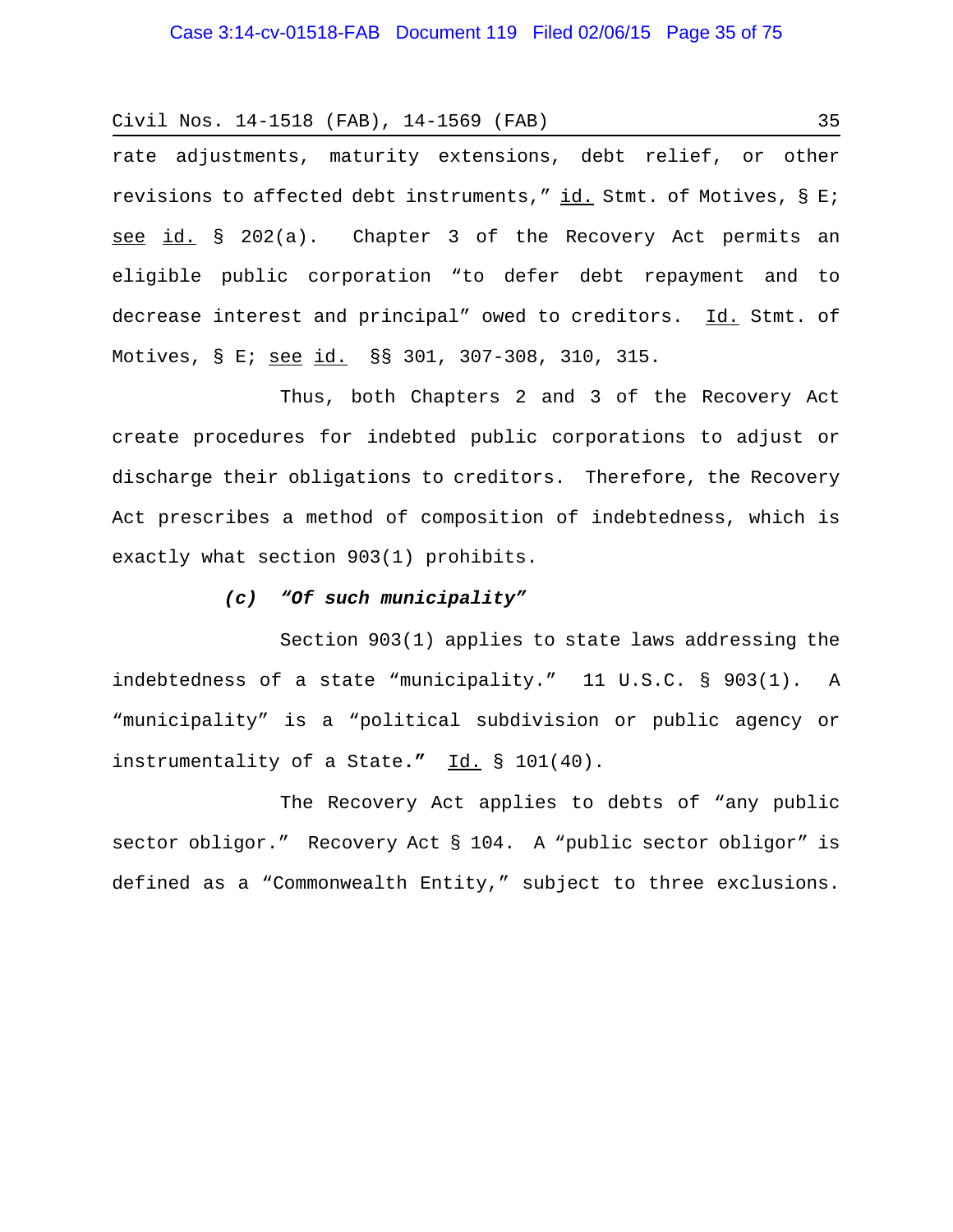Id.  $\S$  102(50).<sup>13</sup> A "Commonwealth Entity" includes "a department, agency, district, municipality, or instrumentality (including a public corporation) of the Commonwealth." Id. § 102(13).

Thus, the Recovery Act applies to the debts of Commonwealth "instrumentalities," which are "municipalities" for purposes of section 903(1).

## *(d) "May not bind any creditor that does not consent to such composition"*

Finally, section 903(1) applies to state laws that bind nonconsenting creditors. 11 U.S.C. § 903(1).

Pursuant to Chapter 2 of the Recovery Act, if creditors representing at least fifty percent of the debt in a given class vote on whether to accept the proposed debt amendments, and at least seventy-five percent of participating voters approve, then the court order approving the debt relief transaction binds the entire class. Recovery Act §§ 115(b), 202(d), 204. Pursuant to Chapter 3 of the Recovery Act, if "at least one class of affected debt has voted to accept the plan by a majority of all votes cast in such class and two-thirds of the aggregate amount of

 $13$  A "public sector obligor" is a "Commonwealth Entity, but excluding: (a) the Commonwealth; (b) the seventy-eight (78) municipalities of the Commonwealth; and (c) the Children's Trust; the Employees Retirement System of the Government of the Commonwealth of Puerto Rico and its Instrumentalities; GDB and its subsidiaries, affiliates, and entities ascribed to GDB; the Judiciary Retirement System; the Municipal Finance Agency; the Municipal Finance Corporation; the Puerto Rico Public Finance Corporation; the Puerto Rico Industrial Development Company, the Puerto Rico Industrial, Tourist, Educational, Medical and Environmental Control Facilities Financing Authority; the Puerto Rico Infrastructure Financing Authority; the Puerto Rico Sales Tax Financing Corporation (COFINA); the Puerto Rico System of Annuities and Pensions for Teachers; and the University of Puerto Rico." Recovery Act § 102(50).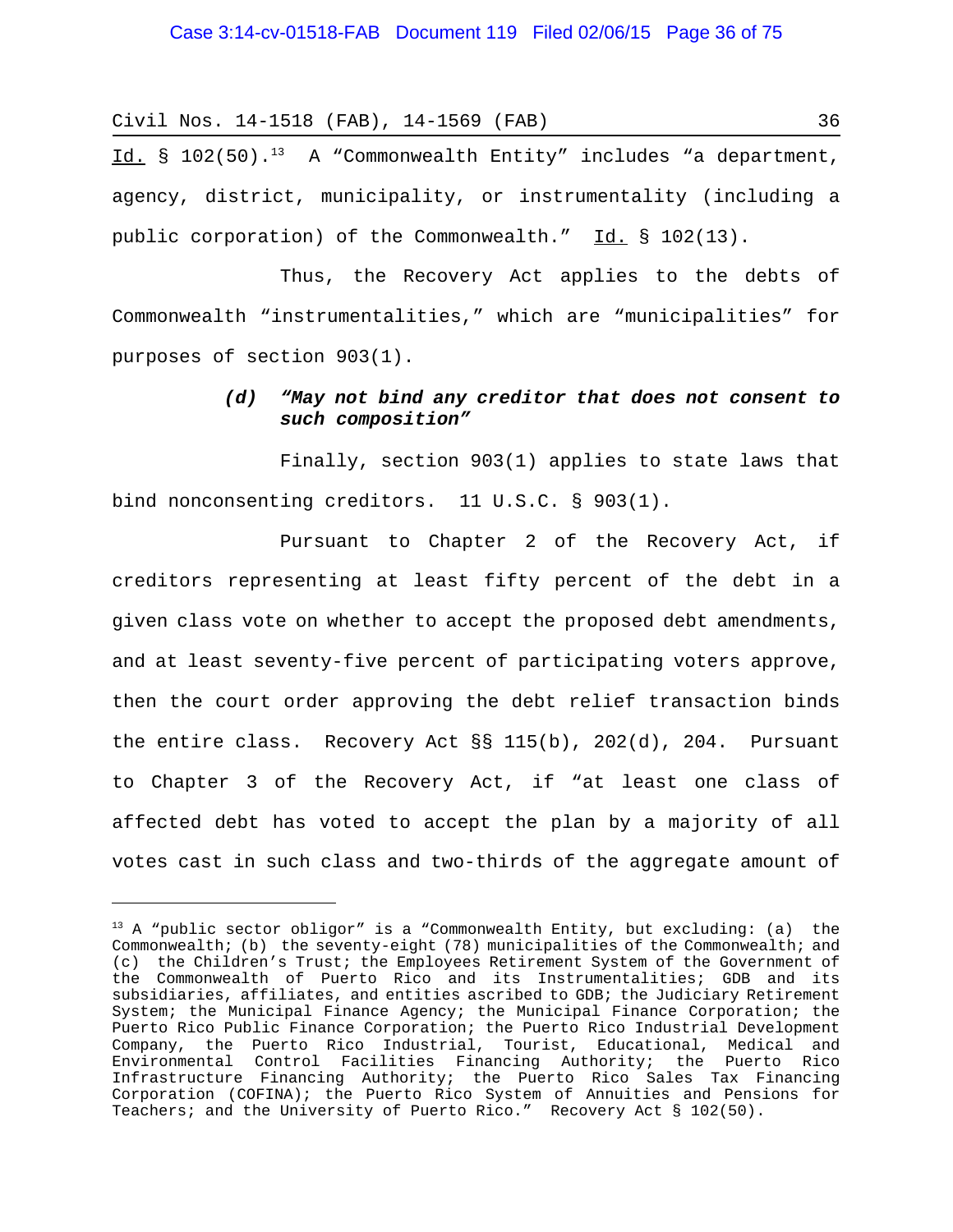affected debt in such class that is voted," then the court order confirming the debt enforcement plan binds all of the public corporation's creditors, regardless of their class. Id. §§  $115(c), 315(e).$ 

Thus, because they do not require unanimous creditor consent, the compositions prescribed in Chapter 2 and 3 of the Recovery Act may bind nonconsenting creditors.

## **2. Section 903(1) History, Purpose, and Context**

The legislative history of section 903(1) and of its predecessor, section 83(i) of the Bankruptcy Act of 1937 ("section 83(i)"), further supports the conclusion that Congress intended to preempt Puerto Rico laws that create municipal debt restructuring procedures that bind nonconsenting creditors. In 1946, Congress added the following language, which is nearly identical to the language in section 903(1), to section 83(i): "[N]o State law prescribing a method of composition of indebtedness of such agencies shall be binding upon any creditor who does not consent to such composition." Pub. L. No. 481, § 83(i), 60 Stat. 409, 415 (1946). Congress explained why it added this prohibitory language to section 83(i) in a House Report:

> [A] bankruptcy law under which bondholders of a municipality are required to surrender or cancel their obligations should be uniform throughout the 48 States, as the bonds of almost every municipality are widely held. Only under a Federal law should a creditor be forced to accept such an adjustment without his consent.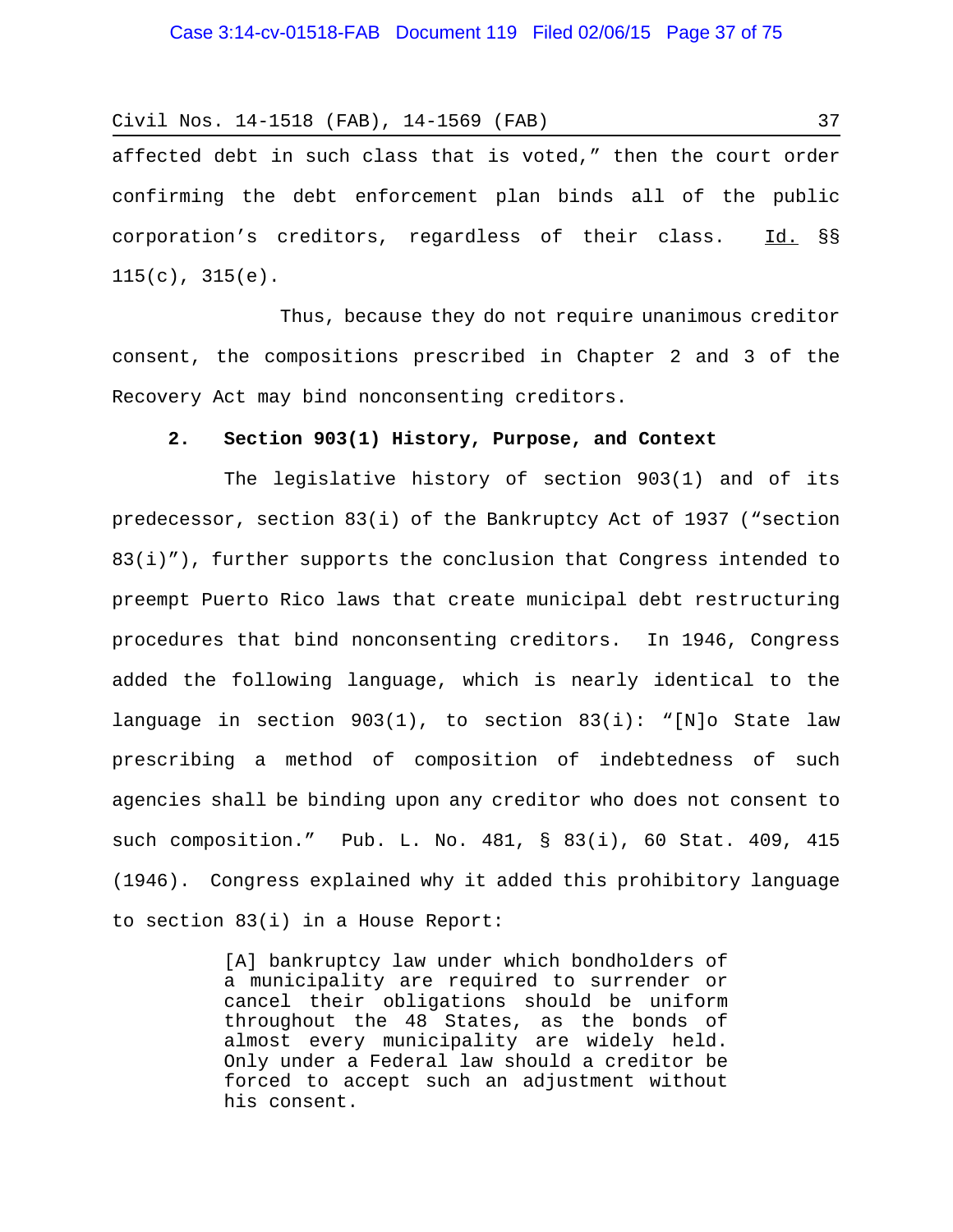H.R. Rep. No. 79-2246, at 4 (1946).<sup>14</sup> Congress reaffirmed this intent when it enacted section 903(1) three decades later:

> The proviso in section 83, prohibiting State composition procedures for municipalities, is retained. Deletion of the provision would "permit all States to enact their own versions of Chapter IX", . . . which would frustrate the constitutional mandate of uniform bankruptcy laws.

S. Rep. No. 95-989, at 110 (1978).

It is evident from this legislative history that, because municipal bonds are widely held across the United States, Congress enacted section 903(1) to ensure that only a uniform federal law could force nonconsenting municipal bondholders to surrender or cancel part of their investments. Nothing in its legislative history indicates that Congress intended to exempt Puerto Rico from section 903(1)'s expressly universal preemption purview.

The Commonwealth defendants nonetheless argue that section 903(1) does not apply to Puerto Rico laws. They do not attempt to rebut the provision's clear legislative history, however, and instead present arguments based on logic and context. First, the Commonwealth defendants contend that it would be "anomalous" to read the federal Bankruptcy Code as both precluding

<sup>&</sup>lt;sup>14</sup> See also Hearings on H.R. 4307 Before the Special Subcomm. on Bankr. & Reorg. of the H. Comm. on the Judiciary, 79th Cong. 10 (1946) (statement of Millard Parkhurst, Att'y at Law, Dallas, Tex.) ("Bonds of a municipality are usually distributed throughout the 48 States. Certainly any law which would have the effect of requiring the holders of such bonds to surrender or cancel a part of their investments should be uniform Federal law and not a local law.").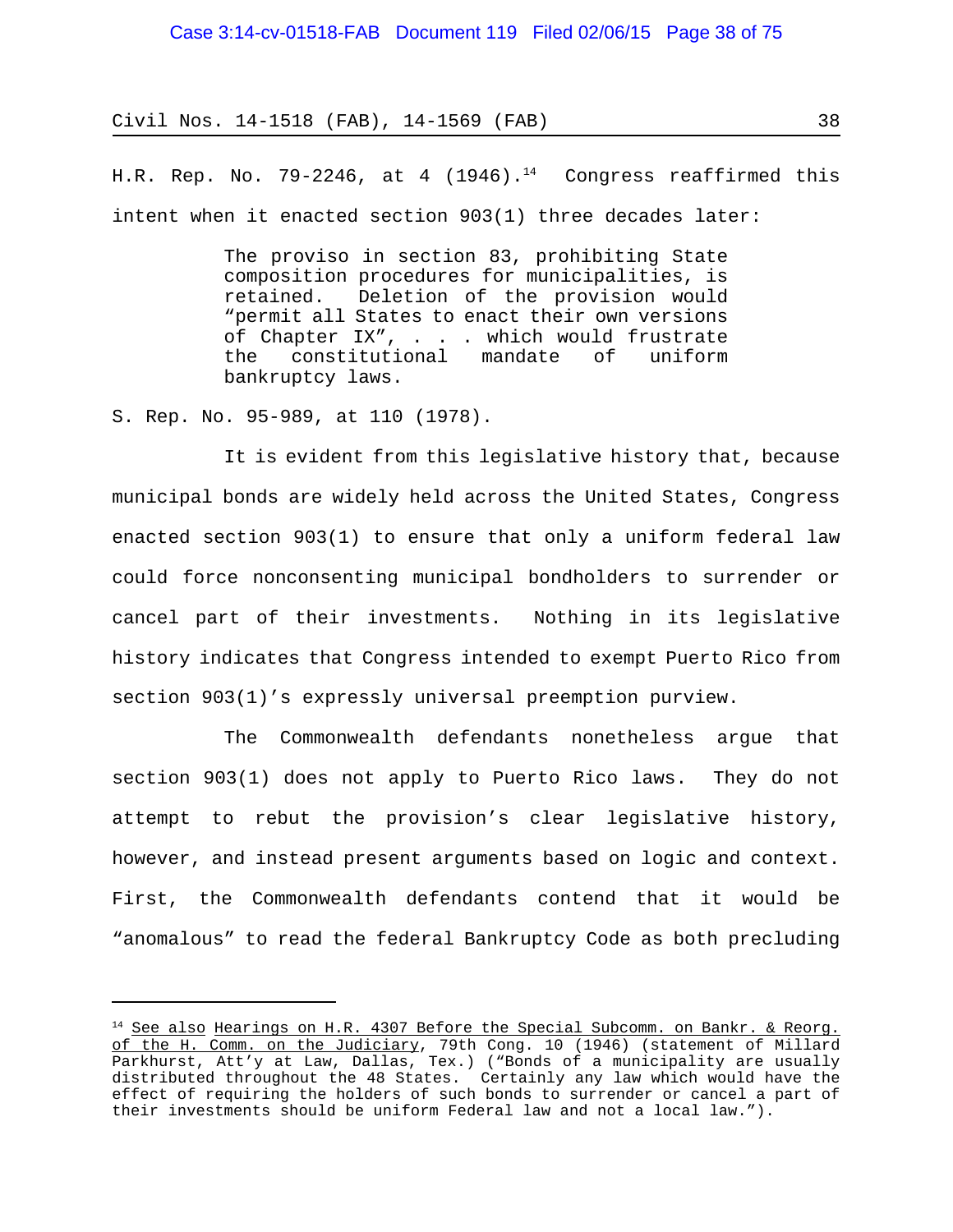Puerto Rico municipalities<sup>15</sup> from participating in Chapter 9 proceedings *and* preempting Puerto Rico laws that govern debt restructuring for Puerto Rico municipalities. (Civil No. 14-1518, Docket No. 95-1 at p. 17.) But Puerto Rico municipalities are not unique in their inability to restructure their debts. This is because Chapter 9 is available to a municipality only if it receives specific authorization from its state, 11 U.S.C. §  $109(c)(2)$ , and many states have not enacted authorizing legislation.16 Congress's decision not to permit Puerto Rico municipalities to be Chapter 9 debtors, see 11 U.S.C. 101(52),<sup>17</sup> reflects its considered judgment to retain control over any restructuring of municipal debt in Puerto Rico. Congress, of course, has the power to treat Puerto Rico differently than it treats the fifty states. See 48 U.S.C. § 734 (providing that federal laws "shall have the same force and effect in Puerto Rico as in the United States" "except as . . . otherwise provided");

 $^\text{\tiny{15}}$  "Municipality," as used in this discussion, includes a "public agency or instrumentality." See  $11 \text{ U.S.C. }$  \$  $101(40)$ .

<sup>&</sup>lt;sup>16</sup> See James E. Spiotto, et al., Chapman & Cutler LLP, Municipalities in Distress? How States and Investors Deal with Local Government Financial Emergencies 51-52 (2012) (identifying twelve states with statutes that specifically authorize municipalities to file a Chapter 9 petition, twelve states that conditionally authorize it, three states that grant limited authorization, two states that prohibit filing (although one has an exception to the prohibition), and twenty-one states that are either unclear or have not enacted specific authorization).

<sup>&</sup>lt;sup>17</sup> Congress enacted section 101(52) as part of the 1984 amendments to the federal Bankruptcy Code. Prior to those amendments, the Bankruptcy Code contained no definition of the term "State." Compare Pub. L. No. 95-598, 92 Stat. 2549, 2549-54 (Nov. 6, 1978) (no definition of "State"), with Pub. L. No. 98-353, 98 Stat. 333, 368-69 (July 10, 1984) (adding definition of "State").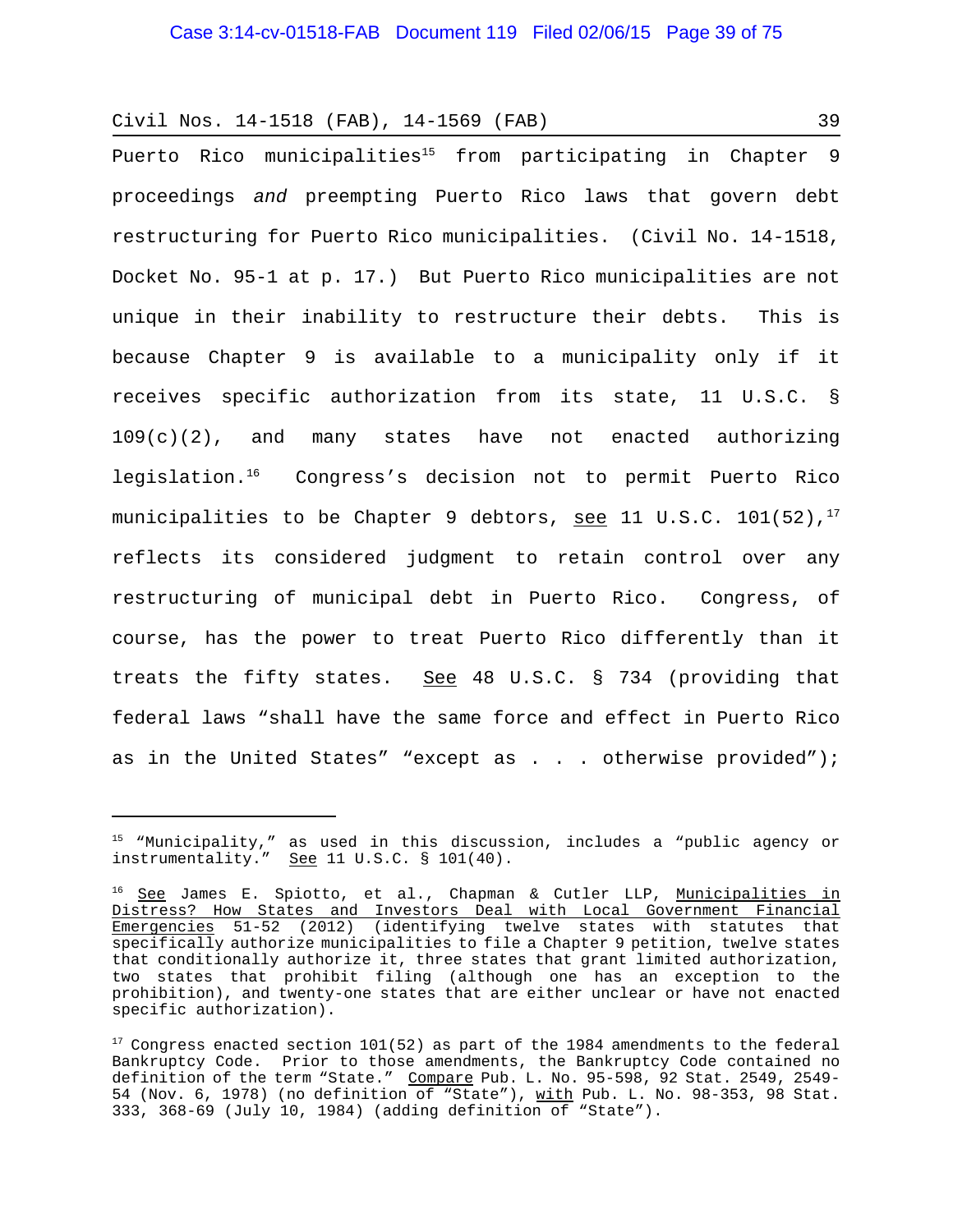Antilles Cement Corp., 670 F.3d at 323 ("Congress is permitted to treat Puerto Rico differently despite its state-like status.").

Next, the Commonwealth defendants contend that section 903 does not apply to Puerto Rico because that section "addresses the impact of '[t]his chapter' - *i.e.*, Chapter 9 - on States' authority to regulate the debt restructuring of their own [municipalities]." (Civil No. 14-1518, Docket No. 95-1 at pp. 19- 20.) They reason that because Puerto Rico municipalities are not eligible to participate in Chapter 9 bankruptcy proceedings, "it follows that [s]ection 903 does not apply." Id. The Commonwealth defendants misread section 903, which first clarifies that Chapter 9 "does not limit or impair the power of a State to control" the political or governmental powers of its municipalities, 11 U.S.C. § 903, and then qualifies that statement by prohibiting state laws that bind nonconsenting creditors to a composition of indebtedness of a municipality, and prohibiting judgments entered pursuant to those laws that bind nonconsenting creditors, id.  $\S$  903(1)-(2). Nothing in the text, context, or legislative history of section 903 remotely supports the Commonwealth defendants' inferential leap that Congress intended the prohibition in section 903(1) to apply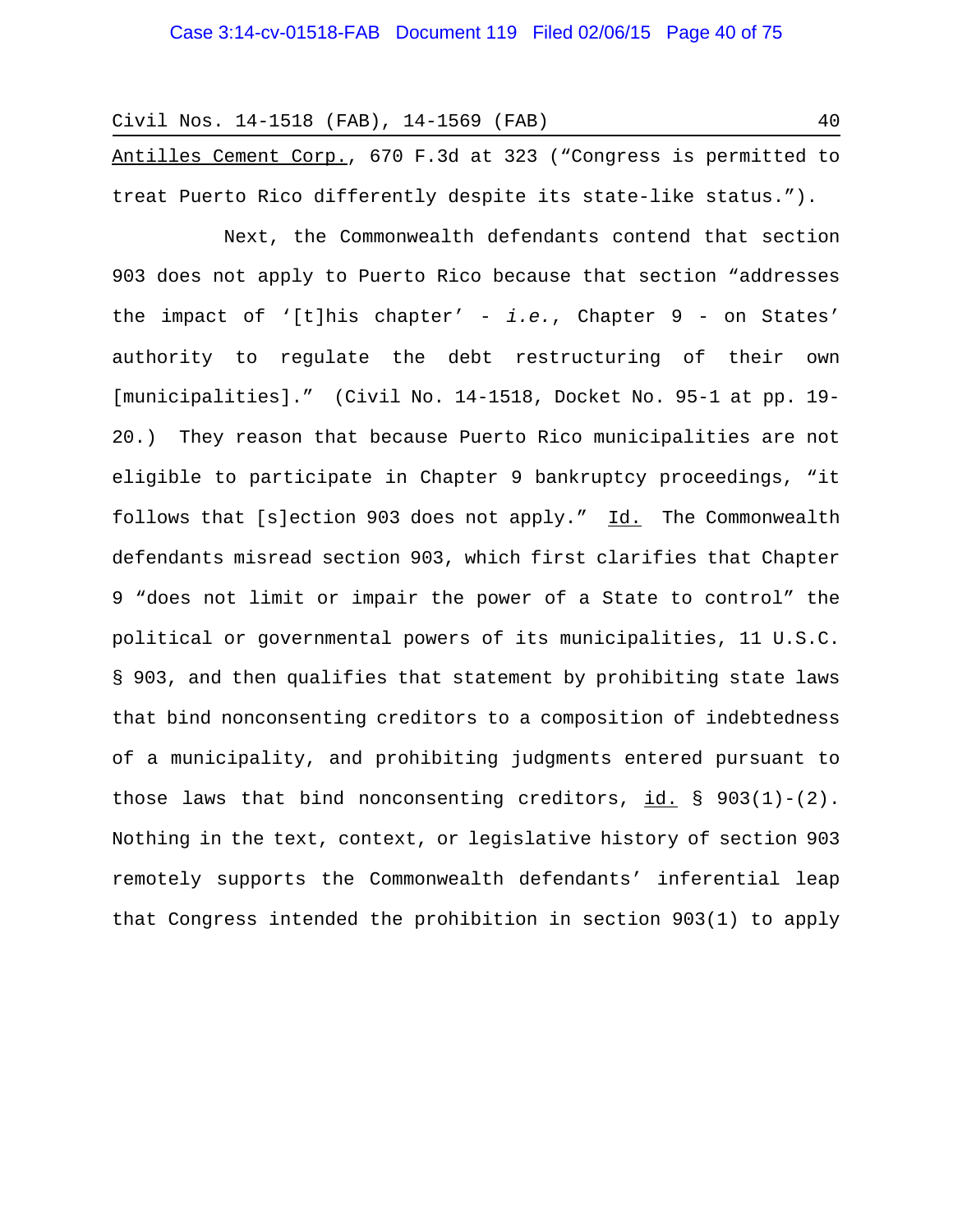only to states whose municipalities are eligible to file for Chapter 9 bankruptcy. $18$ 

Finally, the Commonwealth defendants argue that section 903 "by its terms is limited to the relationship between an 'indebted[]' municipality and its 'creditors' in Chapter 9 cases," and that "[u]nless a municipality can qualify as a 'debtor' under Chapter 9, it obviously cannot be an 'indebted[]' municipality with a 'creditor' under Chapter 9." (Civil No. 14-1518, Docket No. 95-1 at p. 20.) The Commonwealth defendants rely on the Bankruptcy Code's definition of "creditor" to support their strained reading, but nothing in that definition indicates that the term "creditor" is limited to entities eligible to bring claims pursuant to Chapter 9. <u>See</u> 11 U.S.C. § 101(10) (defining "creditor" as (1) an "entity that has a claim against the debtor," (2) an "entity that has a claim against the estate," or (3) "an entity that has a community

<sup>18</sup> The Commonwealth defendants cite to an journal article by Thomas Moers Mayer for support. (Civil No. 14-1518, Docket No. 108 at p. 10.) The article states as follows in a tangential footnote: "Section 903(1) . . . appears as an exception to [section] 903's respect for state law in [C]hapter 9 and thus appears to apply only in a [C]hapter 9 bankruptcy. It is not clear how it would apply if no [C]hapter 9 case was commenced." Thomas Moers Mayer, <u>State</u> Sovereignty, State Bankruptcy, and a Reconsideration of Chapter 9, 85 Am. Bankr. L.J. 363, 386 n.84 (2011). But reading section 903(1) as applying only when a Chapter 9 bankruptcy has commenced would deprive section 903(1) of any practical effect: a municipal debtor that has already invoked federal bankruptcy law has no need to employ state bankruptcy laws. More significantly, this reading is contrary to the legislative history of section 903(1) and its predecessor, which unequivocally indicates that Congress's intent in enacting the provision was to ensure that a "bankruptcy law under which bondholders of a municipality are required to surrender or cancel their obligations [is] uniform throughout the [United] States" because "[o]nly under a Federal law should a creditor be forced to accept such an adjustment without his consent." H.R. Rep. No. 79-2246, at 4 (1946). The Commonwealth defendants' reliance on Mr. Mayer's conjectural observation is therefore unavailing.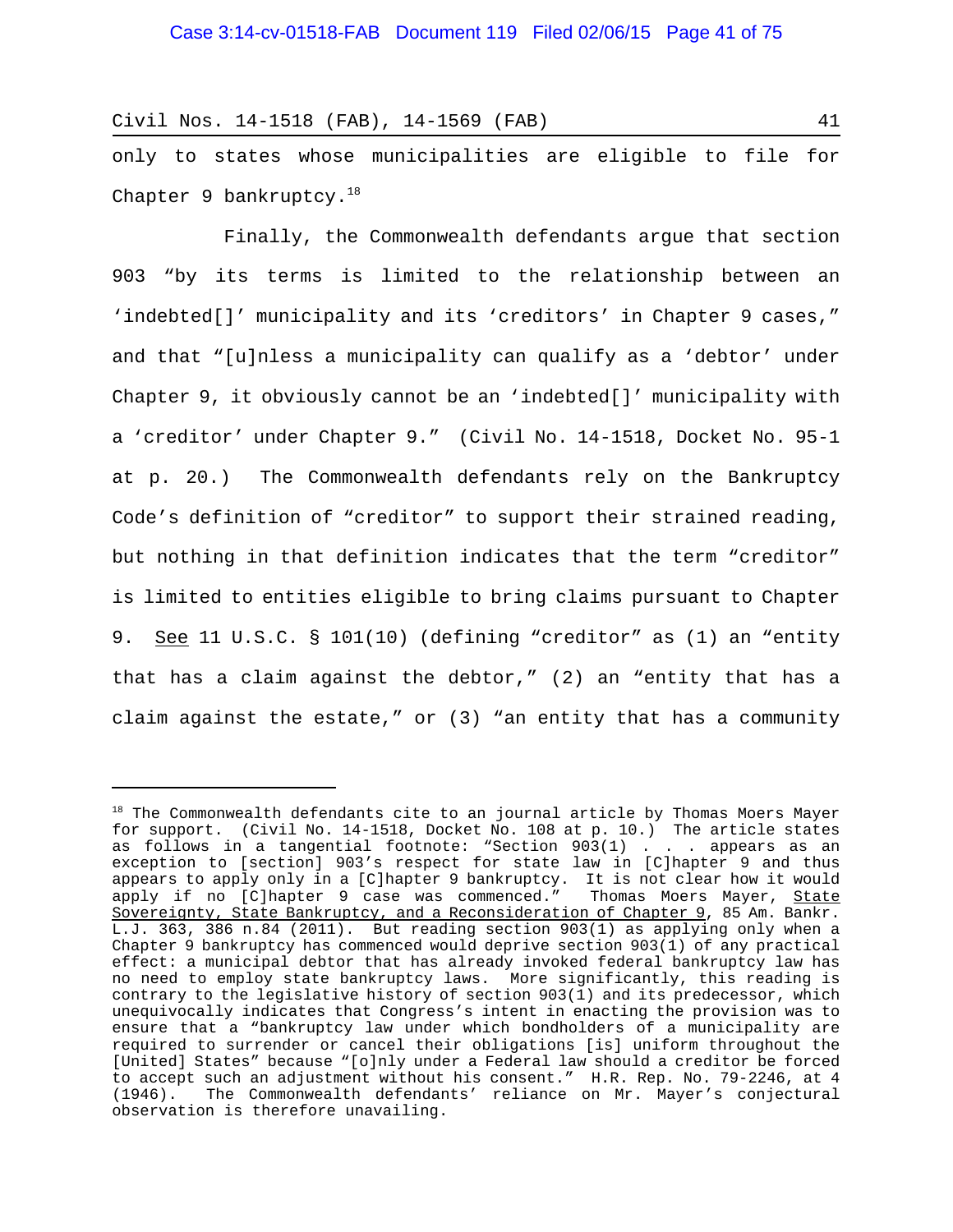claim"); id.  $\S$  101(5) (defining "claim" as a "right to payment"). Thus, the Commonwealth defendants' attempt to read a "Chapter 9 eligibility" requisite into the scope of section 903(1) is wholly without textual support, and the legislative history of that section supports a contrary, universal reading of the prohibition.<sup>19</sup>

#### **3. Express Preemption Conclusion**

The Court recognizes that federal preemption of a state law "is strong medicine" and "will not lie absent evidence of clear and manifest congressional purpose." Mass. Ass'n of Health Maint. Orgs. v. Ruthardt, 194 F.3d 176, 178-79 (1st Cir. 1999). Despite this high bar, this is not a close case. Section 903(1)'s text and legislative history provide direct evidence of Congress's clear and manifest purpose to preempt state laws that prescribe a method of composition of municipal indebtedness that binds nonconsenting creditors, see 11 U.S.C. § 903(1), and to include Puerto Rico laws in this preempted arena, see id. § 101(52). The Recovery Act is

<sup>&</sup>lt;sup>19</sup> The Commonwealth defendants rely on another academic article for support. (Civil No. 14-1518, Docket No. 108 at p. 10.) The article, by Stephen J. Lubben, looks to the statutory definitions of "creditor" as an "entity that has a claim against the debtor," 11 U.S.C. § 101(10)(A), and of "debtor" as a "person or municipality concerning which a case under this title has been commenced," id. § 101(13), to conclude that "section 903 was only intended to apply to debtors who might actually file under [C]hapter 9." Stephen J. Lubben, Puerto Rico and the Bankruptcy Clause, 88 Am. Bankr. L.J. 553, 576 (2014). This narrow construction of section 903(1) flies in the face of section 903(1)'s legislative history, which Mr. Lubben and the Commonwealth defendants totally ignore. The Senate Report accompanying section 903(1)'s enactment indicates that Congress sought to avoid states "enact[ing] their own versions of Chapter [9], . . . which would frustrate the constitutional mandate of uniform bankruptcy laws." S. Rep. No. 95-989, at 110 (1978).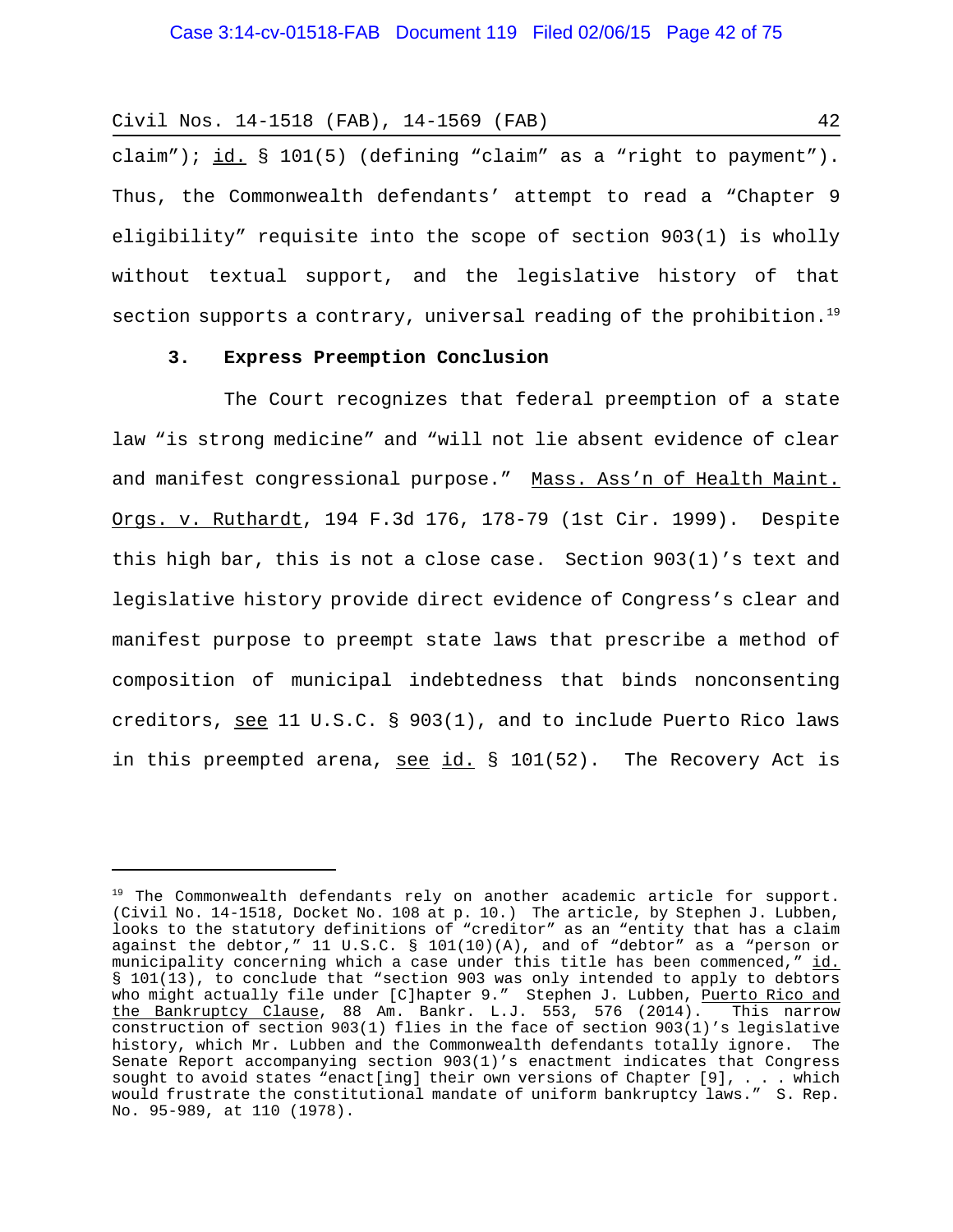such a law and is therefore unconstitutional pursuant to the Supremacy Clause of the United States Constitution.

#### **D. Conflict and Field Preemption**

Unlike their Franklin and Oppenheimer Rochester counterparts, who plead that section 903(1) is an express preemption clause, plaintiff BlueMountain raises many of the same section 903(1) arguments but frames them as "conflict preemption" and "field preemption." (Civil No. 14-1569, Docket No. 20 at pp. 13-18.)

Conflict preemption occurs "when federal law is in 'irreconcilable conflict' with state law." Telecomm. Regulatory Bd. of P.R. v. CTIA-Wireless Ass'n, 752 F.3d 60, 64 (1st Cir. 2014) (quoting Barnett Bank of Marion Cnty., N.A. v. Nelson, 517 U.S. 25, 31 (1996)). As explained above, section 903(1) of the federal Bankruptcy Code prohibits state laws that create composition procedures for indebted municipalities that bind nonconsenting creditors, and the Recovery Act is such a law.<sup>20</sup> Section 903(1) of the federal Bankruptcy Code and the Recovery Act are thus in "irreconcilable conflict."

Conflict preemption also occurs "when the state law stands as an obstacle to the accomplishment and execution of the full purposes and objectives of Congress." Telecomm. Requlatory Bd. of P.R., 752 F.3d at 64 (internal quotation marks and citation omitted). Again, as previously discussed, the text and legislative

<sup>&</sup>lt;sup>20</sup> See supra Part IV.C.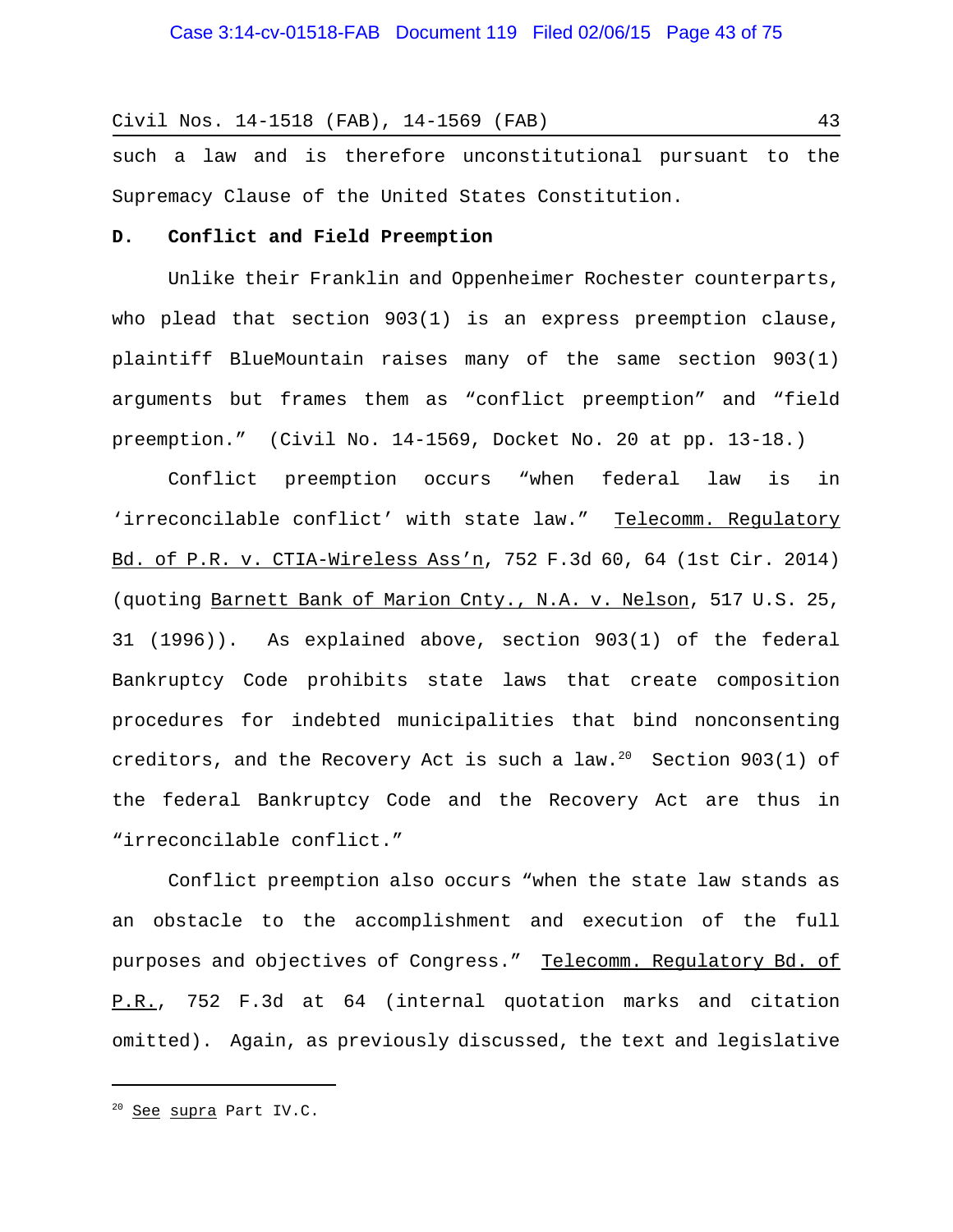history of section 903(1) indicate that Congress intended to ensure that only pursuant to a uniform federal law would nonconsenting creditors be forced to accept municipal compositions. $21$  The Recovery Act stands as an obstacle to achieving this purpose because it prescribes municipal composition procedures that are outside of the federal Bankruptcy Code and are available only to Puerto Rico "municipalities."

Field preemption occurs when states "regulat[e] conduct in a field that Congress, acting within its proper authority, has determined must be regulated by its exclusive governance." Arizona, 132 S. Ct. at 2501. Congressional intent to preempt state law in an entire field "can be inferred from a framework of regulation 'so pervasive . . . that Congress left no room for the States to supplement it' or where there is a 'federal interest . . . so dominant that the federal system will be assumed to preclude enforcement of state laws on the same subject.'" Id. (quoting Rice v. Santa Fe Elevator Corp., 331 U.S. 218, 230 (1947)). Here, however, the Court need not resort to these modes of inference because Congress enacted an express preemption clause that delineates the parameters of the field it intended to preempt. Thus, the Court goes no further than finding that, by enacting section 903(1), Congress expressly preempted the field of municipal

<sup>21</sup> See supra Part III.C.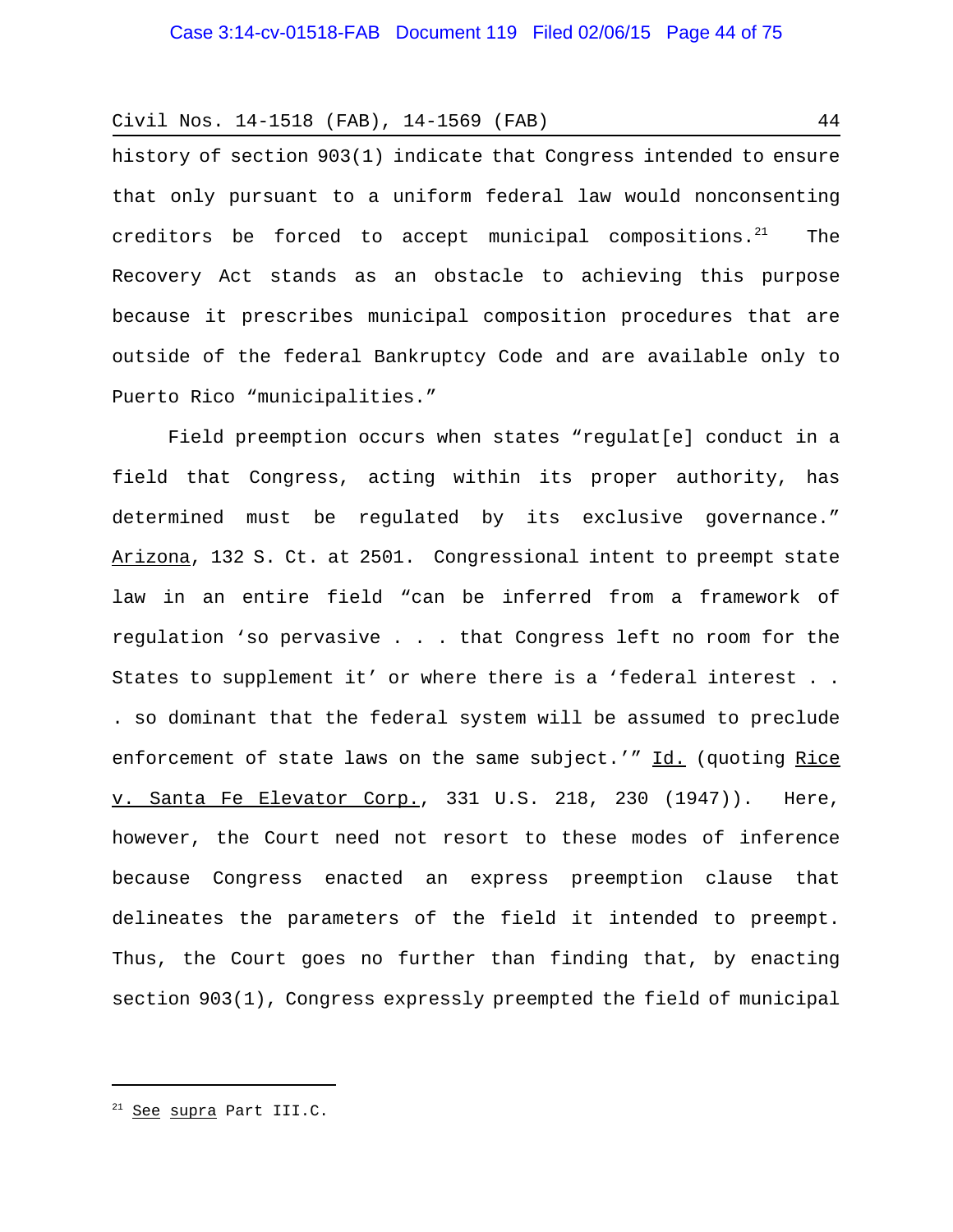|  | Civil Nos. 14-1518 (FAB), 14-1569 (FAB) |  |  |  |
|--|-----------------------------------------|--|--|--|
|  |                                         |  |  |  |

composition procedures that bind nonconsenting creditors. See 11 U.S.C. § 903(1).

#### **E. "Dormant Bankruptcy Clause" Preemption**

"Wholly apart" from their section 903(1) express preemption claim, the Franklin Oppenheimer and Rochester plaintiffs raise a somewhat novel argument that the Bankruptcy Clause of the United States Constitution, by itself, preempts the Recovery Act. (Civil No. 14-1518, Docket No. 79 at pp. 21-23.) The plaintiffs contend that the United States Supreme Court has long held that the Bankruptcy Clause grants the power to authorize a discharge to the federal government alone, and that states therefore are prohibited from enacting bankruptcy discharge laws. Id. at p. 21. The Supreme Court cases that plaintiffs cite, however, indicate that the constitutional prohibition on state bankruptcy discharge laws arises not from the Bankruptcy Clause, but from the Contract Clause. See Sturges v. Crowninshield, 17 U.S. 122, 199 (1819) ("The constitution does not grant to the states the power of passing bankrupt laws, . . . [but restrains states' power] as to *prohibit the passage of any law impairing the obligation of contracts*. Although, then, the states may, until that power shall be exercised by congress, pass laws concerning bankrupts; yet they cannot constitutionally introduce into such laws a clause which discharges the obligations the bankrupt has entered into." (emphasis added)); Ry. Labor Execs.' Ass'n v. Gibbons, 455 U.S.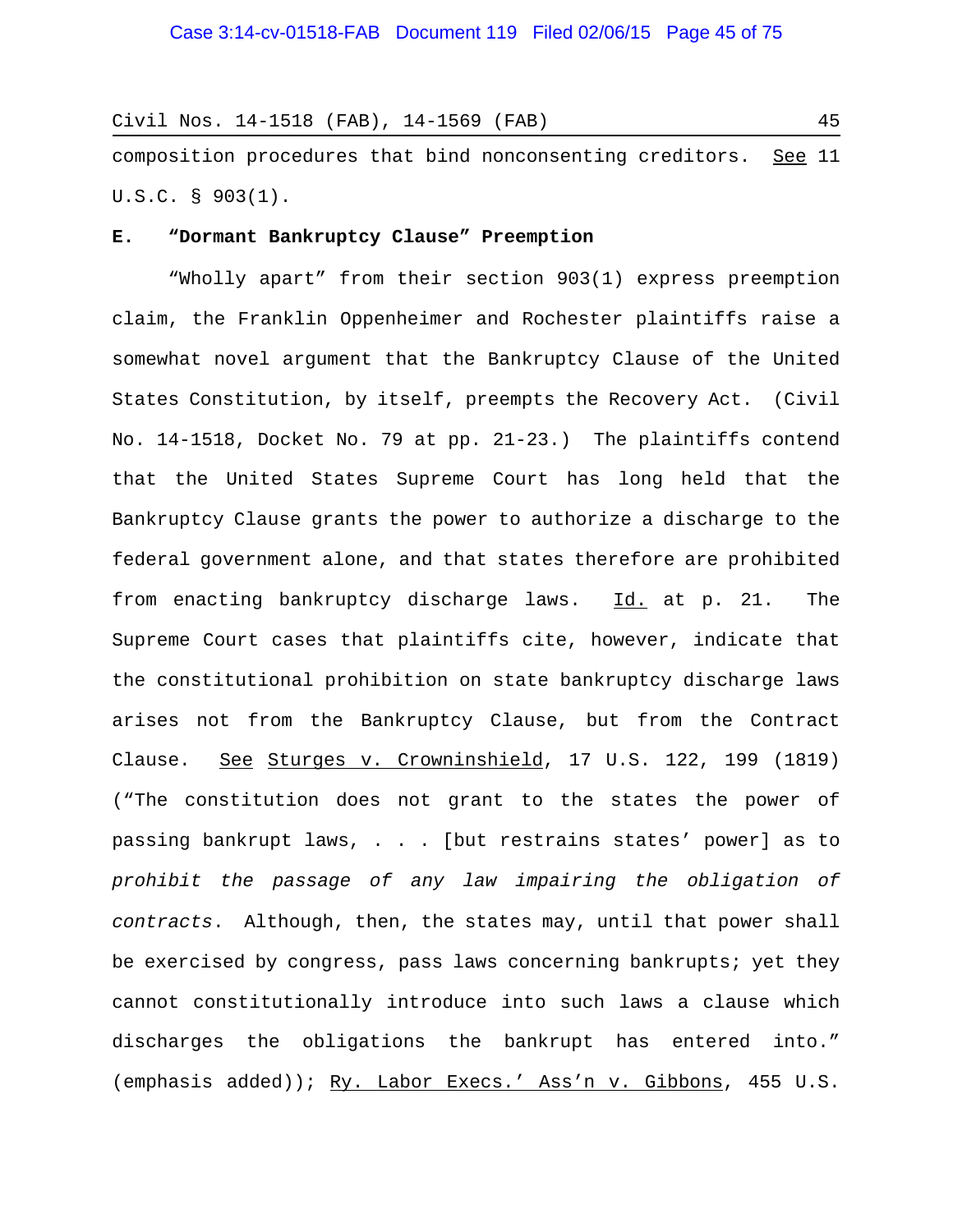457, 472 n.14 (1982) ("Apart from and independently of the Supremacy Clause, the Contract Clause prohibits the States from enacting debtor relief laws which discharge the debtor from his obligations."). The Court therefore rejects the Franklin Oppenheimer and Rochester plaintiffs' "dormant Bankruptcy Clause" preemption argument and will address the Contract Clause issues in Part V of this opinion.

## **F. Preemption Conclusion**

Section 903(1) of the federal Bankruptcy Code preempts the Recovery Act. The Recovery Act is therefore unconstitutional pursuant to the Supremacy Clause of the United States Constitution. Accordingly, the Court **DENIES** the Commonwealth defendants' motions to dismiss plaintiffs' preemption claims, (Civil No. 14-1518, Docket No. 95; Civil No. 14-1569, Docket No. 29), and **GRANTS** the Franklin and Oppenheimer Rochester plaintiffs' cross-motion for summary judgment on their preemption claim, (Civil No. 14-1518, Docket No. 78).

## **V. CONTRACT CLAUSES**

Plaintiffs seek a declaratory judgment that the Recovery Act violates the Contract Clause of the United States Constitution by impairing the contractual obligations imposed by the Authority Act and the Trust Agreement**.** (Civil No. 14-1518, Docket No. 85 at ¶ 66; Civil No. 14-1569, Docket No. 20 at ¶ 83(b).) Plaintiff BlueMountain seeks an additional declaratory judgment that the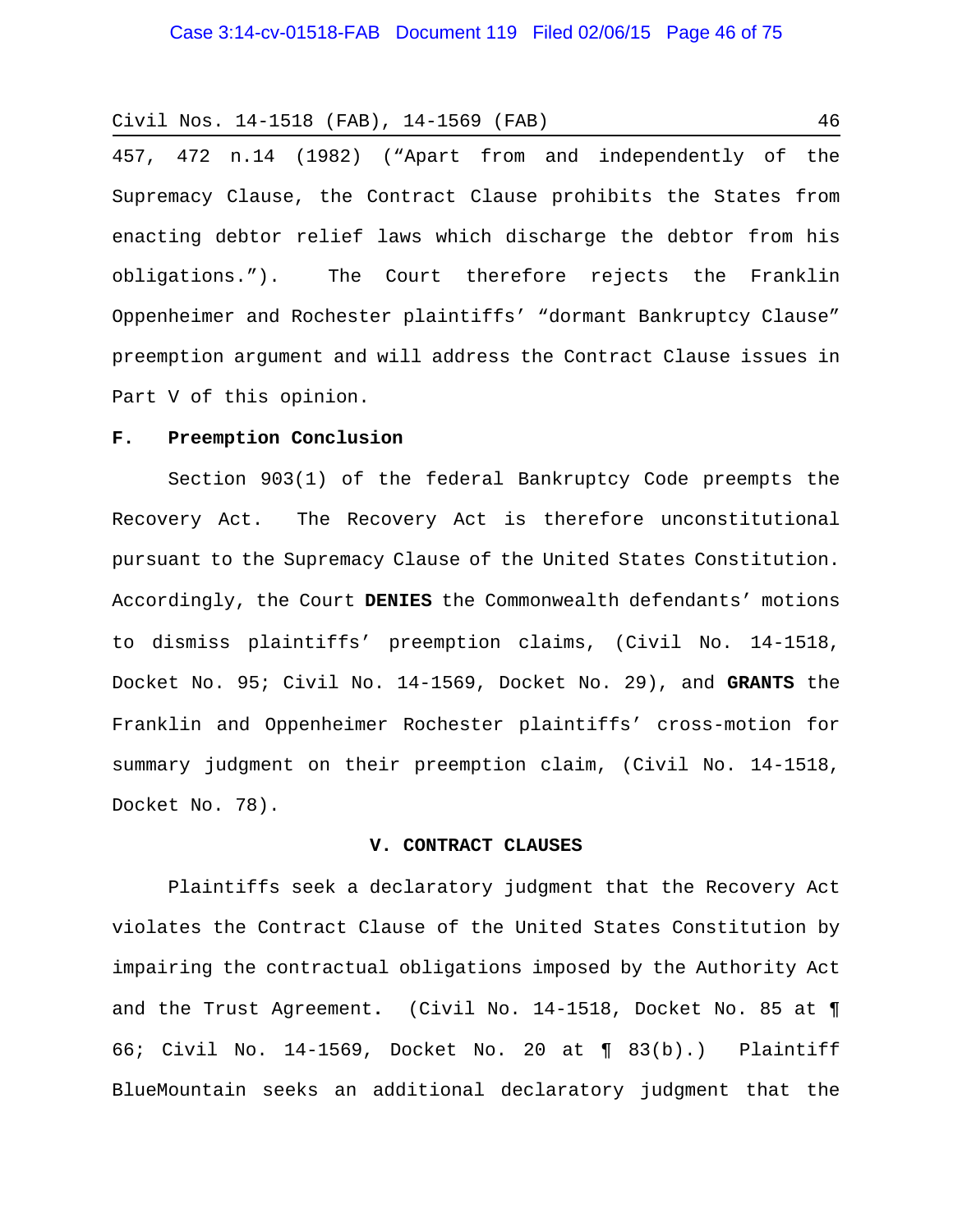Recovery Act violates the Contract Clause of the Puerto Rico Constitution for the same reason. (Civil No. 14-1569, Docket No. 20 at  $\P$  83(c).) The Commonwealth defendants move to dismiss.<sup>22</sup> (Civil No. 14-1518, Docket No. 95; Civil No. 14-1569, Docket No. 29.)

The Commonwealth defendants' motions to dismiss are again governed by Rule 12(b)(6), and the Court will dismiss the complaints if they fail to state a plausible legal claim upon which relief can be granted. See Fed. R. Civ. P.  $12(b)(6)$ ; Ocasio-Hernandez, 640 F.3d at 12-13. The Court "must assume the truth of all well-pleaded facts and give the plaintiff[s] the benefit of all reasonable inferences therefrom." United Auto., Aerospace, Agric. Implement Workers of Am. Int'l Union v. Fortuño, 633 F.3d 37, 39 (1st Cir. 2011) [hereinafter UAW] (quoting Thomas

 $22$  In their motions to dismiss, the Commonwealth defendants contend that the plaintiffs "are mounting a facial challenge" to the Recovery Act and that therefore the plaintiffs "must show that the [Recovery Act] cannot constitutionally be applied not only to their contracts, but to any contracts [*sic*]." (Civil No. 14-1518, Docket No. 95-1 at p. 23.) Plaintiffs, however, specifically challenge the Recovery Act as it applies to the contractual relationships between plaintiffs, PREPA, and the Commonwealth created in the Authority Act and the Trust Agreement. See Civil No. 14-1518, Docket No. 85 at ¶ 71(ii) (seeking declaration that the Recovery Act violates the Contract Clause "insofar as it permits the retroactive impairment of Plaintiffs' rights under the contracts governing the PREPA bonds"); Civil No. 14-1518, Docket No. 20 at ¶ 83(b) (same). Accordingly, the Court interprets plaintiffs' contract clause claims as "as-applied" challenges. Cf. John Doe No. 1 v. Reed, 561 U.S. 186, 194 (2010) (noting that when "the relief that would follow" from a claim "reach[es] beyond the particular circumstances of the[] plaintiffs," plaintiffs must satisfy the standards for a facial challenge); Asociacion de Suscripcion Conjunta del Seguro de Responsabilidad Obligatorio v. Juarbe-Jimenez, 659 F.3d 42, 48 (1st Cir. 2011)(where plaintiffs request a declaration that a regulation is unconstitutional, rather than a declaration that a particular interpretation or application of the regulation is unconstitutional, plaintiffs mount a facial challenge).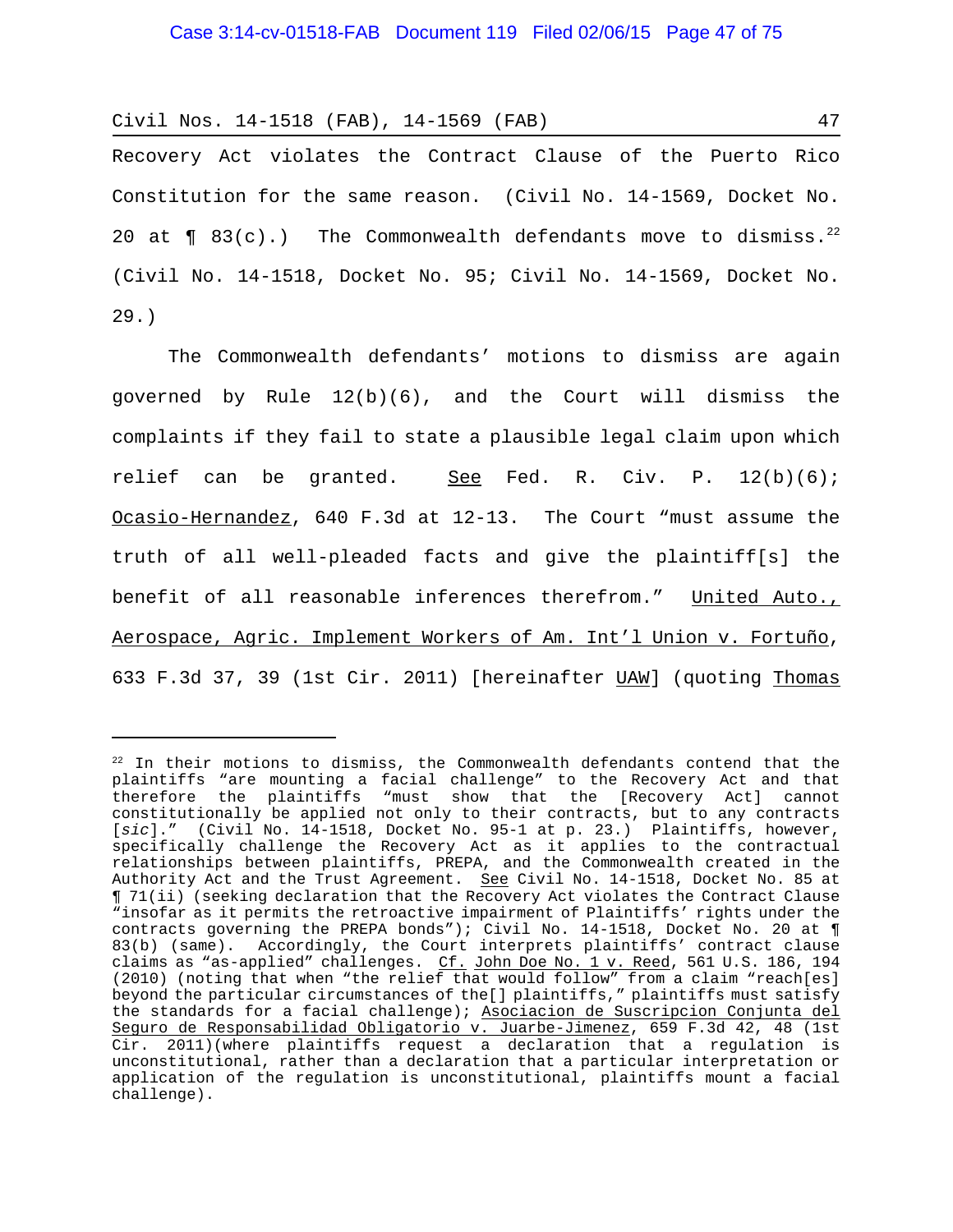v. Rhode Island, 542 F.3d 944, 948 (1st Cir. 2008)). The Court considers "only facts and documents that are part of or incorporated into the complaint[s]." Id. (quoting Trans-Spec Truck Serv., Inc. v. Caterpillar Inc., 524 F.3d 315, 321 (1st Cir. 2008)). The Court accordingly examines both the factual allegations in plaintiffs' complaints and the Trust Agreement, which plaintiffs incorporated by reference into their complaints. See Civil No. 14-1518, Docket No. 85 at ¶ 3; Civil No. 14-1569, Docket No. 20 at ¶ 14.

The Contract Clause of the Puerto Rico Constitution, P.R. Const. art. II, § 7, is analogous to the Contract Clause of the United States Constitution, U.S. Const. art. I, § 10, cl. 1, and provides at least the same level of protection against the impairment of the obligation of contracts. Bayron Toro v. Serra, 119 P.R. Offic. Trans. 646, 661-62 (P.R. 1987). The parties do not dispute this. See Civil No. 14-1569, Docket Nos. 20 at 174 & 29-1 at p. 22 n.1. Plaintiff BlueMountain's invocation of the Puerto Rico Contract Clause therefore adds nothing to the Court's analysis.

#### **A. Contract Clause Principles**

The Contract Clause of the United States Constitution provides that "No State shall . . . pass any . . . Law impairing the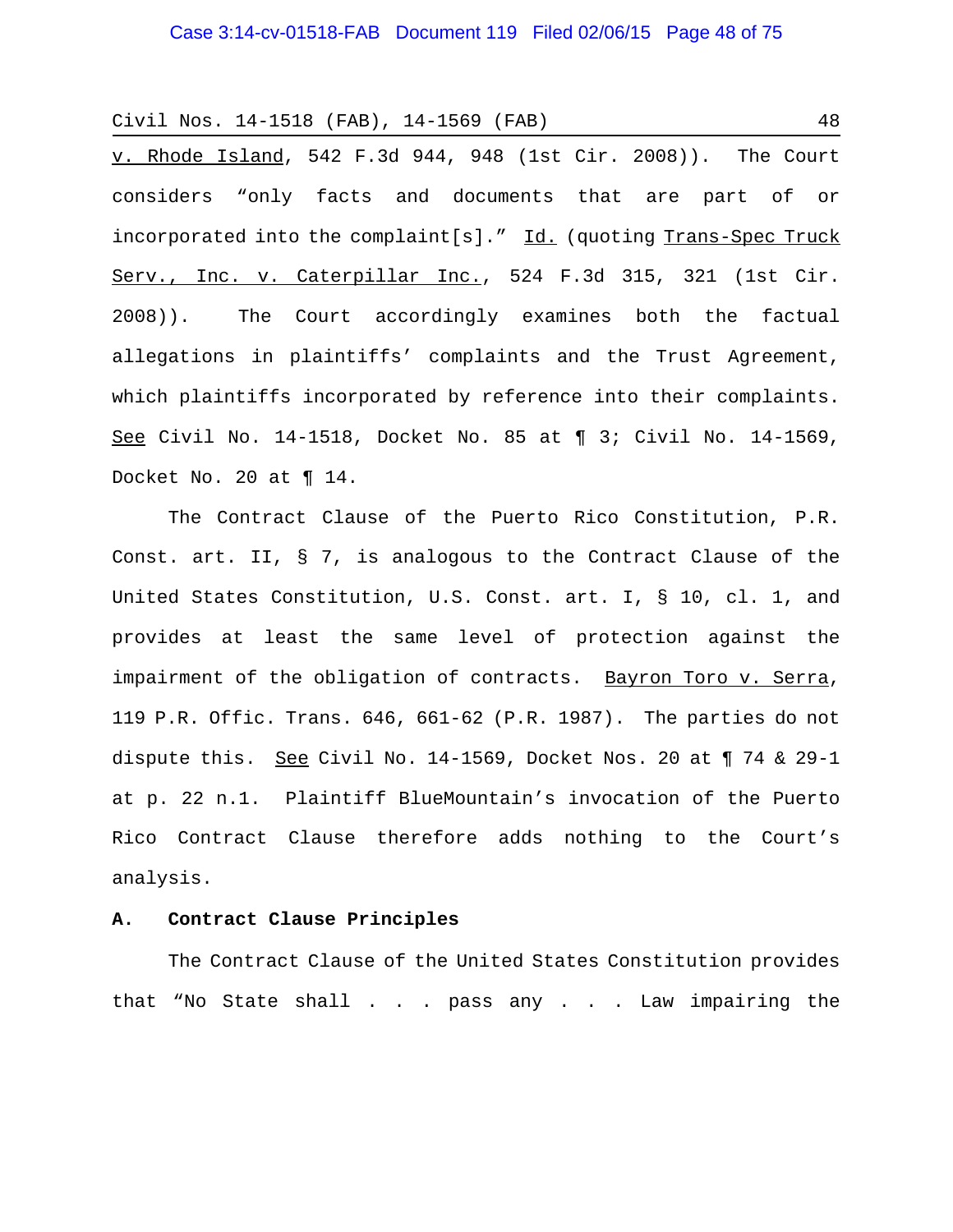Obligation of Contracts . . . . " U.S. Const. art. I, § 10, cl.  $1.^{23}$ "Despite its unequivocal language, this constitutional provision does not make unlawful every state law that conflicts with any contract." UAW, 633 F.3d at 41 (internal quotation marks and citation omitted). Rather, courts must "reconcile the strictures of the Contract Clause" with the state's sovereign power to safeguard the welfare of its citizens. Id. (internal quotation marks and citation omitted).

Accordingly, Contract Clause claims are analyzed pursuant to a two-pronged test. Id. The first question is whether the state law "operate[s] as a substantial impairment of a contractual relationship." Id. (quoting Energy Reserves Grp., Inc. v. Kansas Power & Light Co., 459 U.S. 400, 411 (1983)). If the contractual relationship is substantially impaired, then the second question is whether that impairment is "reasonable and necessary to serve an important public purpose." Id. (quoting U.S. Trust Co. of N.Y. v. New Jersey, 431 U.S. 1, 25 (1977)).

## **B. Substantial Impairment of a Contractual Relationship**

The question of whether a state law operates as a substantial impairment of a contractual relationship includes three components: "whether there is a contractual relationship, whether a change in law impairs that contractual relationship, and whether the

 $23$  The Commonwealth defendants do not contest that the Contract Clause applies to Puerto Rico, even though it is not a state. (Civil No. 14-1518, Docket No. 95-1 at p. 22 n.1.)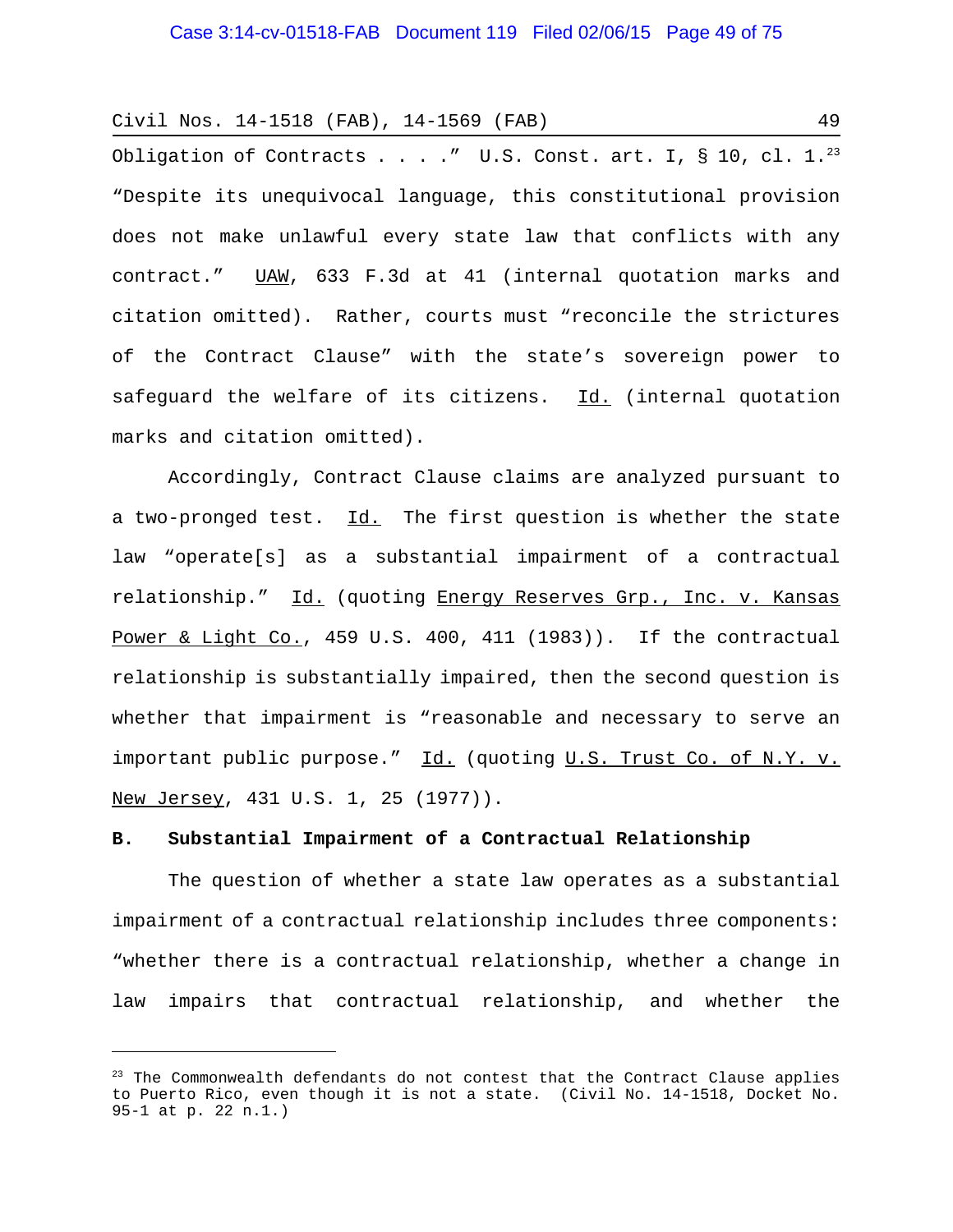Civil Nos. 14-1518 (FAB), 14-1569 (FAB) 50 impairment is substantial." Gen. Motors Corp. v. Romein, 503 U.S. 181, 186 (1992).

#### **1. Contractual Relationship**

Plaintiffs claim that the Recovery Act impairs the contractual relationships created by the Trust Agreement and the Authority Act. The Commonwealth defendants do not contest the plaintiffs' allegations that the Trust Agreement creates a contractual relationship between PREPA and PREPA bondholders, and that bondholders relied on PREPA's promises in the Trust Agreement when they acquired PREPA bonds. See Civil No. 14-1518, Docket No. 85 at ¶ 42; Civil No. 14-1569, Docket No. 20 at ¶¶ 14-17.

The Commonwealth defendants also do not deny that the Authority Act creates a contractual relationship between the Commonwealth and PREPA bondholders. The Authority Act's statutory language makes clear the intent to form a contract. See P.R. Laws Ann. tit. 22 § 215 ("The Commonwealth Government does hereby pledge to, and agree with, any person, firm or corporation . . . subscribing to or acquiring bonds of  $[PREPA]$  . . . . ."); cf. U.S. Trust Co., 431 U.S. at 18 (finding that New York and New Jersey's intent to make a contract with bondholders is clear from the following statutory language: "The 2 States covenant and agree with each other and with the holders of any affected bonds . . ."). Even absent this statutory language, the Trust Agreement is assumed to incorporate the terms of the Authority Act because the Authority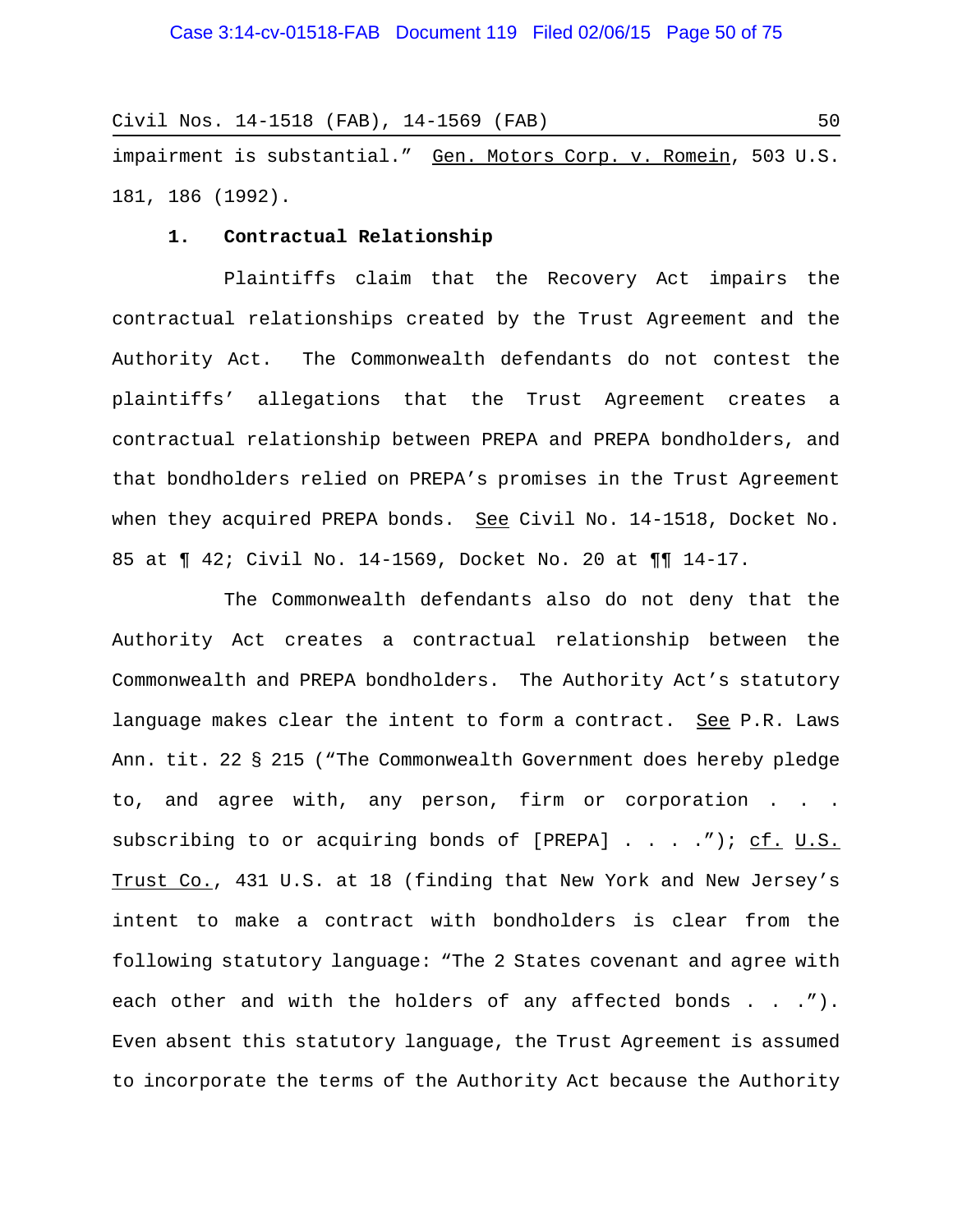Act was in place when PREPA and the bondholders agreed to the Trust Agreement. See U.S. Trust Co., 431 U.S. at 19 ("The obligations of a contract long have been regarded as including not only the express terms but also the contemporaneous state law pertaining to interpretation and enforcement. . . . This principle presumes that contracting parties adopt the terms of their bargain in reliance on the law in effect at the time the agreement is reached."); Ionics, Inc. v. Elmwood Sensors, Inc., 110 F.3d 184, 188 (1st Cir. 1997) ("Every contract is assumed to incorporate the existing legal norms that are in place.").

## **2. Impairment**

Plaintiffs allege that the Recovery Act impairs the contractual relationships and obligations created in the Authority Act and the Trust Agreement in the following specific ways: $24$ 

> *(a)* In the Authority Act, the Commonwealth guaranteed PREPA bondholders that it would not "limit or alter the rights or powers . . . vested in [PREPA] until all such bonds at any time issued, together with any interest thereon, are fully met and discharged." P.R. Laws Ann. tit. 22 § 215. PREPA similarly guaranteed in the Trust Agreement that "no contract or contracts will be entered into or

 $24$  See Civil No. 14-1518, Docket No. 85 at  $\P\P$  42-48; Civil No. 14-1569, Docket No. 20 at ¶ 56.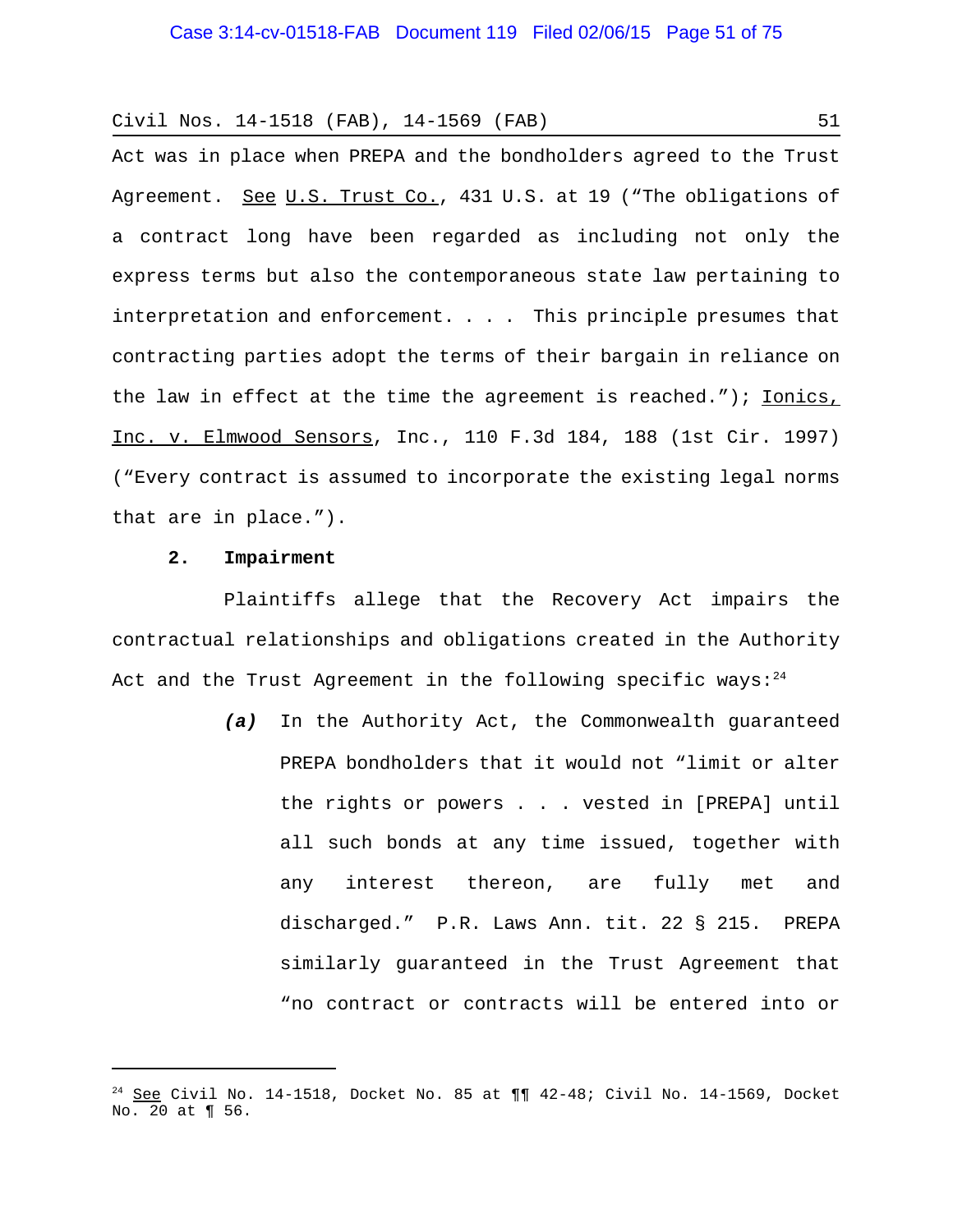- any action taken by which the rights of the Trustee or of the bondholders might be impaired or diminished." Trust Agreement § 709. PREPA also promised to pay principal and interest on the bonds when they are due. Id. § 701. Finally, the Trust Agreement prohibits both the extension of the maturity date of principal or interest due on the PREPA bonds and the reduction of the principal or interest rate of PREPA bonds. Id. § 1102. The Recovery Act impairs all of these obligations and guarantees by permitting PREPA to modify its debts without creditor consent. Recovery Act §§ 115, 202, 206, 304, 312, 315, 322.
- *(b)* In the Trust Agreement, PREPA promised that it would not create liens on PREPA revenues that would take priority over the bondholders' lien. Trust Agreement §§ 712, 1102. The Recovery Act impairs this promise by allowing PREPA to encumber collateral with liens senior to the bondholders' lien. Recovery Act § 322.
- *(c)* The Trust Agreement prohibits PREPA from selling any part of its electrical-power system. The Recovery Act impairs this contractual prohibition by permitting the special court to authorize the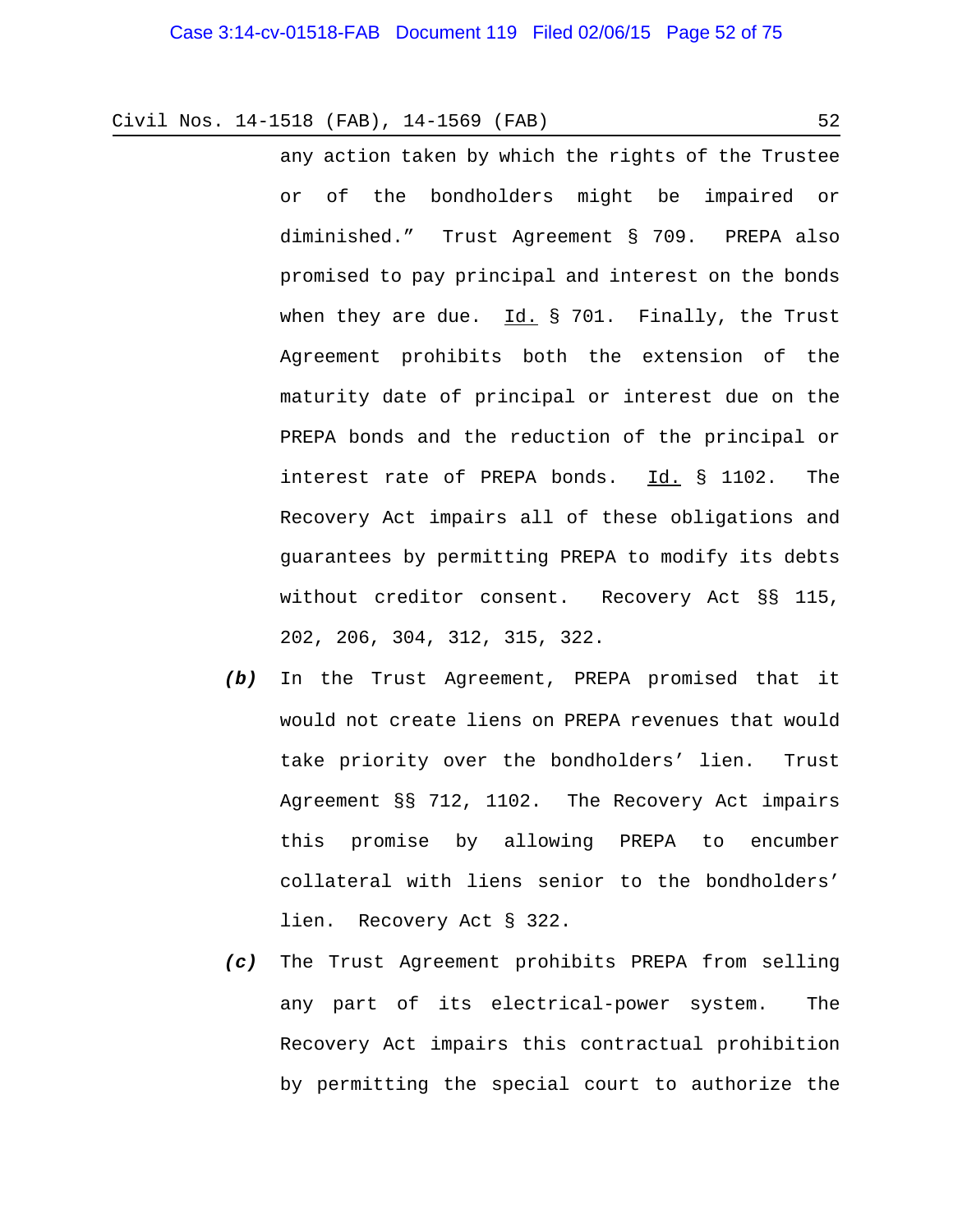sale of PREPA assets free and clear of liens. Recovery Act § 307.

- *(d)* The Trust Agreement contains an *ipso facto* clause providing that PREPA is deemed in default if (1) it institutes a proceeding effectuating a composition of debt with its creditors, or (2) an order or decree is entered effectuating a composition of debt between PREPA and its creditors or for the purpose of adjusting claims that are payable from PREPA revenues. Trust Agreement § 802(f)-(g). The Recovery Act renders this *ipso facto* clause unenforceable by providing that "[n]otwithstanding any contractual provision . . . to the contrary, a contract of a petitioner may not be terminated or modified, and any right or obligation under such contract may not be terminated or modified . . . solely because of a provision in such contract conditioned on" a default due to the corporation's insolvency or the filing of a petition under section 301 of the Recovery Act. Recovery Act § 325.
- *(e)* The Trust Agreement provides that holders of at least 10 percent of PREPA bonds are entitled to request that the Trustee bring an action to compel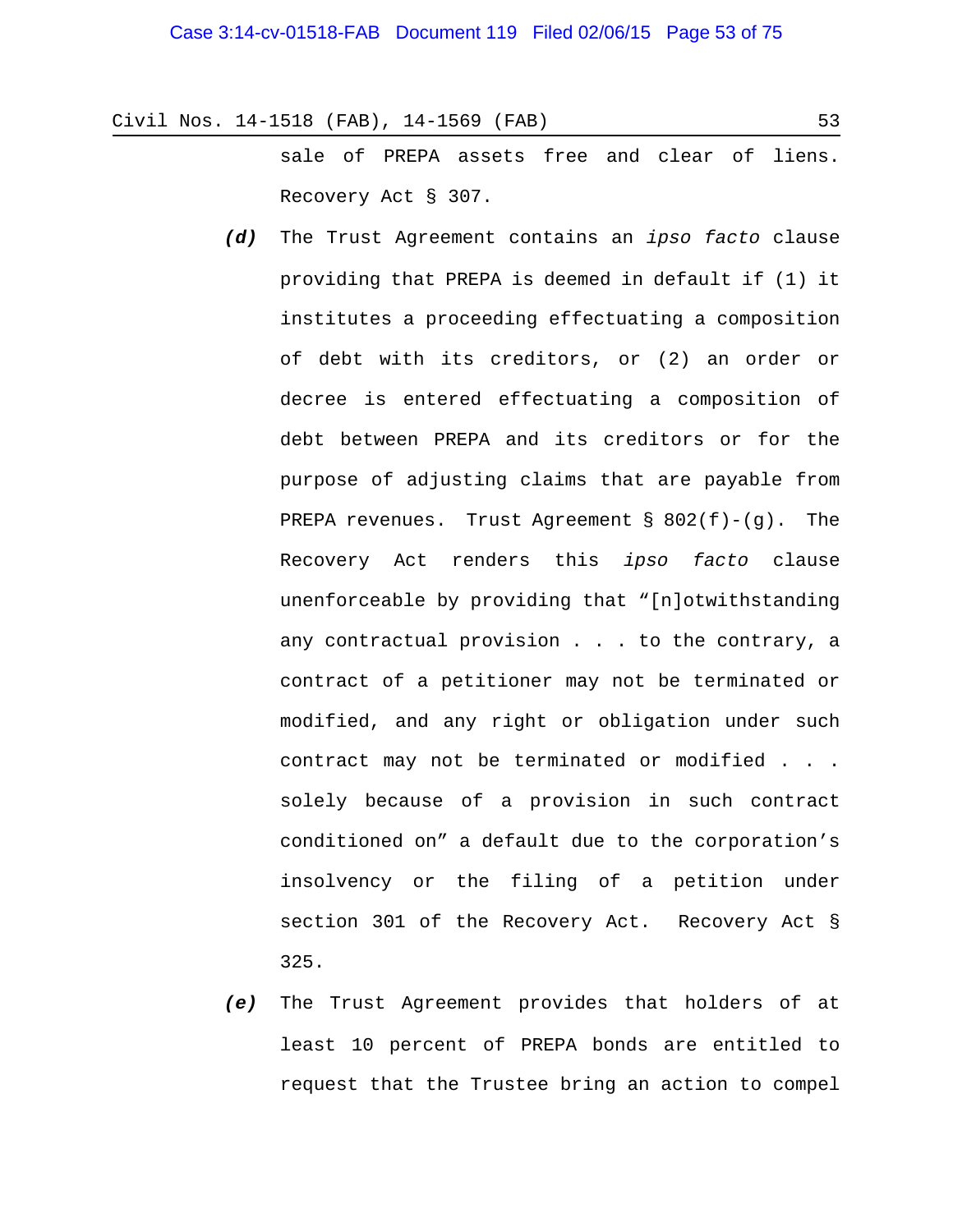PREPA to set and collect rates sufficient to maintain its promises both to pay current expenses and to maintain at least 120 percent of upcoming principal and interest payments in its general fund. Trust Agreement § 502. The Trust Agreement also entitles bondholders to accelerate payments if PREPA defaults, id. § 803, and to sue in equity or at law to enforce the remedies of the Trust Agreement if PREPA defaults, id. § 804. The Recovery Act impairs bondholders' rights to these remedies both during the suspension and stay provisions, Recovery Act §§ 205, 304, and after the special court approves a plan pursuant to Chapter 2 or 3,  $id.$   $S\$   $115(b)(2)$ ,  $115(c)(3)$ .

*(f)* Section 17 of the Authority Act grants bondholders the right to seek appointment of a receiver if PREPA defaults. P.R. Laws Ann. tit. 22 § 207. This right is incorporated into section 804 of the Trust Agreement, which guarantees that bondholders have the right to seek "the appointment of a receiver as authorized by the Authority Act" if PREPA defaults. Trust Agreement § 804. The Recovery Act expressly eliminates the right to seek the appointment of a receiver. Recovery Act §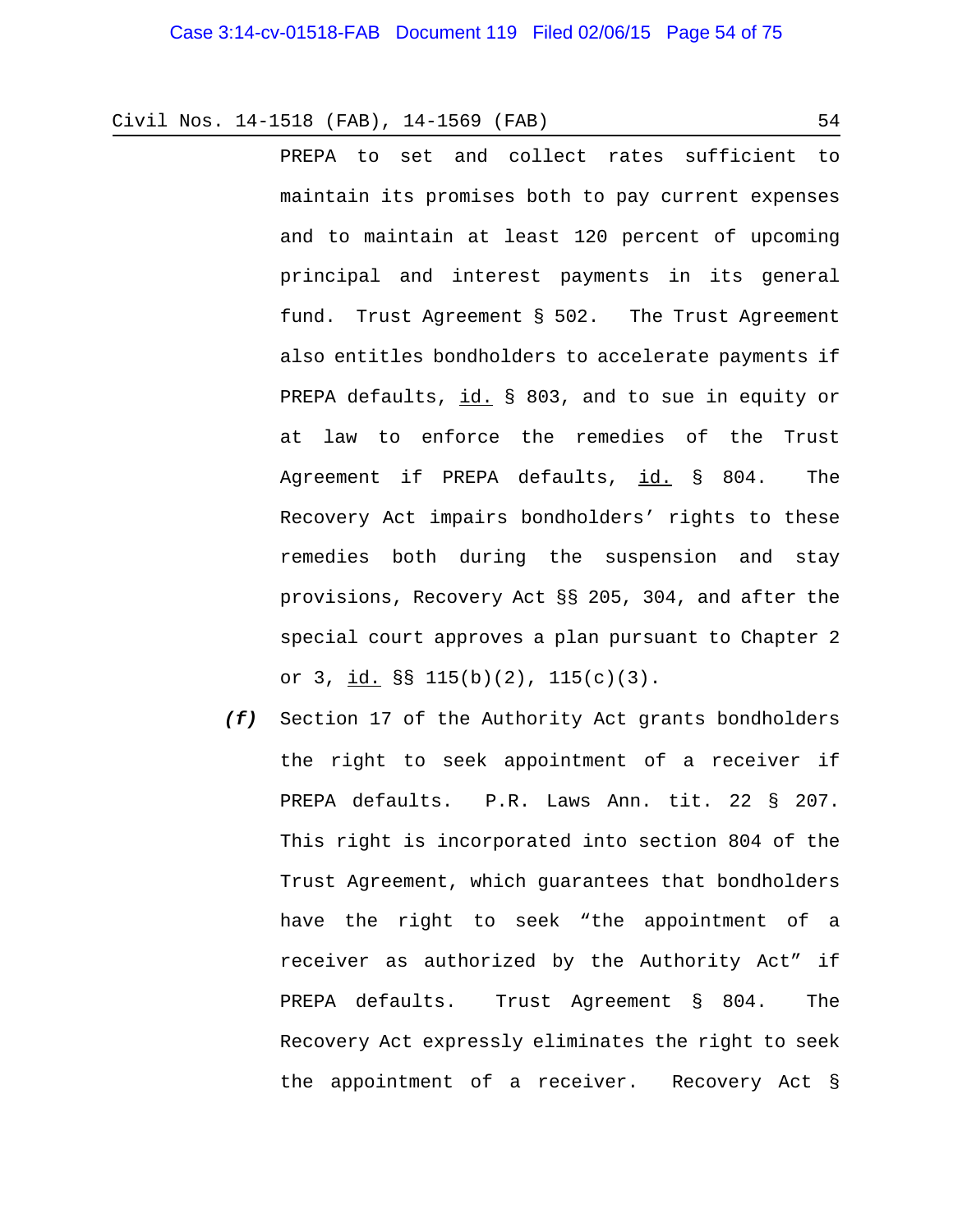108(b) ("This Act supersedes and annuls any insolvency or custodial provision included in the enabling or other act of any public corporation, including Section 17 of [the Authority Act].").

The United States Supreme Court has long held that the Contract Clause prohibits states from passing laws, like the Recovery Act, that authorize the discharge of debtors from their obligations. See Ry. Labor Execs.' Ass'n, 455 U.S. at 472 n.14 ("[T]he Contract Clause prohibits the States from enacting debtor relief laws which discharge the debtor from his obligations."); Stellwagen v. Clum, 245 U.S. 605, 615 (1918) ("It is settled that a state may not pass an insolvency law which provides for a discharge of the debtor from his obligations."); Sturges, 17 U.S. at 199 (Contract Clause prohibits states from introducing into bankruptcy laws "a clause which discharges the obligations the bankrupt has entered into.").

The Commonwealth Legislative Assembly cites Faitoute Iron & Steel Co. v. City of Asbury Park, New Jersey, 316 U.S. 502 (1942), as support for the Recovery Act's "constitutional basis." Recovery Act, Stmt. of Motives, § C. In Faitoute, the Supreme Court sustained a state insolvency law for municipalities in the face of a Contract Clause challenge. 316 U.S. at 516. The state law was narrowly tailored in three important ways: (1) it explicitly barred any reduction of the principal amount of any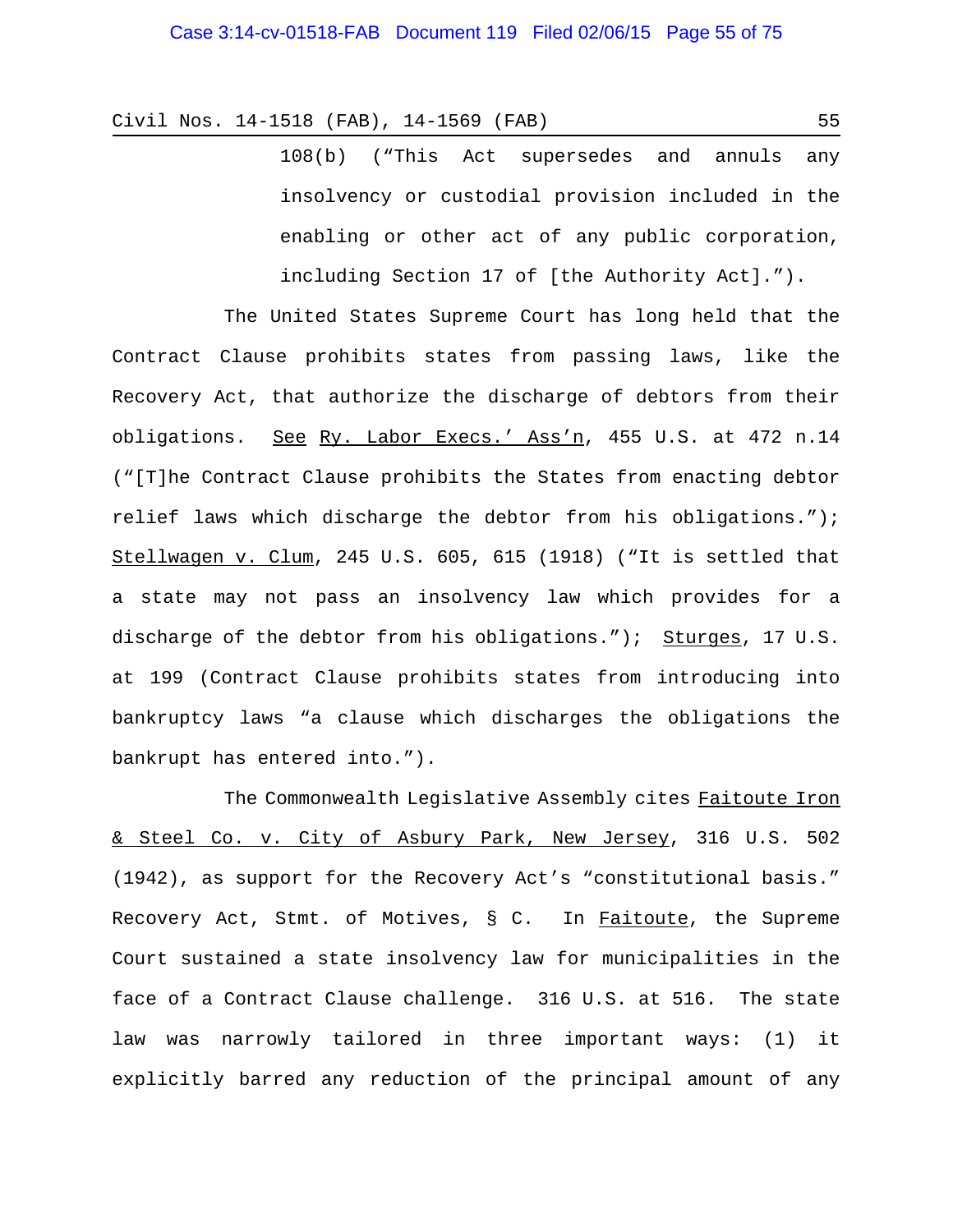outstanding obligation; (2) it affected only *unsecured* municipal bonds that had no real remedy; and (3) it provided only for an extension to the maturity date and a decrease of the interest rates on the bonds. Id. at 504-07. The Supreme Court was careful to state: "We do not go beyond the case before us. Different considerations may come into play in different situations. Thus we are not here concerned with legislative changes touching secured claims." Id. at 516. Unlike the state law in Faitoute, the Recovery Act (1) permits the reduction of principal owed on PREPA bonds, (2) affects *secured* bonds that have meaningful remedies, including the appointment of a receiver, and (3) permits modifications to debt obligations beyond the extension of maturity dates and adjustment of interest rates. Thus, Faitoute is factually distinguishable and provides no support for the Recovery Act's constitutionality.

The Commonwealth defendants raise only one argument as to why the Recovery Act does not impair a contractual relationship. They insist that there is "no way to know whether a contract will be impaired . . . unless and until the [Recovery Act] is invoked and the debts covered by the contract are restructured in a way that gives creditors less value than they could reasonably expect to receive without the [Recovery Act]." (Civil No. 14-1518, Docket No. 95-1 at p. 23.) This argument is unpersuasive. When a state law authorizes a party to do something that a contract prohibits it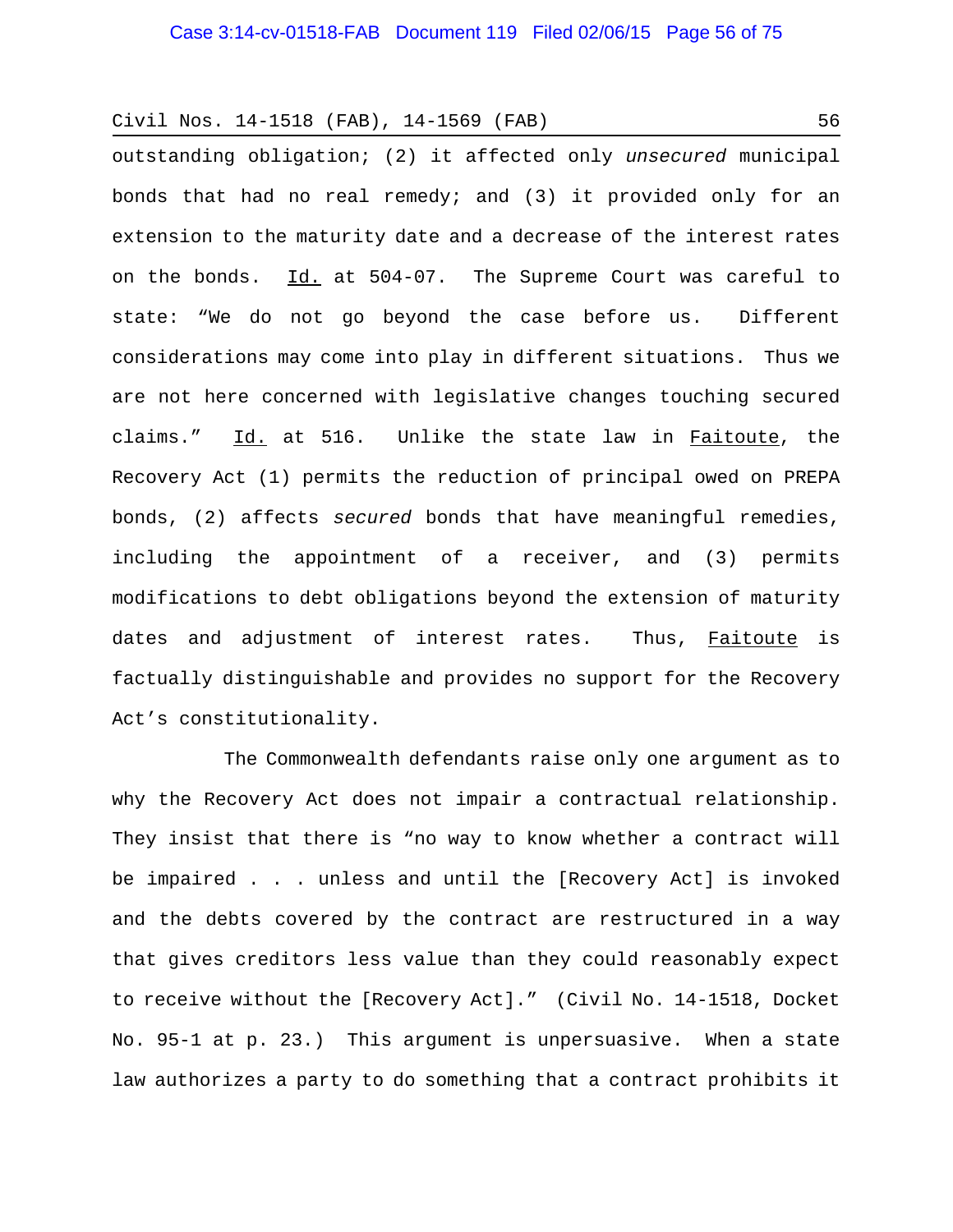from doing, or when a state law prohibits a party from doing something that a contract authorizes it to do, the state law "impairs" a contractual relationship, independent of whether or how the party acts pursuant to the state law. See, e.g., U.S. Trust Co., 431 U.S. at 19-21 (where statutory covenant prohibited Port Authority from spending revenues securing bonds, state law that repealed the covenant - authorizing Port Authority to spend revenue securing bonds - impaired the contractual relationship between the state and bondholders, regardless of whether Port Authority spent the revenues).

## **3. Substantial Impairment**

To determine whether a state law's impairment of a contractual relationship is sufficiently "substantial" to trigger the Contract Clause, courts look to whether the impaired rights were the seller's "central undertaking" in the contract and whether the rights "substantially induced" the buyer to enter into the contract. City of El Paso v. Simmons, 379 U.S. 497, 514 (1965). Courts also look to how the contract right was impaired - whether it was "totally eliminated" or "merely modified or replaced by an arguably comparable" provision. U.S. Trust Co., 431 U.S. at 19, accord Richmond Mortgage & Loan Corp. v. Wachovia Bank & Trust Co., 300 U.S. 124, 128-29 (1937) ("The Legislature may modify, limit, or alter the remedy for enforcement of a contract without impairing its obligation, but in so doing, it may not deny all remedy or so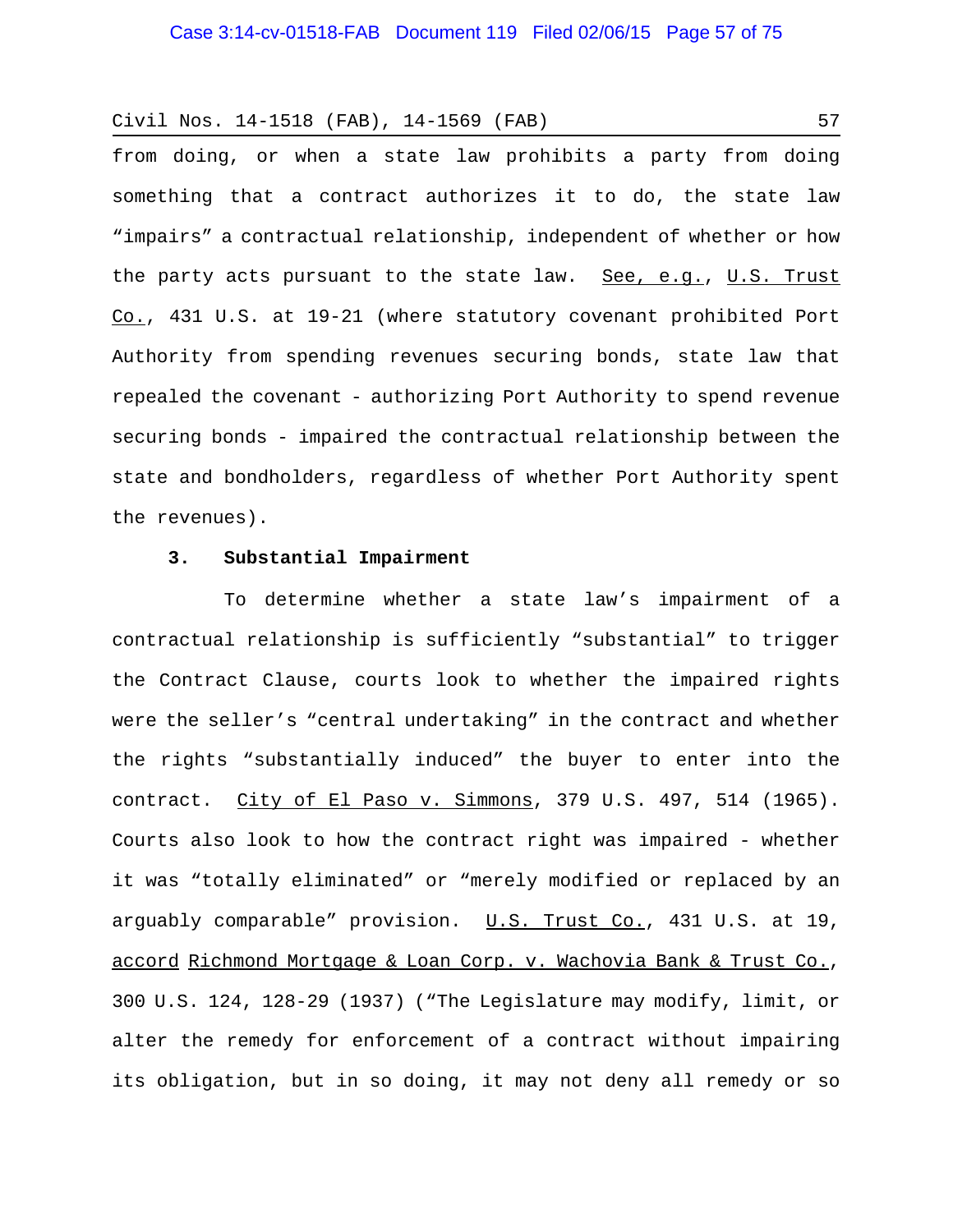circumscribe the existing remedy with conditions and restrictions as seriously to impair the value of the right. The particular remedy existing at the date of the contract may be altogether abrogated if another equally effective for the enforcement of the obligation remains or is substituted for the one taken away.")

Here, PREPA's obligation to pay principal and interest on the bonds when due was its central undertaking in the Trust Agreement. See Trust Agreement § 701. This promise also substantially induced the bondholders to purchase the bonds from PREPA: if there were no promise that they would receive a return on their investment, they likely would not have invested. The Recovery Act does not make a single or modest impairment to PREPA's obligation. For example, it does not permit PREPA merely to extend the maturity dates or to lower interest rates on its bonds. Cf. Faitoute, 316 U.S. at 507 (state law providing for an extension of the maturity dates and a decrease in the interest rates found not to violate Contract Clause). Rather, the Recovery Act permits PREPA to modify its debts in a variety of ways, including discharge of principal and interest owed, without creditor consent.

The promise of numerous remedies - including (1) the right to a senior lien on revenues, (2) the prohibition on PREPA selling its electrical-power system, (3) an *ipso facto* clause triggering default remedies, (4) the right to bring an action to compel PREPA to set and collect rates, (5) the right to accelerate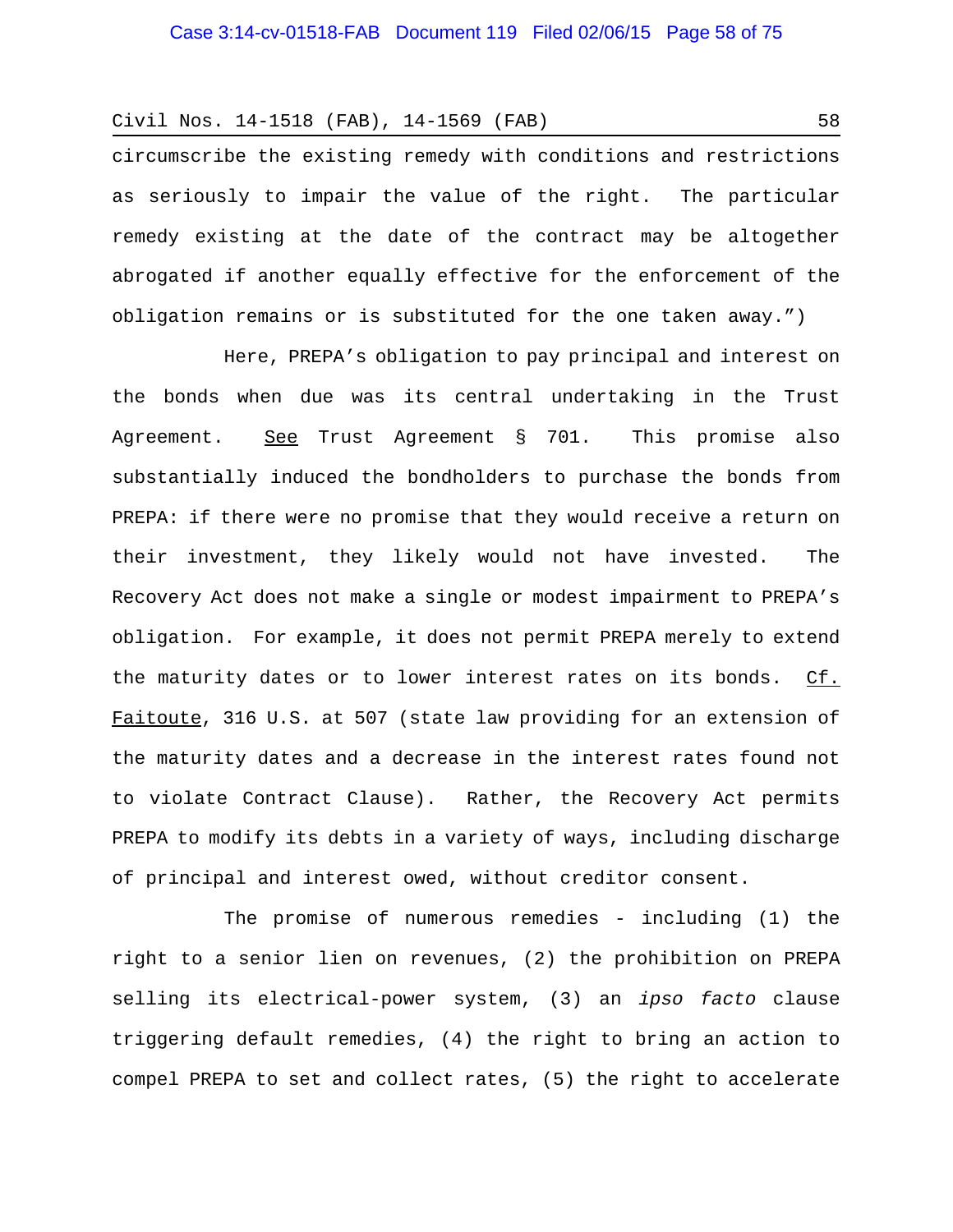payments, (6) the right to sue to enforce the remedies, and (7) the right to seek the appointment of a receiver - likely substantially induced the bondholders to purchase bonds from PREPA because these are valuable security provisions that encourage investment. See W.B. Worthen Co. v. Kavanaugh, 295 U.S. 56, 62 (1935) (finding state law modifications to several bondholder remedies, when "viewed in combination" are "an oppressive and unnecessary destruction of nearly all the incidents that give attractiveness and value to collateral security").  $U.S.$  Trust Co., 431 U.S. at 19 (finding state repeal of covenant that assured bondholders that the revenues and reserves securing their bonds would not be used for purposes other than those specifically delineated in the covenant impaired the obligation of the state's contract because it "totally eliminated an important security provision"). The Recovery Act does not merely modify these remedies or replace them with comparable security provisions, it completely extinguishes all of them.

The Commonwealth defendants argue for the first time in their replies to the plaintiffs' oppositions to the motions to dismiss that any impairment of plaintiffs' contractual rights is not substantial because the impaired rights were not central to the parties' undertaking. (Civil No. 14-1518, Docket No. 108 at p. 16.) The Commonwealth defendants rely on City of Charleston v. Public Service Commission of West Virginia, 57 F.3d 385 (4th Cir.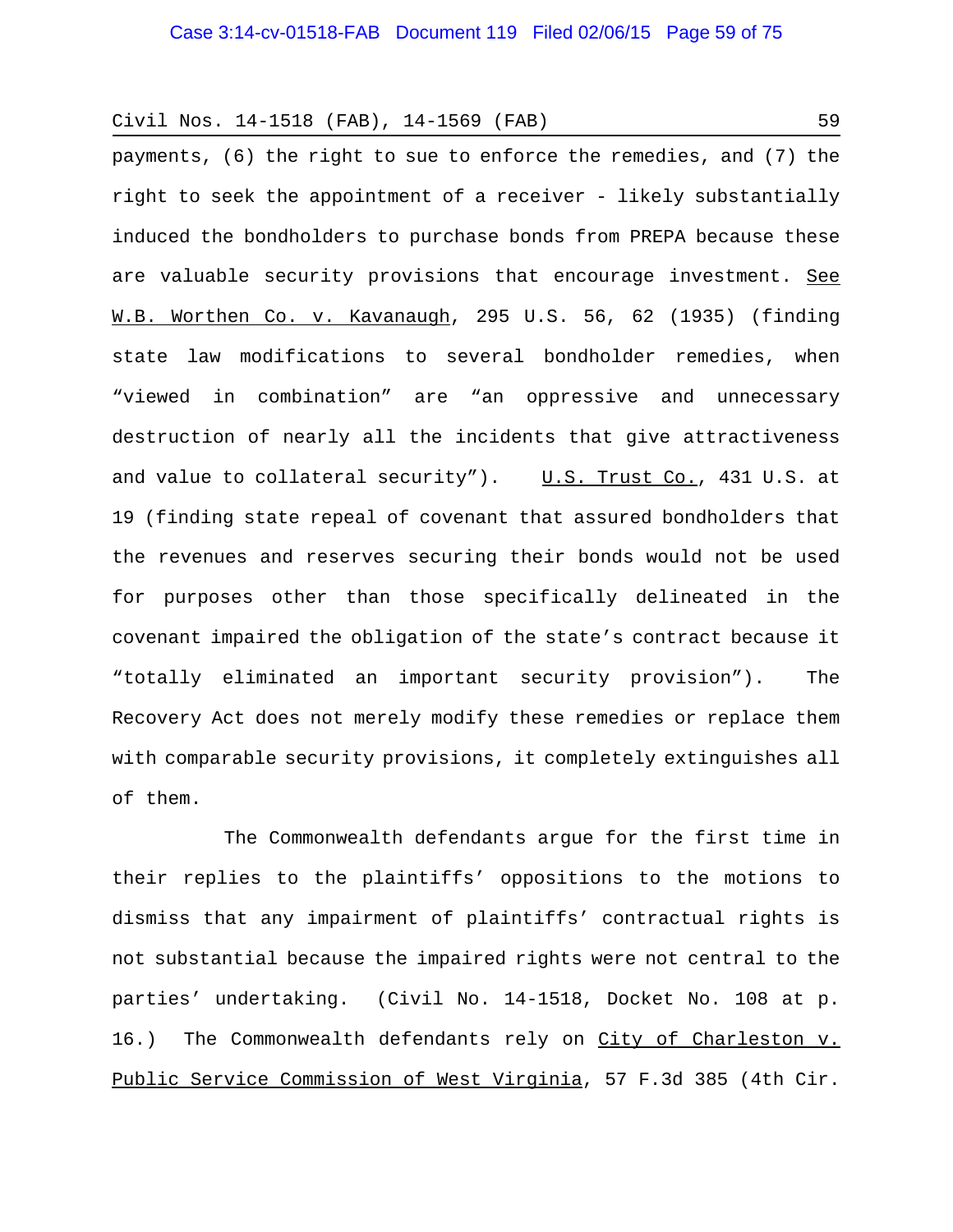1995), for this contention, but even that case supports the opposite conclusion. In City of Charleston, the Fourth Circuit Court of Appeals concluded that the modification of the bond contracts such that "one remedy - the right to impose liens - was removed as to one relatively small group" was not substantial. 57 F.3d at 394. Here, plaintiffs enumerate not one, but at least seven remedies that the Recovery Act eliminated. Even more, the Recovery Act nullified PREPA's promise to pay full principal and interest and the Commonwealth's promise to not alter the rights vested in PREPA until the bonds and interest are fully paid and discharged.

Thus, because the Recovery Act totally extinguishes significant and numerous obligations, rights, and remedies, the Court easily concludes that the impairment caused by the Recovery Act is substantial.

# **C. Reasonable and Necessary to Serve an Important Government Purpose**

The second prong of the Contract Clause test is whether the impairment is "reasonable and necessary to serve an important government purpose." UAW, 633 F.3d at 41 (quoting U.S. Trust Co., 431 U.S. at 25). "[T]he reasonableness inquiry asks whether the law is reasonable in light of the surrounding circumstances, and the necessity inquiry focuses on whether [the state] imposed a drastic impairment when an evident and more moderate course would serve its purposes equally well." Id. at 45-46 (internal quotation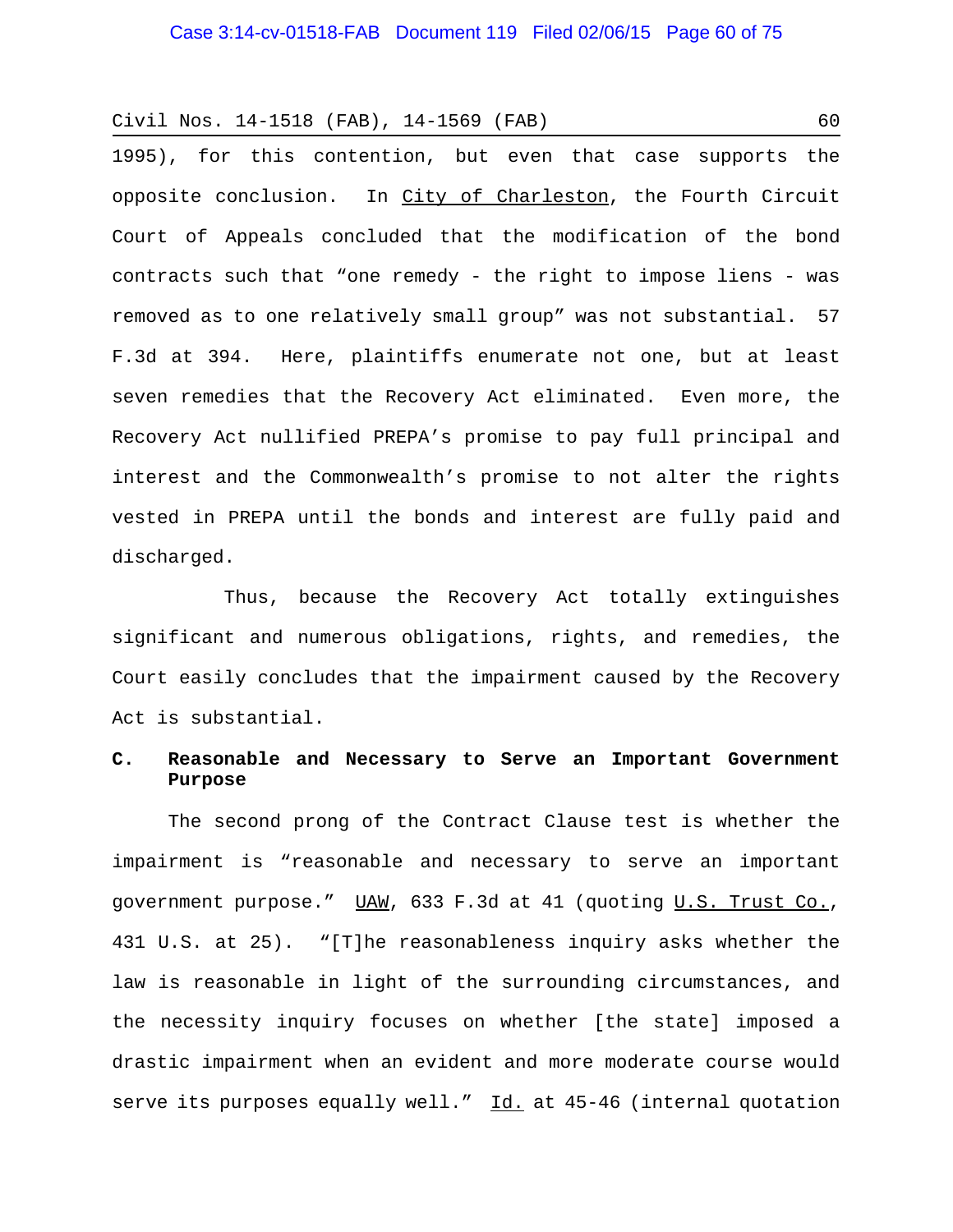marks and citations omitted). The First Circuit Court of Appeals places the burden of establishing a lack of reasonableness and necessity on the plaintiff and explains as follows regarding how the plaintiff can carry that burden:

> [A] plaintiff with reason to believe that a state action was unreasonable or unnecessary can, in the complaint, list the state's articulated motive(s), and then plead facts that undermine the credibility of the those stated motives or plead facts that question the reasonableness or necessity of the action in advancing the stated goals. For example, if a state purports to impair a contract to address a budgetary crisis, a plaintiff could allege facts showing that the impairment did not save the state much money, the budget issues were not as severe as alleged by the state, or that other cost-cutting or revenue-increasing measures were reasonable alternatives to the contractual impairment at issue.

## Id. at 45.

Here, the Commonwealth Legislative Assembly indicates in the Recovery Act's Statement of Motives that the Recovery Act addresses the "current state of fiscal emergency" in Puerto Rico. Recovery Act, Stmt. of Motives, § A. It avers that the downgrade to non-investment grade of Puerto Rico's general obligation bonds "places the economic and fiscal health of the people of Puerto Rico at risk, and improperly compromises the credit of the Central Government and its public corporations." Id. The Commonwealth Legislative Assembly further explains that Puerto Rico's three main public corporations have a combined debt adding up to \$20 billion,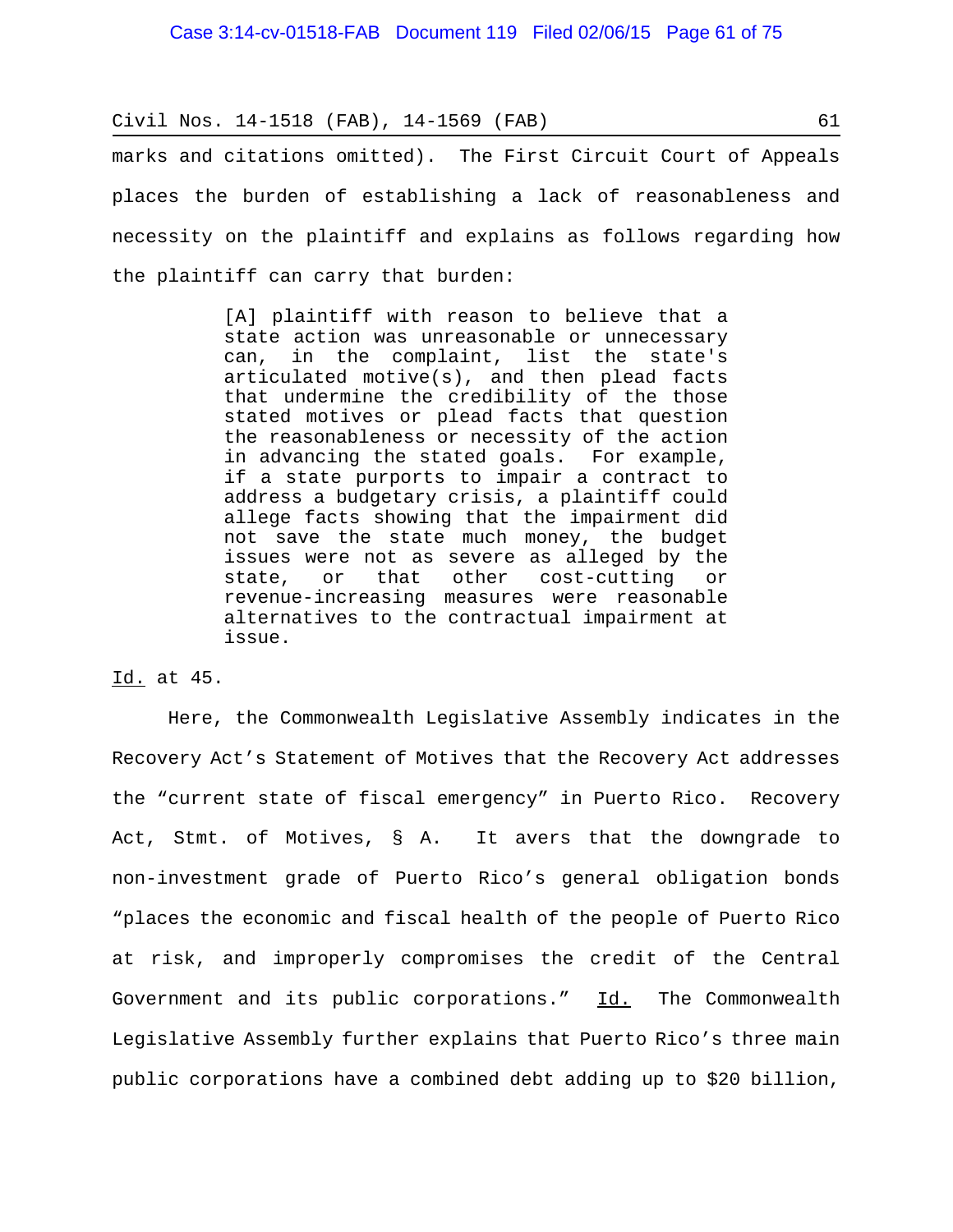and if "public corporations were to default on their obligations in a manner that permits creditors to exercise their remedies in a piecemeal way, the lack of an effective and orderly process to manage the interests of creditors and consumers[] would threaten the ability of the Commonwealth's government to safeguard the interests of the public to continue receiving essential public services and promote the general welfare of the people of Puerto Rico." Id.

Because the Commonwealth is alleged to have impaired a public contract, "where the impairment operates for the state's benefit," the Court gives limited deference to the Commonwealth's determination of reasonableness and necessity. See Parella v. Ret. Bd. of R.I. Employees' Ret. Sys., 173 F.3d 46, 59 (1st Cir. 1999) (internal quotation marks and citations omitted); accord McGrath v. R.I. Ret. Bd., 88 F.3d 12, 16 (1st Cir. 1996) ("[A] state must do more than mouth the vocabulary of the public weal in order to reach safe harbor; . . . [an] objective . . . that reasonably may be attained without substantially impairing the contract rights of private parties[] will not serve to avoid the full impact of the Contracts Clause.").

The plaintiffs plead the following facts, which the Court accepts as true at this stage in the litigation, to demonstrate that other cost-cutting and revenue-increasing measures are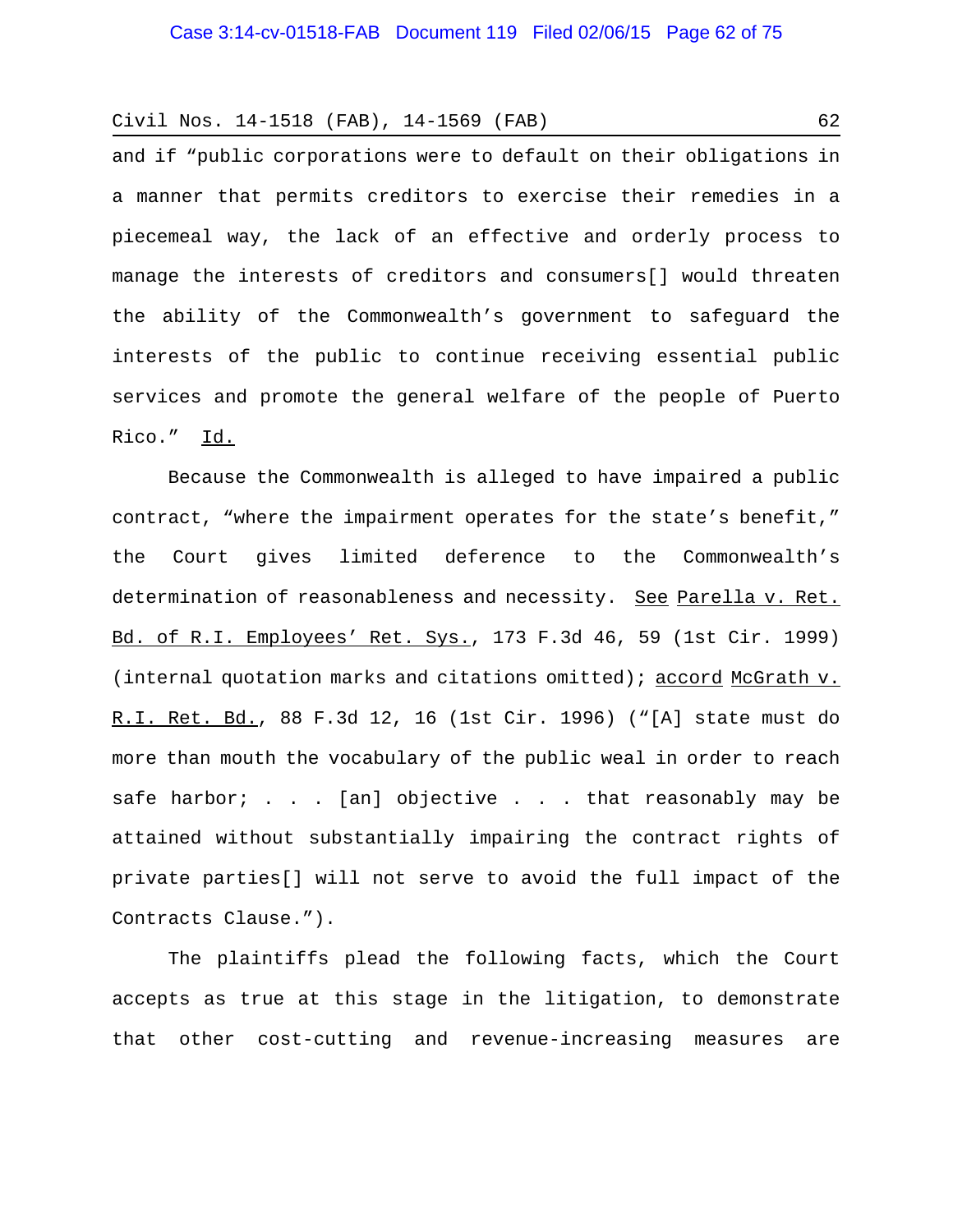reasonable alternatives to the Recovery Act's drastic impairment of contract rights:25

- **1.** PREPA could modestly raise its rates. It has not increased its basic charges since 1989.
- **2.** PREPA could collect the \$640.83 million currently owed to it by the Commonwealth.
- **3.** PREPA could reduce the amount of funds currently diverted to municipalities and subsidies. PREPA is exempt from taxation but is required to set aside 11 percent of its gross revenues each year to pay "contributions in lieu of taxes" to municipalities and other subsidies. These contributions are expected to total almost \$1 billion from 2014 to 2018.
- **4.** PREPA could cut costs and correct inefficiencies in its management. PREPA has been reported to have (1) a highly overstaffed human resources and labor department compared to peer corporations, (2) high costs for customer service, (3) under-competitive bidding procedures for its equipment, (4) surplus equipment and other inventory above that needed for storm preparedness, (5) high overtime charges from employees and lenient timekeeping standards, and (6) weak accounting controls.

 $25$  See Civil No. 14-1518, Docket No. 85 at  $\P\P$  50-54; Civil No. 14-1569, Docket No. 20 at ¶¶ 57-64.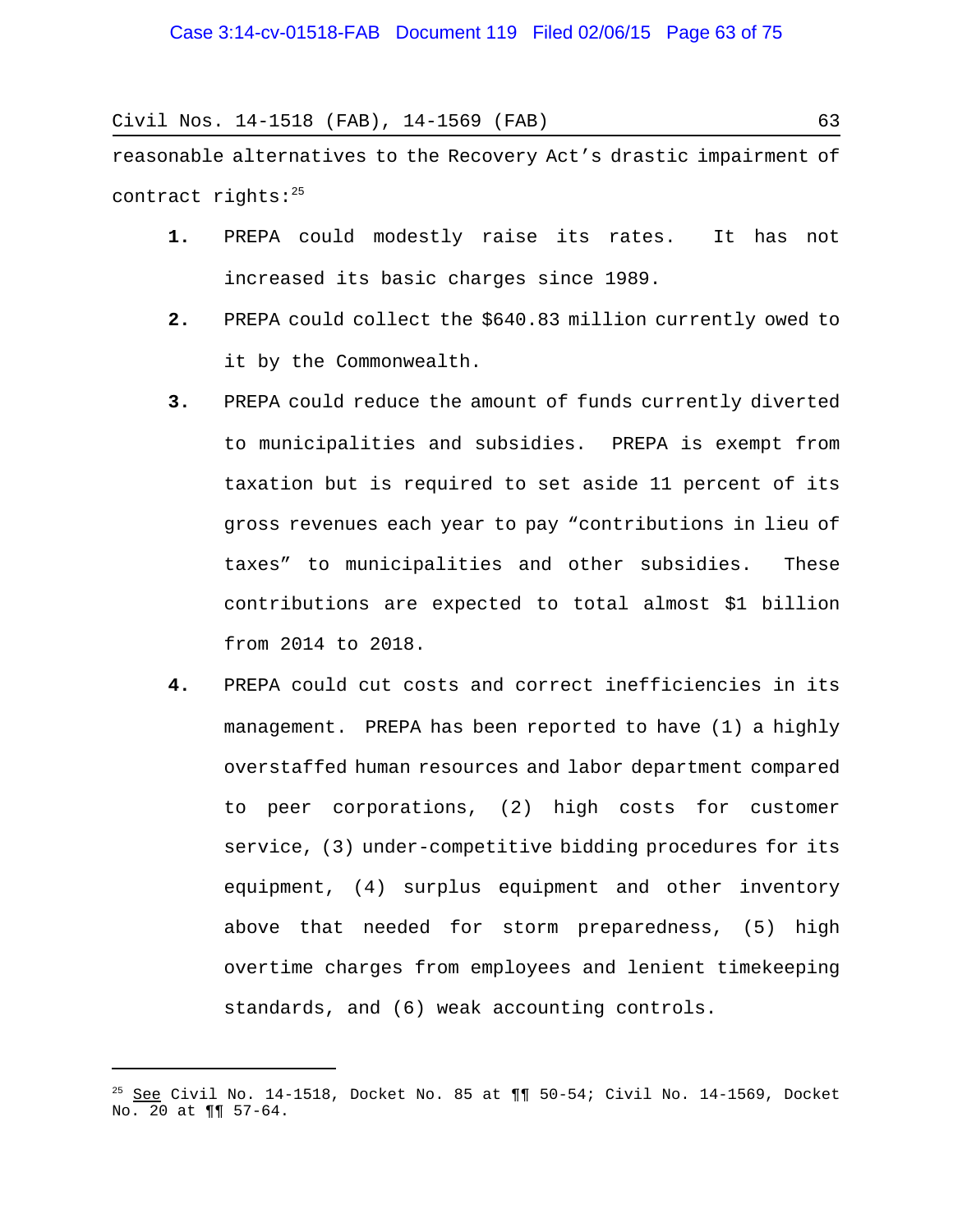- **5.** PREPA could improve its standing in the global capital markets and take other measures to improve relationships with creditors. PREPA has not been reported to have hired a capital markets investment banker since its 2013A bonds were issued, it has not presented publicly to investors since May 2013, and it has not publicly disclosed any intention to apply for a federal guarantee under the "Advanced Fossil Energy Projects" solicitation issued by the United States Department of Energy in December 2013.
- **6.** PREPA could negotiate with creditors to restructure its debts on a voluntary basis. The Recovery Act was passed before any meaningful attempt to engage in such negotiations.

The Court has no reason to doubt that the Commonwealth enacted the Recovery Act to address Puerto Rico's current state of fiscal emergency. But even when acting to serve an important government purpose, the Commonwealth can impair contractual relationships only through reasonable and necessary measures. The Court infers from plaintiffs well-pled and numerous factual allegations that the Recovery Act imposes a "drastic impairment" when several other "moderate course[s]" are available to address Puerto Rico's financial crisis. See U.S. Trust Co., 431 U.S. at 31 ("[A] State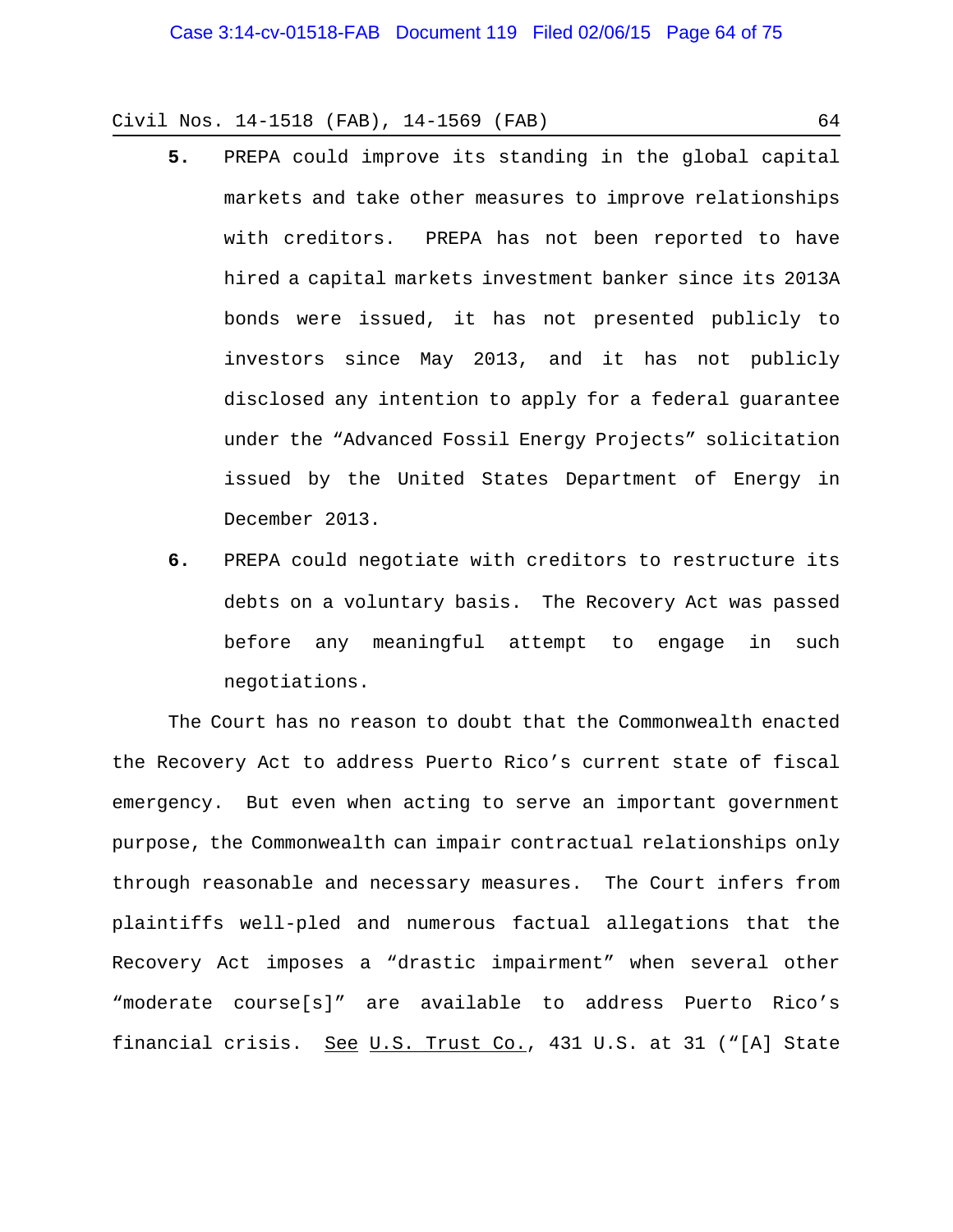is not free to impose a drastic impairment when an evident and more moderate course would serve its purposes equally well.")

#### **D. Contract Clauses Conclusion**

For the foregoing reasons, the plaintiffs state a plausible claim pursuant to the contract clauses of the United States and Puerto Rico constitutions. The Court accordingly **DENIES** the Commonwealth defendants' motions to dismiss, (Civil No. 14-1518, Docket No. 95; Civil No. 14-1569, Docket No. 29), as to plaintiffs' contract clauses claims.

### **VI. TAKINGS CLAUSE**

The Franklin and Oppenheimer Rochester plaintiffs seek a declaratory judgment that the Recovery Act violates the Takings Clause of the United States Constitution by taking without just compensation (1) plaintiffs' contractual right to seek the appointment of a receiver, and (2) plaintiffs' liens on PREPA revenues. (Civil No. 14-1518, Docket No. 85 at ¶¶ 32-39, 62-63.) The Commonwealth defendants move to dismiss on ripeness grounds pursuant to Rule  $12(b)(1)$  and for failure to state a claim pursuant to Rule 12(b)(6). (Civil No. 14-1518, Docket No. 95.)

# **A. Plaintiffs State a Plausible Claim for Relief Based on the Taking of Their Contractual Right to Seek the Appointment of a Receiver**

Plaintiffs first seek a declaratory judgment that section 108(b) of the Recovery Act effectuates a taking without just compensation of plaintiffs' right to seek the appointment of a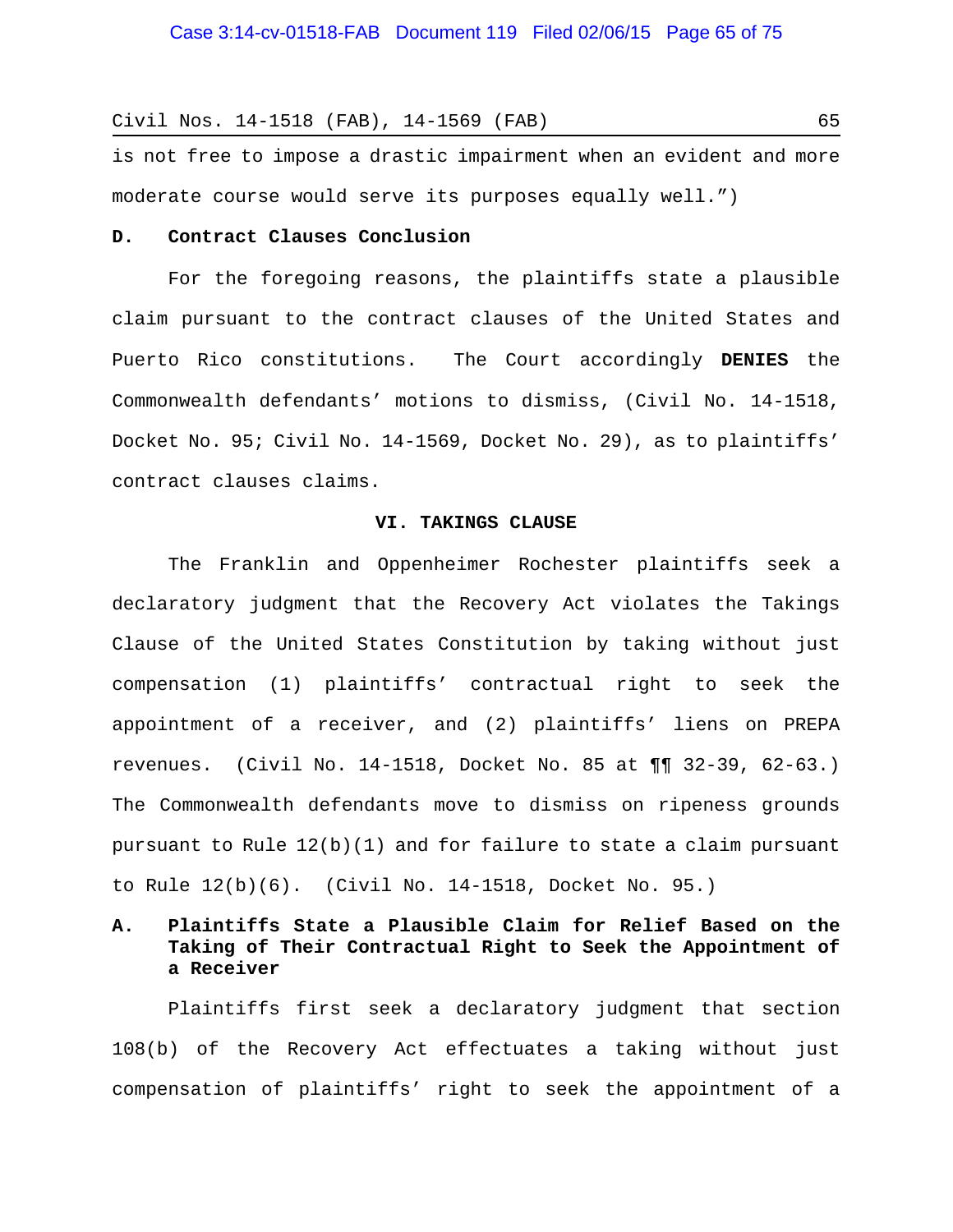receiver in violation of the Takings Clause. (Civil No. 14-1518, Docket No. 85 at ¶ 63.) Section 17 of the Authority Act grants bondholders the right to seek appointment of a receiver if PREPA defaults. P.R. Laws Ann. tit. 22 § 207. This right is incorporated into section 804 of the Trust Agreement, which guarantees that bondholders have the right to seek "the appointment of a receiver as authorized by the Authority Act" if PREPA defaults. Trust Agreement § 804. Section 108(b) of the Recovery Act eliminated this statutory and contractual right: "This Act supersedes and annuls any insolvency or custodial provision included in the enabling or other act of any public corporation, including Section 17 of [the Authority Act]." Recovery Act §  $108(b)$ .<sup>26</sup> The Recovery Act does not provide for any means of compensation for taking this contractual right.

Plaintiffs' claim falls squarely within the United States Supreme Court's definition of a facial takings challenge: "a claim that the mere enactment of a statute constitutes a taking," as opposed to an as-applied claim "that the particular impact of government action on a specific piece of property requires the payment of just compensation." Keystone Bituminous Coal Ass'n v. DeBenedictis, 480 U.S. 470, 494 (1987). Accordingly, plaintiffs' facial takings claim became ripe the moment the Recovery Act was

 $26$  Because plaintiffs' contractual right to seek the appointment is nothing more than the incorporation of plaintiffs' statutory right, section 108(b)'s annulment of the statutory right consequently eliminated the contractual right.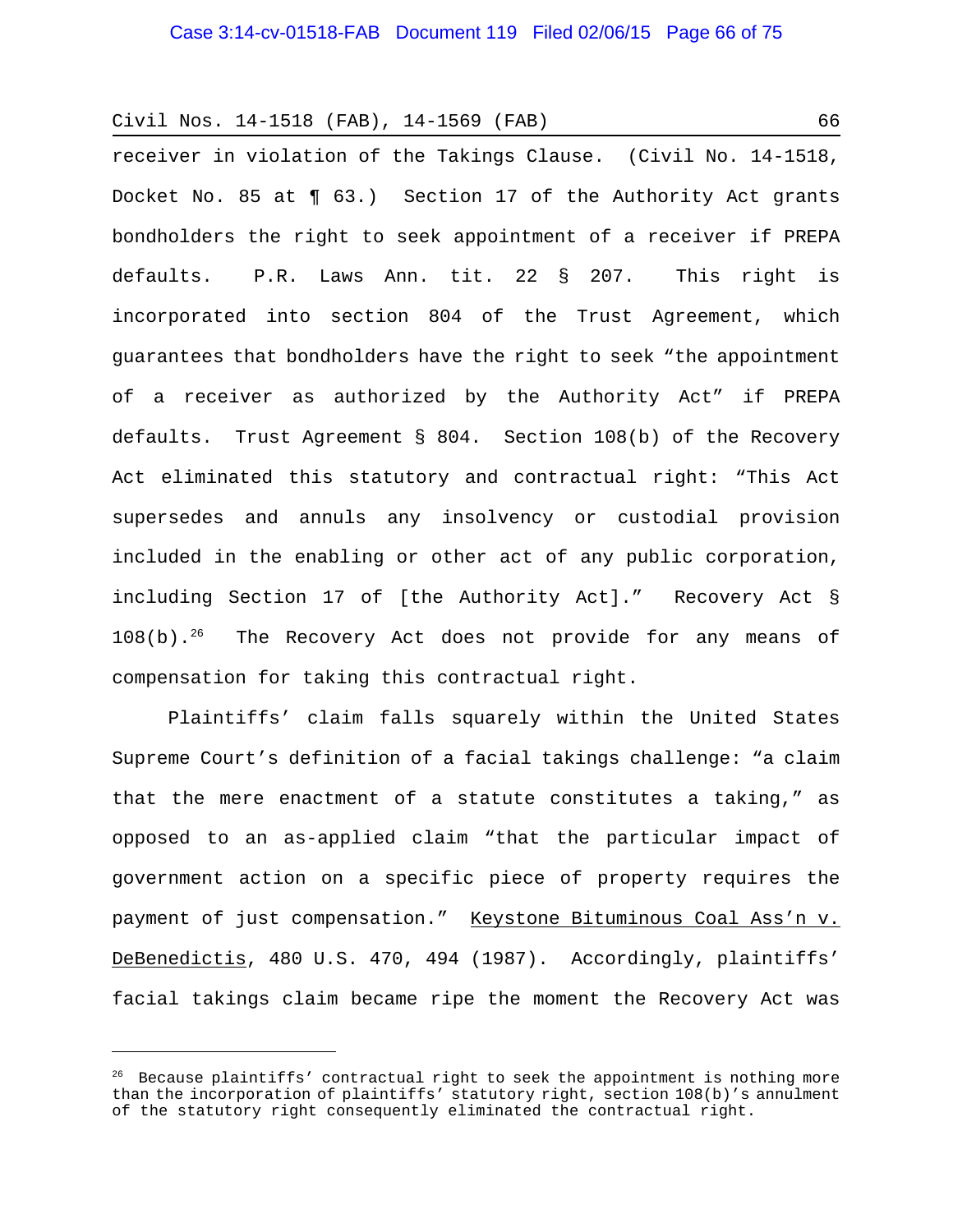Civil Nos. 14-1518 (FAB), 14-1569 (FAB) 67 passed. See Suitum v. Tahoe Reg'l Planning Agency, 520 U.S. 725,

736 n.10 (1997) (facial takings challenges "are generally ripe the moment the challenged regulation or ordinance is passed"); Asociacion de Suscripcion Conjunta del Seguro de Responsabilidad Obligatorio v. Juarbe-Jimenez, 659 F.3d 42, 50-51 (1st Cir. 2011) (facial takings challenge becomes ripe "at the time the offending statute or regulation is enacted or becomes effective"); accord Pharm. Care Mgmt. Ass'n v. Rowe, 429 F.3d 294, 307 (1st Cir. 2005).

Having concluded that jurisdiction is proper, the Court turns to the Commonwealth defendants' motion to dismiss pursuant to Rule 12(b)(6). "The sole inquiry under Rule 12(b)(6) is whether, construing the well-pleaded facts of the complaint in the light most favorable to the plaintiffs, the complaint states a claim for which relief can be granted." Ocasio-Hernandez, 640 F.3d at 7.

The Takings Clause of the Fifth Amendment provides that "private property [shall not] be taken for public use, without just compensation." U.S. Const. amend. V. The Takings Clause applies to the Commonwealth of Puerto Rico through the Fourteenth Amendment. Fideicomiso De La Tierra Del Caño Martin Peña v. Fortuño, 604 F.3d 7, 12 (1st Cir. 2010). The purpose of the Takings Clause regime is to bar the government "from forcing some people alone to bear public burdens which, in all fairness and justice, should be borne by the public as a whole." Lingle v. Chevron U.S.A. Inc., 544 U.S. 528, 537 (2005) (quoting Armstrong v.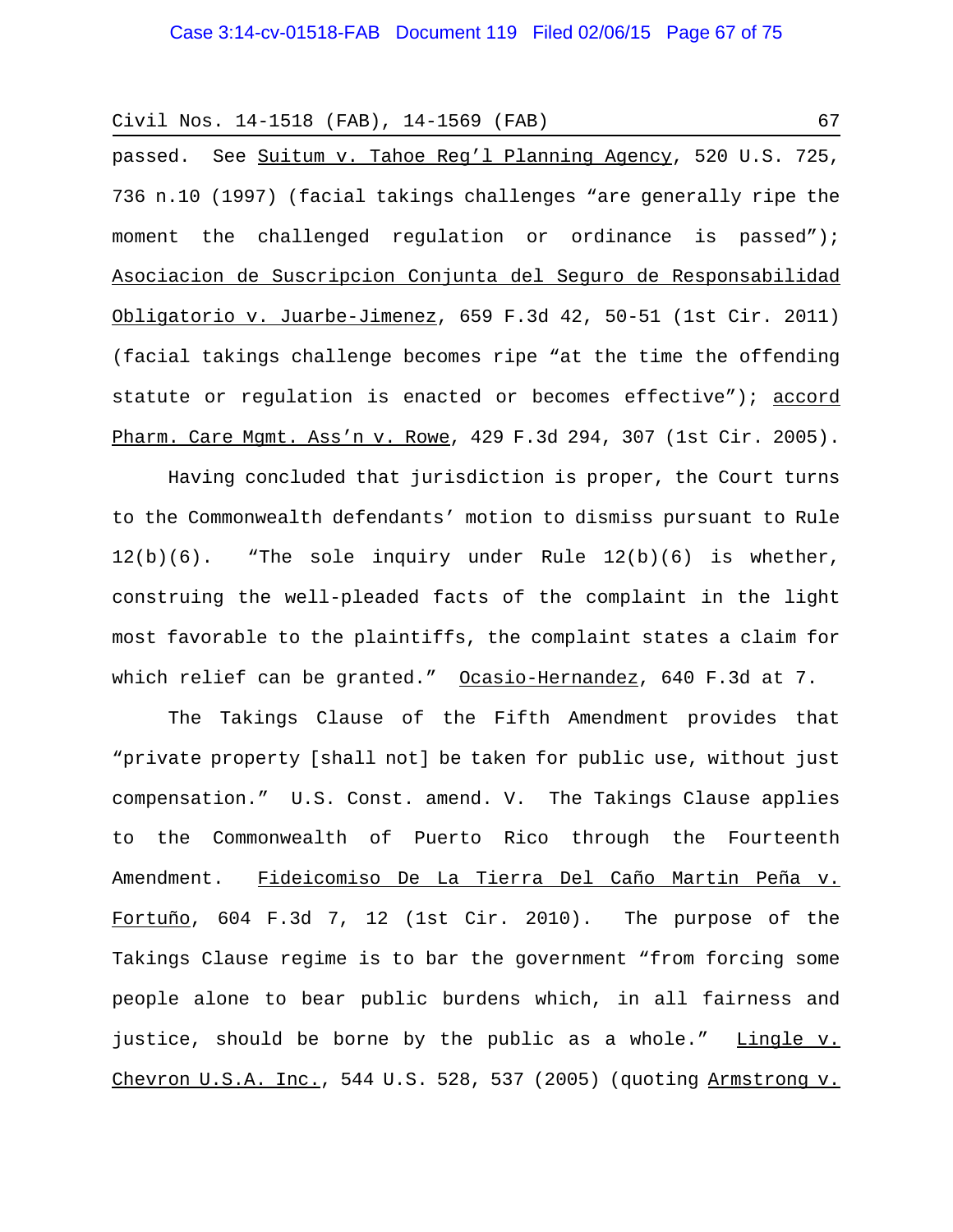United States, 364 U.S. 40, 49 (1960)). The United States Supreme Court identifies two categories of takings that require just compensation: (1) a direct taking, which includes either a "direct government appropriation or physical invasion of private property," and (2) a regulatory taking, which is when a "government regulation of private property . . . [is] so onerous that its effect is tantamount to a direct appropriation or ouster." Id.

Contracts are a form of property for purposes of the Takings Clause. U.S. Trust Co., 431 U.S. at 19 n.16 ("Contract rights are a form of property and as such may be taken for a public purpose provided that just compensation is paid."); Lynch v. United States, 292 U.S. 571, 579 (1934) ("Valid contracts are property" for purposes of the Takings Clause, "whether the obligor be a private individual, a municipality, a state, or the United States."); Adams v. United States, 391 F.3d 1212, 1221-22 (Fed. Cir. 2004) ("When the Government and private parties contract . . . the private party usually acquires an intangible property interest within the meaning of the Takings Clause in the contract. The express rights under this contract are just as concrete as the inherent rights arising from ownership of real property, personal property, or an actual sum of money.").

The Commonwealth defendants contend, without citing authority for support, that "there can be no 'taking' of a right that has never been triggered." (Civil No. 14-1518, Docket No. 108 at p.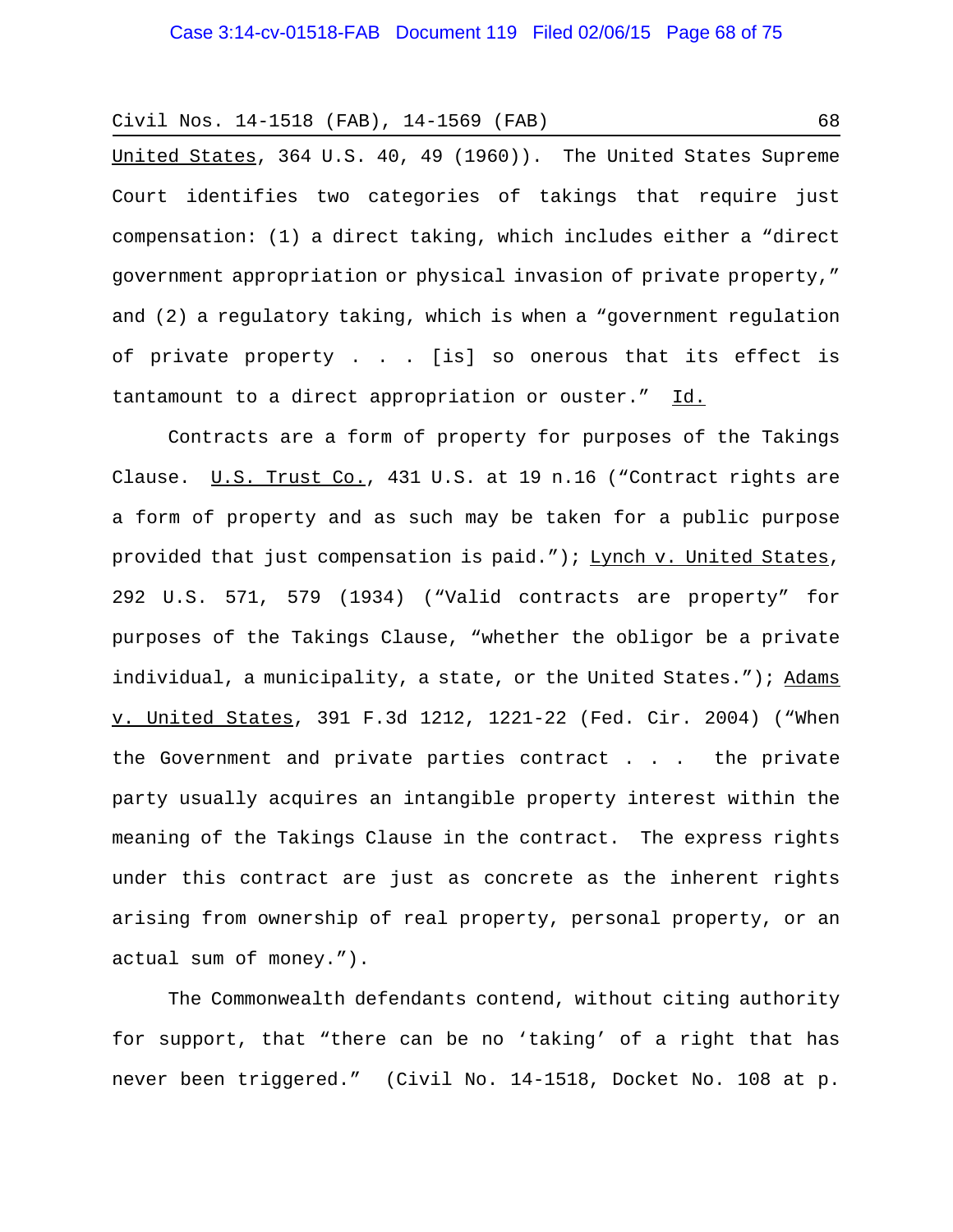18.) They then reason that plaintiffs' Takings Clause claim fails because plaintiffs' contractual right to seek the appointment of a receiver is triggered only upon default and PREPA has not defaulted. Id. The Commonwealth defendants' argument is unpersuasive and misunderstands the basics of contracts law. A contract may have a condition, which is an event that must occur before performance pursuant to the contract becomes due. Restatement (Second) of Contracts § 224 (1981). Here, PREPA defaulting is a condition on plaintiffs' contractual right to seek the appointment of a receiver. See P.R. Laws Ann. tit. 22 § 207; Trust Agreement § 804. Accordingly, plaintiffs may not seek the appointment of a receiver until PREPA defaults (*i.e.*, they may not seek performance of the contract until the condition is met). This condition does not affect the existence of plaintiffs' contractual right to seek the appointment of a receiver. This contractual right is a promise they bargained for and relied upon when purchasing PREPA bonds pursuant to the Authority Act and the Trust Agreement.

The Commonwealth defendants next attempt to apply the regulatory takings analysis to plaintiffs' claim. (Civil No. 14-1518, Docket No. 95-1 at p. 27.) "A regulatory taking transpires when some significant restriction is placed upon an owner's use of his property for which 'justice and fairness' require that compensation be given." Philip Morris, Inc. v.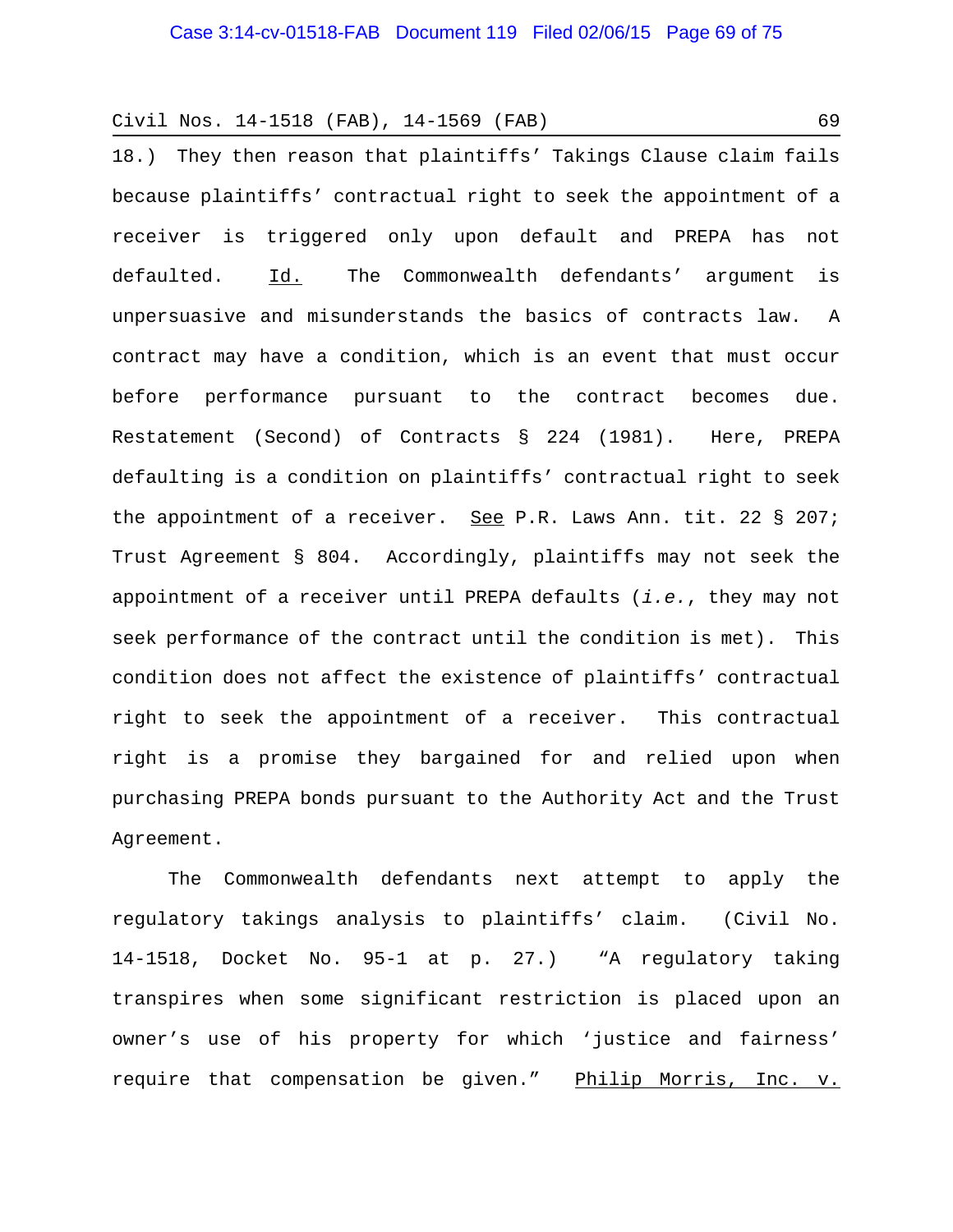Reilly, 312 F.3d 24, 33 (1st Cir. 2002) (citing Goldblatt v. Town of Hempstead, N.Y., 369 U.S. 590, 594 (1962)). Here, there is no regulation or "restriction" placed on plaintiffs' contractual right to seek the appointment of a receiver. Rather, section 108(b) of the Recovery Act totally eliminated the contract provision that gave plaintiffs the right. Thus, by enacting section 108(b) of the Recovery Act, the Commonwealth appropriated plaintiffs' contractual right to seek the appointment of a receiver. This is a direct taking. The Court therefore declines to engage in a regulatory takings analysis and concludes that plaintiffs plausibly state a claim for declaratory relief that section 108(b) of the Recovery Act effects a taking without just compensation of plaintiffs' property in violation of the Takings Clause.

# **B. Plaintiffs' Takings Clause Claim Based on Their Liens on PREPA Revenues Fails to State a Claim as a Facial Challenge and is Unripe as an As-Applied Challenge**

Plaintiffs next seek a declaratory judgment that sections 129(d) and 322(c) of the Recovery Act effectuate a taking without just compensation of their lien on PREPA revenues in violation of the Takings Clause. (Civil No. 14-1518, Docket No. 85 at ¶ 62.) Plaintiffs allege that their PREPA bonds are secured by a pledge of all or substantially all of the present and future net revenues of PREPA. Id. at ¶ 3. If PREPA files for debt relief pursuant to Chapter 3 of the Recovery Act, the special court may authorize PREPA to obtain credit "secured by a senior or equal lien on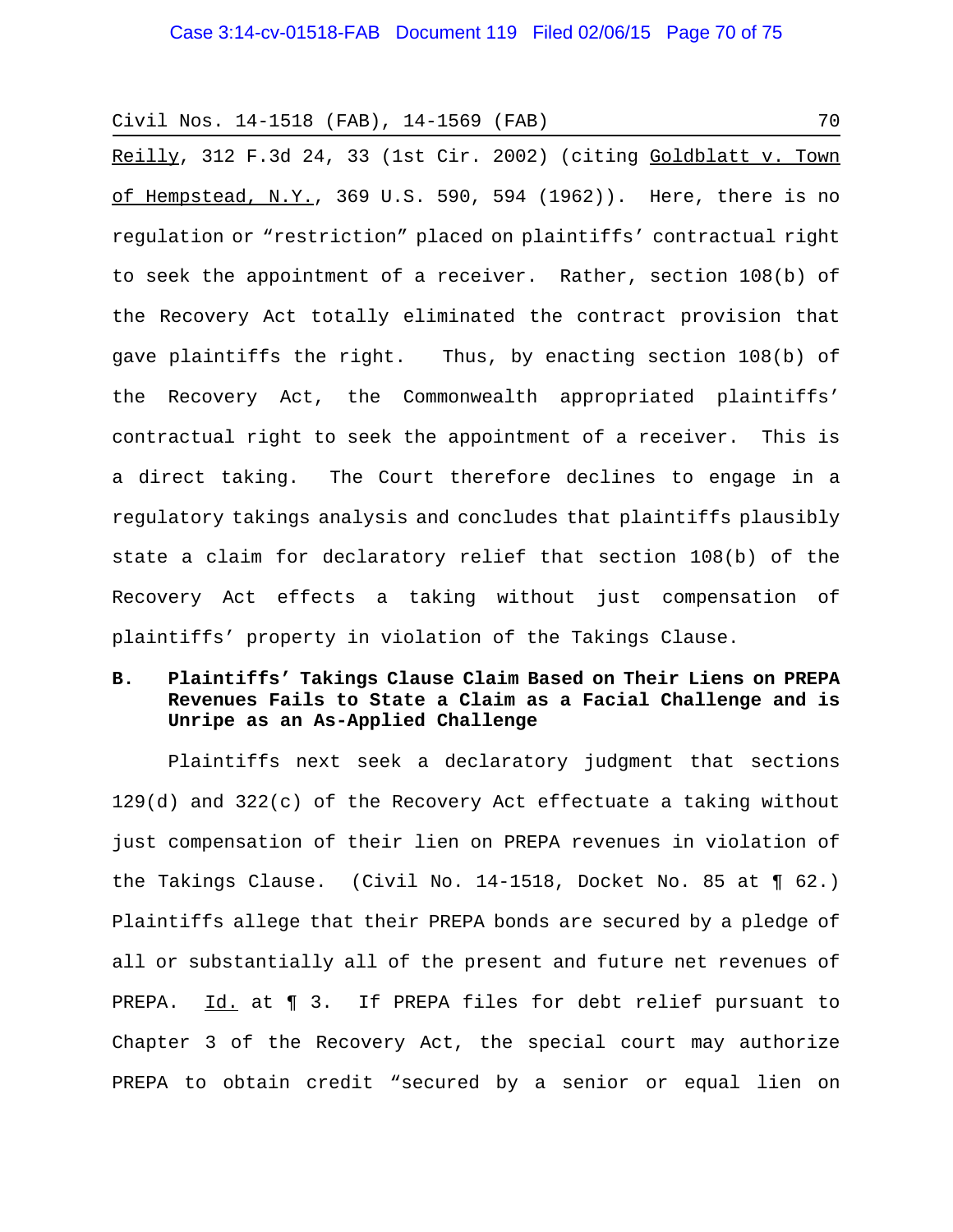[PREPA's] property that is subject to a lien" if, among other things, "the proceeds are needed to perform public functions" or "there is adequate protection of the interest of the holder of the [previous] lien." Recovery Act § 322(c). Section 129(d) of the Recovery Act disposes of the "adequate protection" requirement when the "police power" justifies it.  $Id. \S 129(d)$ .

The relief plaintiffs seek indicates that they are bringing a facial takings challenge: they request a declaration that sections 129(d) and 322(c) of the Recovery Act "effectuate a taking of the[ir] lien." (Civil No. 14-1518, Docket No. 85 at ¶ 62.) In other words, they claim that the "mere enactment" of sections  $129(d)$  and  $322(c)$  constitutes a taking. See Keystone Bituminous, 480 U.S. at 494 (defining facial takings challenge). But plaintiffs' allegations to not support this claim. Rather, plaintiffs allege that the Recovery Act authorizes the special court to authorize PREPA to prime plaintiffs' lien. See Civil No. 14-1518, Docket No. 85 at  $\P$  33; Recovery Act § 322(c). They have not alleged that their lien has been primed. That is to say, plaintiffs still today have a senior lien on PREPA revenues. This is unlike their contractual right to seek the appointment of a receiver, which plaintiffs do not have today because section 108(b) of the Recovery Act expressly eliminated that right. See supra Part VI.A. Thus, when analyzed as a facial takings challenge, plaintiffs fail to state a claim upon which their sought-after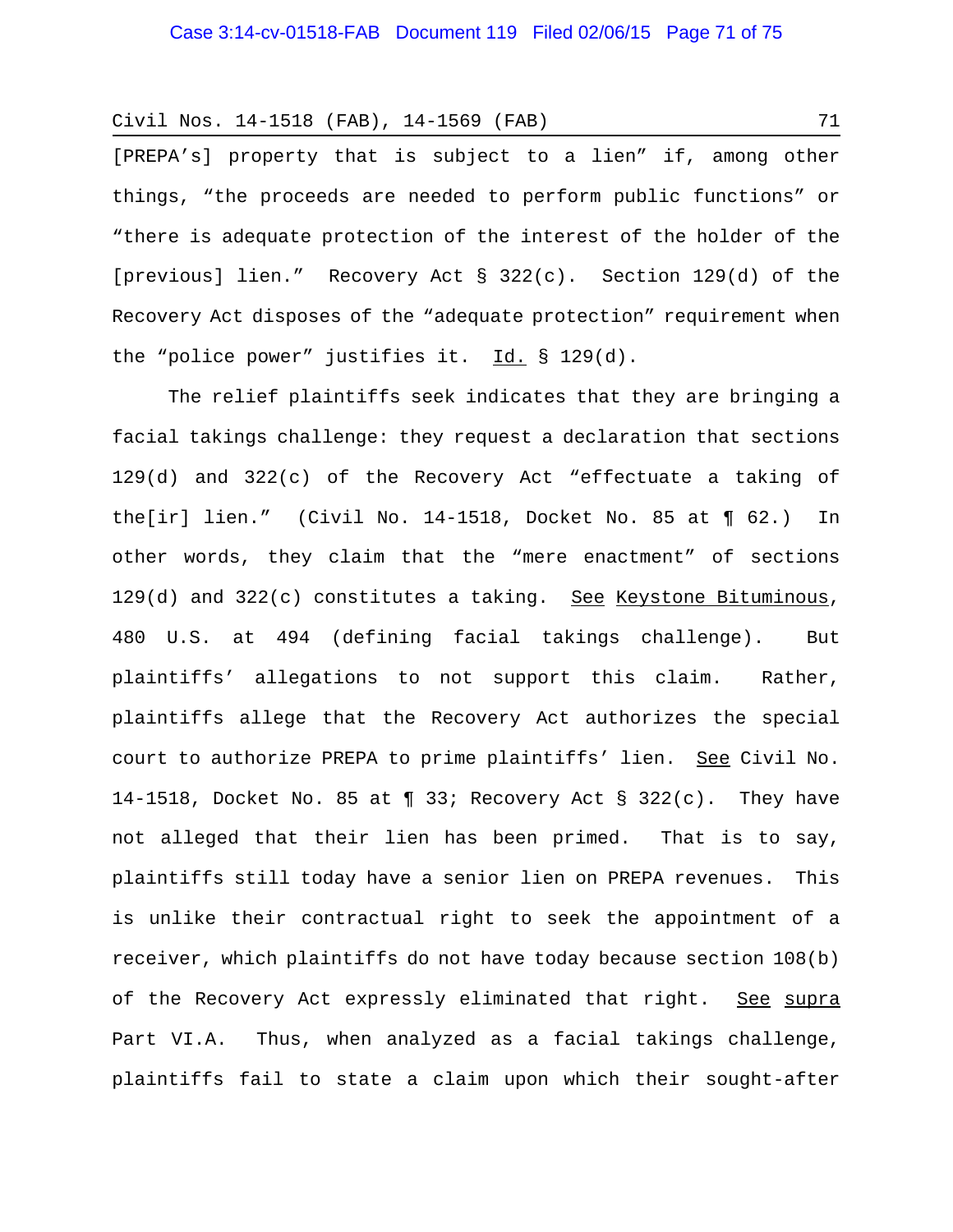declaratory relief (that sections  $129(d)$  and  $322(c)$  of the Recovery Act effectuate a taking without just compensation) can be granted because they fail to allege an actual taking.

Characterizing plaintiffs' claim as an as-applied challenge, however, leads to a different conclusion. An as-applied facial takings challenge is a claim "that the particular impact of government action on a specific piece of property requires the payment of just compensation." Keystone Bituminous, 480 U.S. at 494. This definition fits plaintiffs' factual allegations: plaintiffs allege that if PREPA files pursuant to Chapter 3 of the Recovery Act and the special court authorizes PREPA to grant a lien on PREPA revenues senior to plaintiffs' lien, that action by the special court will amount of a taking of plaintiffs' lien and will require the payment of just compensation. While facial takings challenges are ripe the moment the challenged law is passed, Suitum, 520 U.S. at 736 n.10; Asociacion de Suscripcion Conjunta, 659 F.3d at 50-51; Pharm. Care Mgmt. Ass'n, 429 F.3d at 307, as-applied takings challenges must pass a higher ripeness hurdle. In Williamson County, the Supreme Court held that plaintiffs raising as-applied takings challenges must meet two special ripeness requirements: (1) that the relevant government entity "has reached a final decision regarding the application of the regulations to the property at issue," and (2) that the plaintiffs pursued any "adequate procedure for seeking just compensation."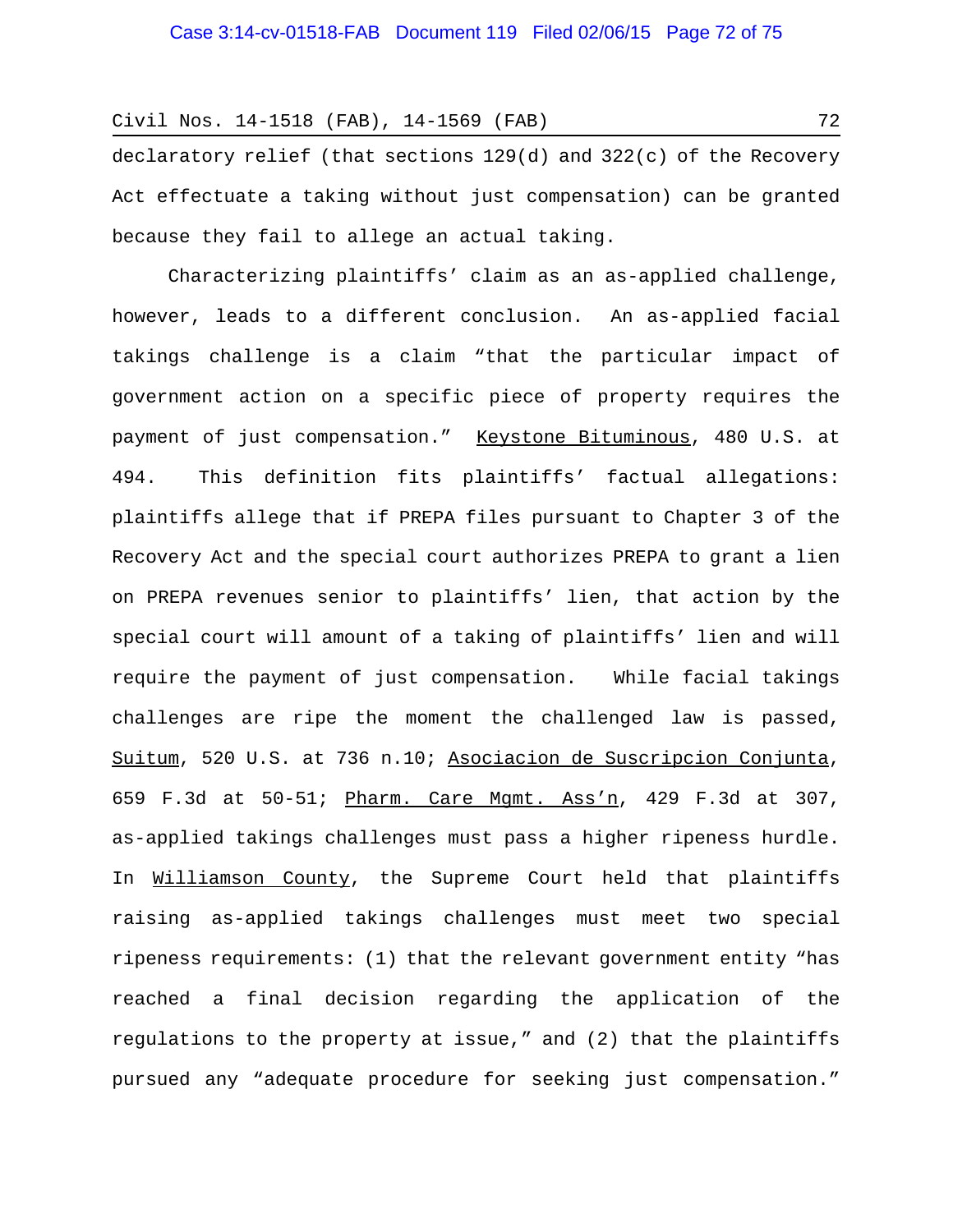```
Civil Nos. 14-1518 (FAB), 14-1569 (FAB) 73
```
Williamson Cnty. Reg'l Planning Comm'n v. Hamilton Bank of Johnson City, 473 U.S. 172, 186, 195 (1985); accord Downing/Salt Pond Partners, L.P., 643 F.3d at 20-21. Here, the special court is the government entity tasked with deciding whether PREPA may prime plaintiffs' lien. See Recovery Act § 322(c) ("The [special c]ourt, after notice and a hearing, may authorize the obtaining of credit or the incurring of debt secured by a senior or equal lien on the petitioner's property that is subject to a lien . . . ."). Plaintiffs have not alleged that the special court made a final decision regarding the priming of their lien. Thus, when analyzed as an as-applied takings challenge, plaintiffs' claim fails the first Williamson County ripeness requirement and is therefore unripe.<sup>27</sup>

## **C. Takings Clause Conclusion**

For the foregoing reasons, the Court **DENIES** the Commonwealth defendants' motion to dismiss, (Civil No. 14-1518, Docket No. 95), as to the Franklin and Oppenheimer Rochester plaintiffs' Takings Clause claim based on their contractual right to seek the appointment of a receiver, and **GRANTS** the Commonwealth defendants' motion to dismiss, (Civil No. 14-1518, Docket No. 95), as to

 $27$  This result is not affected by the fact that plaintiffs seek declaratory relief, as opposed to money damages. See Garcia-Rubiera v. Calderon, 570 F.3d 443, 451-54 (1st Cir. 2009) (applying both Williamson County ripeness prongs to takings claim for declaratory and injunctive relief); Golemis v. Kirby, 632 F. Supp. 159, 164 (D.R.I. 1985) ("[The Williamson County] ripeness analysis would be completely neutered if its holding were applied to damage claims alone.").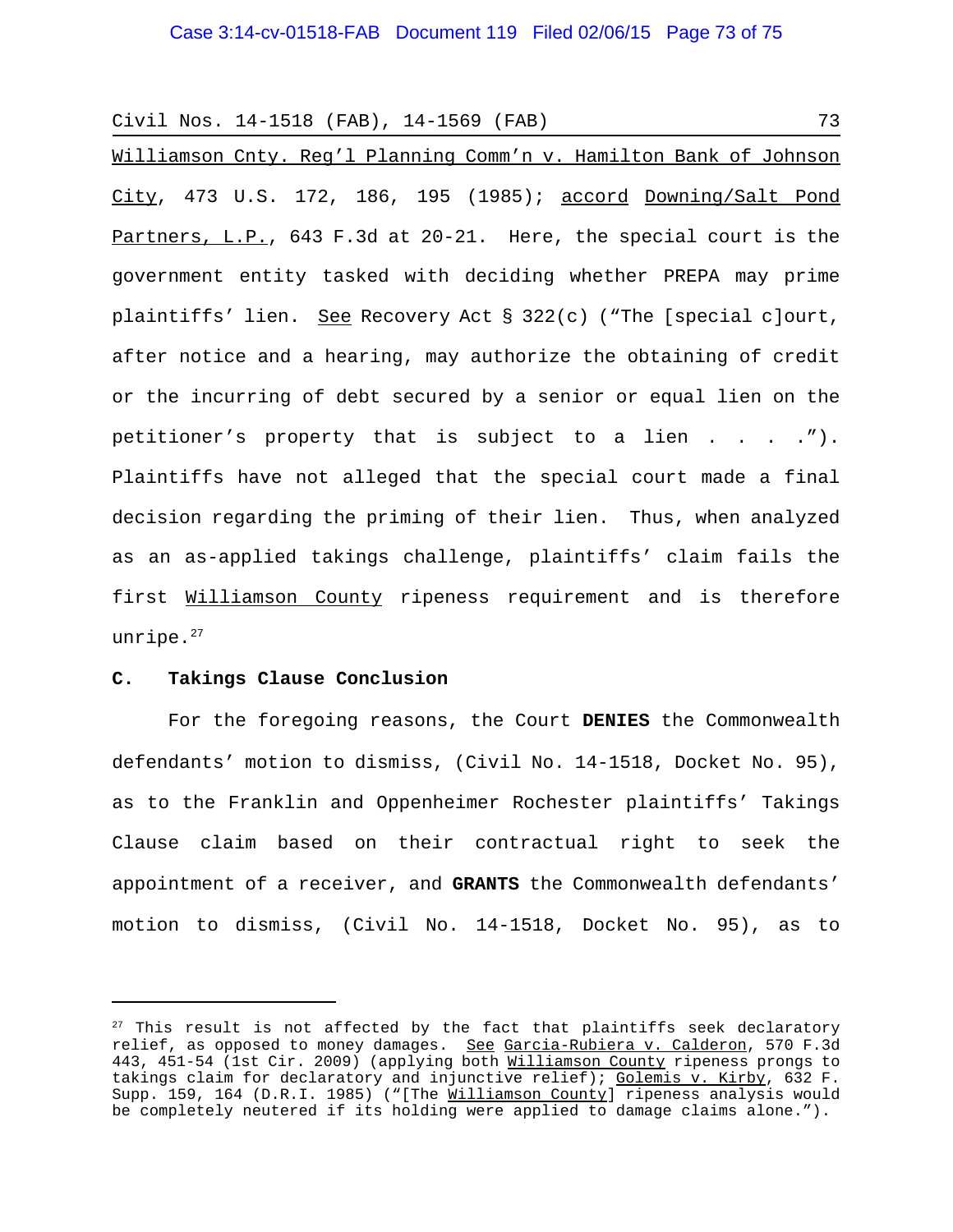Civil Nos. 14-1518 (FAB), 14-1569 (FAB) 74

plaintiffs' Takings Clause claim based on their lien on PREPA revenues.

## **VII. CONCLUSION**

In Civil Case No. 14-1518, the Court orders as follows:

- 1. The Commonwealth defendants' motion to dismiss, (Docket No. 95), is **DENIED** as to the Franklin and Oppenheimer Rochester plaintiffs' preemption and Contract Clause claims.
- 2. The Commonwealth defendants' motion to dismiss, (Docket No. 95), is **GRANTED** as to plaintiffs' stay of federal court proceedings claim. The stay of federal court proceedings claim is unripe and is therefore **DISMISSED WITHOUT PREJUDICE**.
- 3. The Commonwealth defendants' motion to dismiss, (Docket No. 95), is **DENIED** as to plaintiffs' Takings Clause claim based on their contractual right to seek the appointment of a receiver, and **GRANTED** as to plaintiffs' Takings Clause claim based on their lien on PREPA revenues. The Takings Clause claim based on plaintiffs' lien on PREPA revenues is **DISMISSED WITHOUT PREJUDICE**.
- 4. PREPA's motion to dismiss, (Docket No. 97), is **GRANTED** as to all claims to the extent that they are asserted against PREPA. PREPA is **DISMISSED** from this case because plaintiffs lack standing against it.